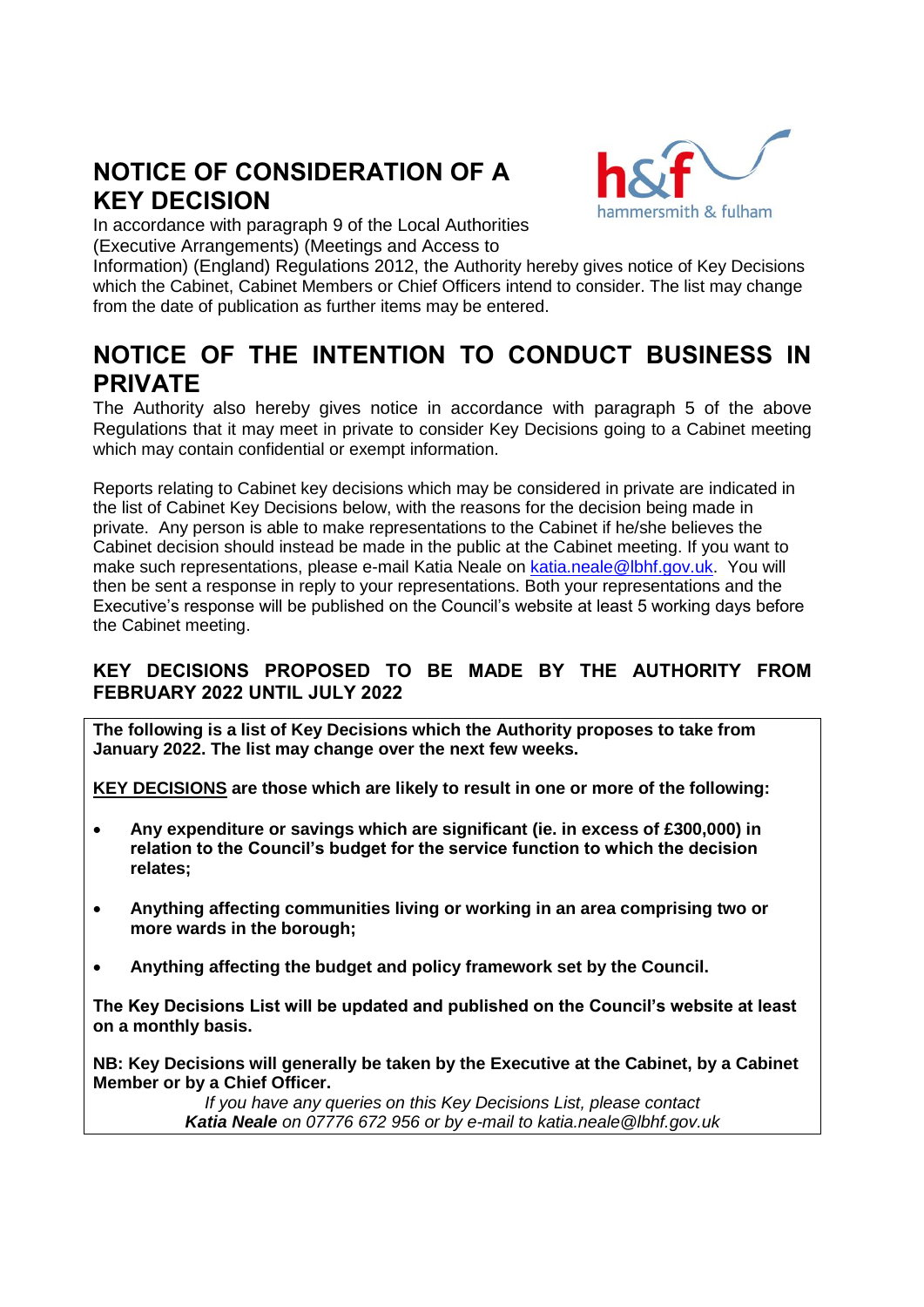#### **Access to Key Decision reports and other relevant documents**

Key Decision reports and documents relevant to matters to be considered at the Authority by Cabinet only, will be available on the Council's website [\(www.lbhf.org.uk\)](http://www.lbhf.org.uk/) a minimum of 5 working days before the Cabinet meeting. Further information, and other relevant documents as they become available, can be obtained from the contact officer shown in column 4 of the list below.

#### **Decisions**

All Key Decisions will be subject to a 3-day call-in before they can be implemented, unless called in by Councillors.

#### **Making your Views Heard**

You can comment on any of the items in this list by contacting the officer shown in column 4. You can also submit a deputation to the Cabinet related to Cabinet Key Decisions only. Full details of how to do this (and the date by which a deputation must be submitted) will be shown in the Cabinet agenda.

#### **LONDON BOROUGH OF HAMMERSMITH & FULHAM CABINET**

**Leader: Councillor Stephen Cowan Deputy Leader:** Councillor Sue Fennimore Cabinet Member for the Environment: Cabinet Member for the Environment: **Cabinet Member for Housing: Councillor Lisa Homan Cabinet Member for the Economy:** Cabinet Member for the Economy:<br>
Cabinet Member for Health and Adult Social Care: Councillor Ben Coleman **Cabinet Member for Health and Adult Social Care: Cabinet Member for Children and Education: Councillor Larry Culhane Cabinet Member for Finance and Commercial Services: Councillor Max Schmid Cabinet Member for Public Services Reform: Councillor Adam Connell** Cabinet Member for Strategy: Cabinet Member for Strategy:

*Key Decisions List No. 103 (published 27 January 2022)*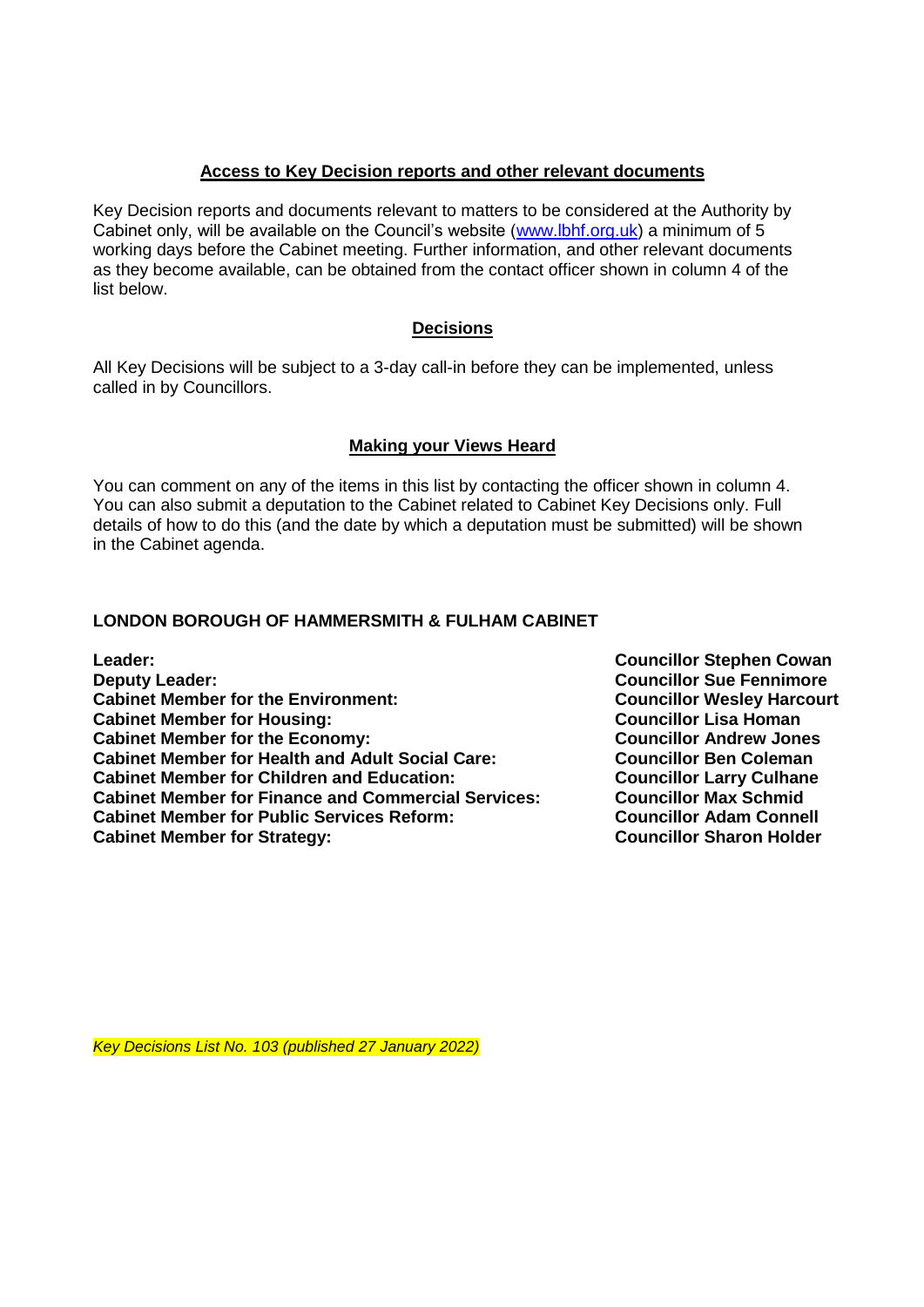### **KEY DECISIONS LIST – FROM FEBRUARY 2022 The list also includes decisions proposed to be made by future Cabinet meetings**

*Where column 3 shows a report as EXEMPT, the report for this proposed decision will be considered at the private Cabinet meeting. Anybody may make* 

*representations to the Cabinet to the effect that the report should be considered at the open Cabinet meeting (see above).* 

\* All these decisions may be called in by Councillors; If a decision is called in, it will not be capable of implementation until a final decision is made.

| <b>Decision to</b><br>be Made by         | Date of<br><b>Decision-</b><br><b>Making</b><br><b>Meeting and</b><br><b>Reason</b> | <b>Proposed Key Decision</b><br>Most decisions are made in<br>public unless indicated below,<br>with the reasons for the<br>decision being made in private.                                                                                                                                                                                                                                                                                                                                                                                                                            | <b>Lead Executive</b><br><b>Councillor(s), Wards</b><br>Affected, and officer<br>to contact for further<br>information or<br>relevant documents | <b>Documents</b><br>to be<br>submitted to<br><b>Cabinet</b><br>(other<br>relevant<br>documents<br>may be<br>submitted)                         |
|------------------------------------------|-------------------------------------------------------------------------------------|----------------------------------------------------------------------------------------------------------------------------------------------------------------------------------------------------------------------------------------------------------------------------------------------------------------------------------------------------------------------------------------------------------------------------------------------------------------------------------------------------------------------------------------------------------------------------------------|-------------------------------------------------------------------------------------------------------------------------------------------------|------------------------------------------------------------------------------------------------------------------------------------------------|
|                                          |                                                                                     | <b>CABINET MEMBER AND OFFICER DECISIONS</b>                                                                                                                                                                                                                                                                                                                                                                                                                                                                                                                                            |                                                                                                                                                 |                                                                                                                                                |
| <b>Finance</b>                           |                                                                                     |                                                                                                                                                                                                                                                                                                                                                                                                                                                                                                                                                                                        |                                                                                                                                                 |                                                                                                                                                |
| Cabinet<br>Member for the<br>Environment | February<br>2022<br>Reason:<br>Affects 2 or<br>more wards                           | <b>Annual Highways Maintenance</b><br>Programme<br>This report seeks approval of the<br>annual highway maintenance work<br>programme for 2020-2021. A key<br>driver for this work is improving the                                                                                                                                                                                                                                                                                                                                                                                     | Cabinet Member for the<br>Environment<br>$\overline{\text{Ward}}(s)$ :<br>All Wards                                                             | A detailed<br>report for this<br>item will be<br>available at<br>least five<br>working days<br>before the date                                 |
|                                          |                                                                                     | quality of our street scene to give<br>residents and businesses prise in<br>the borough. This work is planned<br>preventative maintenance, aimed<br>at prolonging the life of the<br>Highway infrastructure within the<br>borough.<br>We aim to improve efficiency and<br>provide maximum value for money<br>co-ordinating as far as possible<br>maintenance works with the<br>implementation of LIP projects.<br>We are coordinating footways with<br>the need to plan more trees so use<br>our planned maintenance on<br>footways to increase opportunities<br>for adding tree pits. | Contact officer: Ian<br>Hawthorn<br>Tel: 020 8753 3058<br>ian.hawthorn@lbhf.gov.uk                                                              | of the meeting<br>and will include<br>details of any<br>supporting<br>documentation<br>and $/$ or<br>background<br>papers to be<br>considered. |
| Cabinet<br>Member for the<br>Environment | February<br>2022                                                                    | <b>Highways Planned Maintenance</b><br>Programme 2020-21                                                                                                                                                                                                                                                                                                                                                                                                                                                                                                                               | Cabinet Member for the<br>Environment                                                                                                           | A detailed<br>report for this<br>item will be                                                                                                  |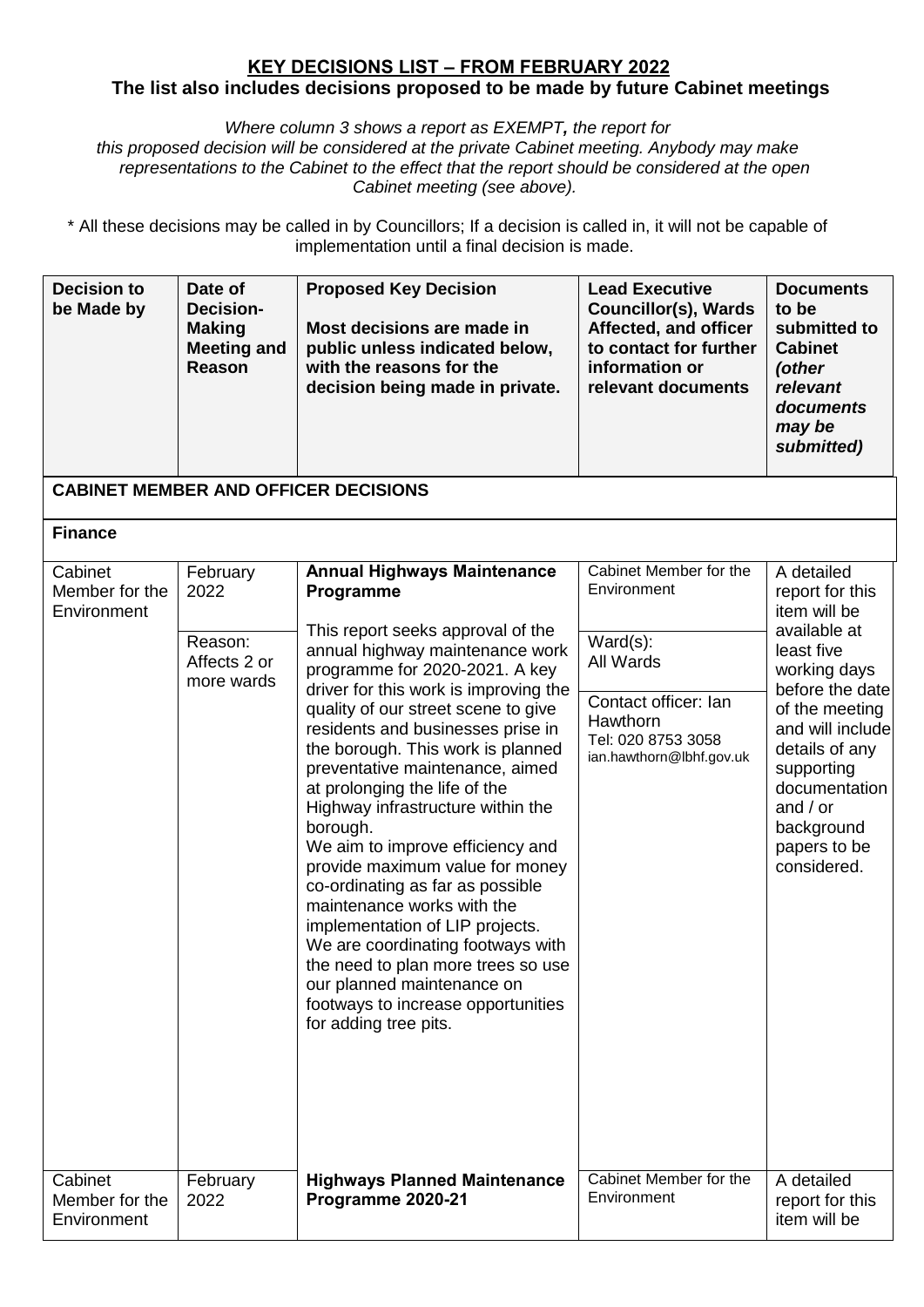| <b>Decision to</b><br>be Made by<br>(Cabinet or<br>Council) | Date of<br>Decision-<br><b>Making</b><br><b>Meeting and</b><br>Reason                                                                              | <b>Proposed Key Decision</b><br>Most decisions are made in<br>public unless indicated below,<br>with the reasons for the decision<br>being made in private.                                                                                                                                           | <b>Lead Executive</b><br><b>Councillor(s), Wards</b><br>Affected, and officer<br>to contact for<br>further information<br>or relevant<br>documents                | <b>Documents</b><br>to be<br>submitted to<br><b>Cabinet</b><br>(other<br>relevant<br>documents<br>may be<br>submitted)                                                                                                                                           |
|-------------------------------------------------------------|----------------------------------------------------------------------------------------------------------------------------------------------------|-------------------------------------------------------------------------------------------------------------------------------------------------------------------------------------------------------------------------------------------------------------------------------------------------------|-------------------------------------------------------------------------------------------------------------------------------------------------------------------|------------------------------------------------------------------------------------------------------------------------------------------------------------------------------------------------------------------------------------------------------------------|
|                                                             | Reason:<br>Expenditure/I<br>ncome<br>above £300K<br>- Revenue<br>up to £500k<br>and Capital<br>up to 1.5m                                          | <b>Highways Maintenance</b><br>programme to renew a number of<br>carriageways and footways in the<br>borough as part of the asset<br>management of the boroughs<br>highway network. To ensure safety<br>requirements under the Highways<br>Act 1980.                                                  | $Ward(s)$ :<br>All Wards<br>Contact officer: Ian<br>Hawthorn<br>Tel: 020 8753 3058<br>ian.hawthorn@lbhf.gov.uk                                                    | available at<br>least five<br>working days<br>before the date<br>of the meeting<br>and will include<br>details of any<br>supporting<br>documentation<br>and $/$ or<br>background<br>papers to be<br>considered.                                                  |
| Cabinet<br>Member for the<br>Environment                    | February<br>2022<br>Reason:<br>Affects 2 or<br>more wards                                                                                          | Proposals for the Noise and<br><b>Nuisance team's revised service</b><br>hours<br>Review of the Hours of operation<br>of the borough's Noise & Nuisance<br>service                                                                                                                                    | Cabinet Member for the<br>Environment<br>$Ward(s)$ :<br>All Wards<br>Contact officer:<br>Valerie Simpson<br>Tel: 020 8753 3905<br>Valerie.Simpson@lbhf.gov.u<br>k | A detailed<br>report for this<br>item will be<br>available at<br>least five<br>working days<br>before the date<br>of the meeting<br>and will include<br>details of any<br>supporting<br>documentation<br>and $/$ or<br>background<br>papers to be<br>considered. |
| Cabinet<br>Member for<br>Housing                            | February<br>2022<br>Reason:<br>Expenditure/I<br>ncome -<br>Revenue<br>between<br>£500,000<br>and £5m and<br>Capital<br>between<br>£1.5m and<br>£5m | <b>Replacement of Spandrel</b><br><b>Panels (Medium and Low Risk</b><br><b>Properties)</b><br>Replacement of Spandrel Panels<br>at the identified properties<br>covering the stripping out of<br>existing panels and renewing<br>panels including carrying out, as<br>required, all associated works. | Cabinet Member for<br>Housing<br>$Ward(s)$ :<br>All Wards<br>Contact officer:<br>Dominic D Souza<br>Dominic.DSouza@lbhf.gov.u<br>k                                | A detailed<br>report for this<br>item will be<br>available at<br>least five<br>working days<br>before the date<br>of the meeting<br>and will include<br>details of any<br>supporting<br>documentation<br>and $/$ or<br>background<br>papers to be<br>considered. |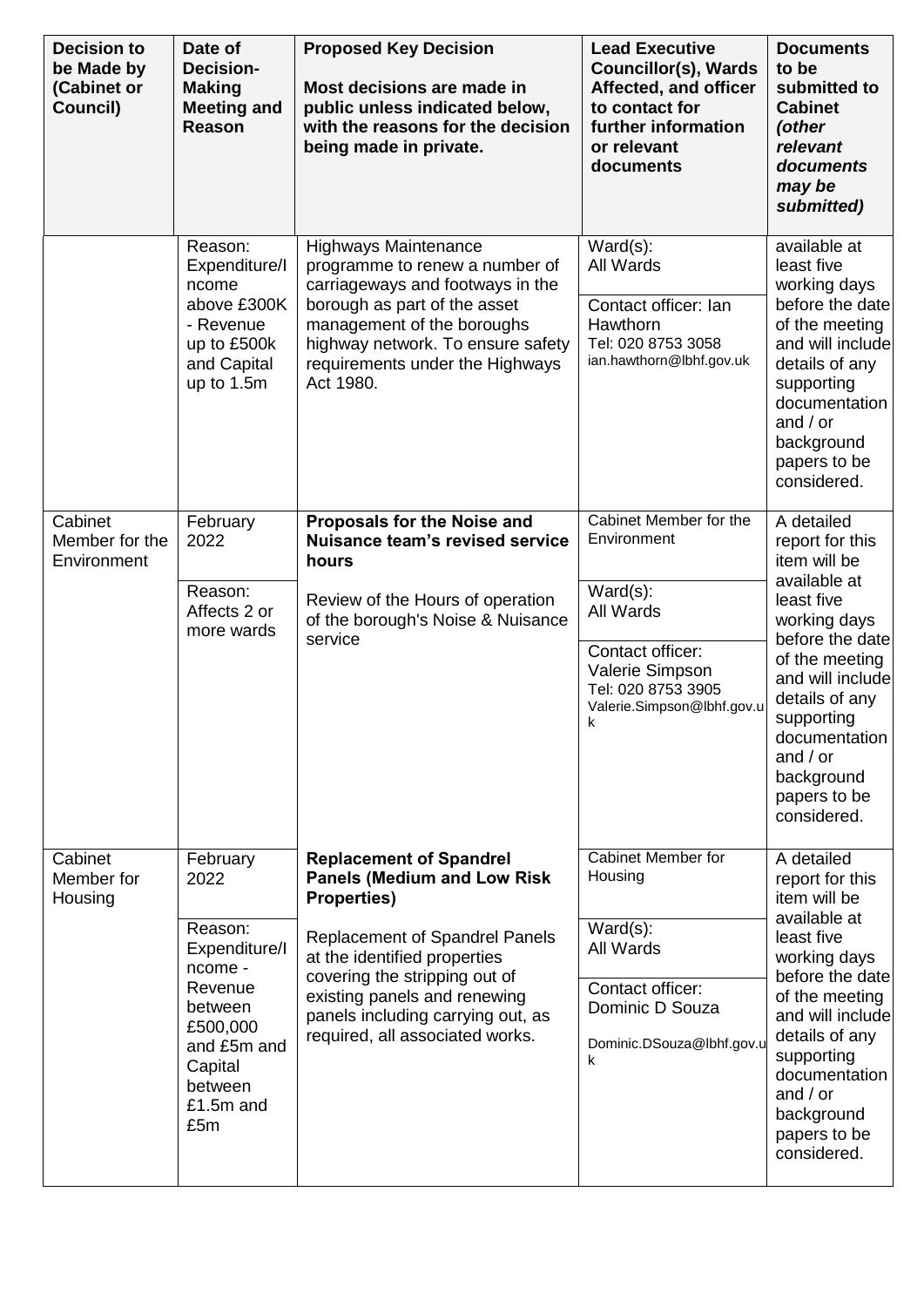| <b>Decision to</b><br>be Made by<br>(Cabinet or<br>Council) | Date of<br><b>Decision-</b><br><b>Making</b><br><b>Meeting and</b><br>Reason                                                                       | <b>Proposed Key Decision</b><br>Most decisions are made in<br>public unless indicated below,<br>with the reasons for the decision<br>being made in private.                                                                                                                                                                                                                                                                                                                                     | <b>Lead Executive</b><br><b>Councillor(s), Wards</b><br>Affected, and officer<br>to contact for<br>further information<br>or relevant<br>documents        | <b>Documents</b><br>to be<br>submitted to<br><b>Cabinet</b><br>(other<br>relevant<br>documents<br>may be<br>submitted)                                                                                                                                           |
|-------------------------------------------------------------|----------------------------------------------------------------------------------------------------------------------------------------------------|-------------------------------------------------------------------------------------------------------------------------------------------------------------------------------------------------------------------------------------------------------------------------------------------------------------------------------------------------------------------------------------------------------------------------------------------------------------------------------------------------|-----------------------------------------------------------------------------------------------------------------------------------------------------------|------------------------------------------------------------------------------------------------------------------------------------------------------------------------------------------------------------------------------------------------------------------|
| Strategic<br>Director for the<br>Environment                | February<br>2022<br>Reason:<br>Expenditure/I<br>ncome<br>above £300K<br>- Revenue<br>up to £500k<br>and Capital<br>up to 1.5m                      | <b>Climate and Ecological</b><br><b>Emergency - Expansion of</b><br><b>Lamp Column Electric Vehicle</b><br><b>Charge Points</b><br>Having successfully secured<br>£215,175 funding from OLEV for<br>residential lamp column EV charge<br>points, and negotiated the<br>necessary 25% match funding of<br>£72,000 from FM Conway, we are<br>seeking permission to expand the<br>network by a further 152 charge<br>points using the existing LBHF<br>term contract with FM Conway and<br>CityEV. | Cabinet Member for the<br>Environment<br>$Ward(s)$ :<br>All Wards<br>Contact officer:<br><b>Richard Hearle</b><br>Richard.Hearle@lbhf.gov.uk              | A detailed<br>report for this<br>item will be<br>available at<br>least five<br>working days<br>before the date<br>of the meeting<br>and will include<br>details of any<br>supporting<br>documentation<br>and $/$ or<br>background<br>papers to be<br>considered. |
| Deputy Leader                                               | February<br>2022<br>Reason:<br>Expenditure/I<br>ncome -<br>Revenue<br>between<br>£500,000<br>and £5m and<br>Capital<br>between<br>£1.5m and<br>£5m | <b>Third Sector Investment Fund</b><br>Report to agree forward plan for<br>3SIF.                                                                                                                                                                                                                                                                                                                                                                                                                | Deputy Leader<br>$Ward(s)$ :<br>All Wards<br>Contact officer:<br>Katharina Herrmann<br>Katharina.Herrmann@lbhf.g<br>ov.uk                                 | A detailed<br>report for this<br>item will be<br>available at<br>least five<br>working days<br>before the date<br>of the meeting<br>and will include<br>details of any<br>supporting<br>documentation<br>and $/$ or<br>background<br>papers to be<br>considered. |
| <b>Director</b><br>Children's<br><b>Services</b>            | February<br>2022<br>Reason:<br>Expenditure/I<br>ncome<br>above £300K<br>- Revenue<br>up to £500k<br>and Capital<br>up to 1.5m                      | <b>Climate Education</b><br>Activity to promote education,<br>awareness and participation in<br>climate change activities among<br>children and young people                                                                                                                                                                                                                                                                                                                                    | Cabinet Member for<br>Children and Education<br>$Ward(s)$ :<br>All Wards<br><b>Contact officer: Paul</b><br><b>Triantis</b><br>Paul. Triantis@lbhf.gov.uk | A detailed<br>report for this<br>item will be<br>available at<br>least five<br>working days<br>before the date<br>of the meeting<br>and will include<br>details of any<br>supporting<br>documentation                                                            |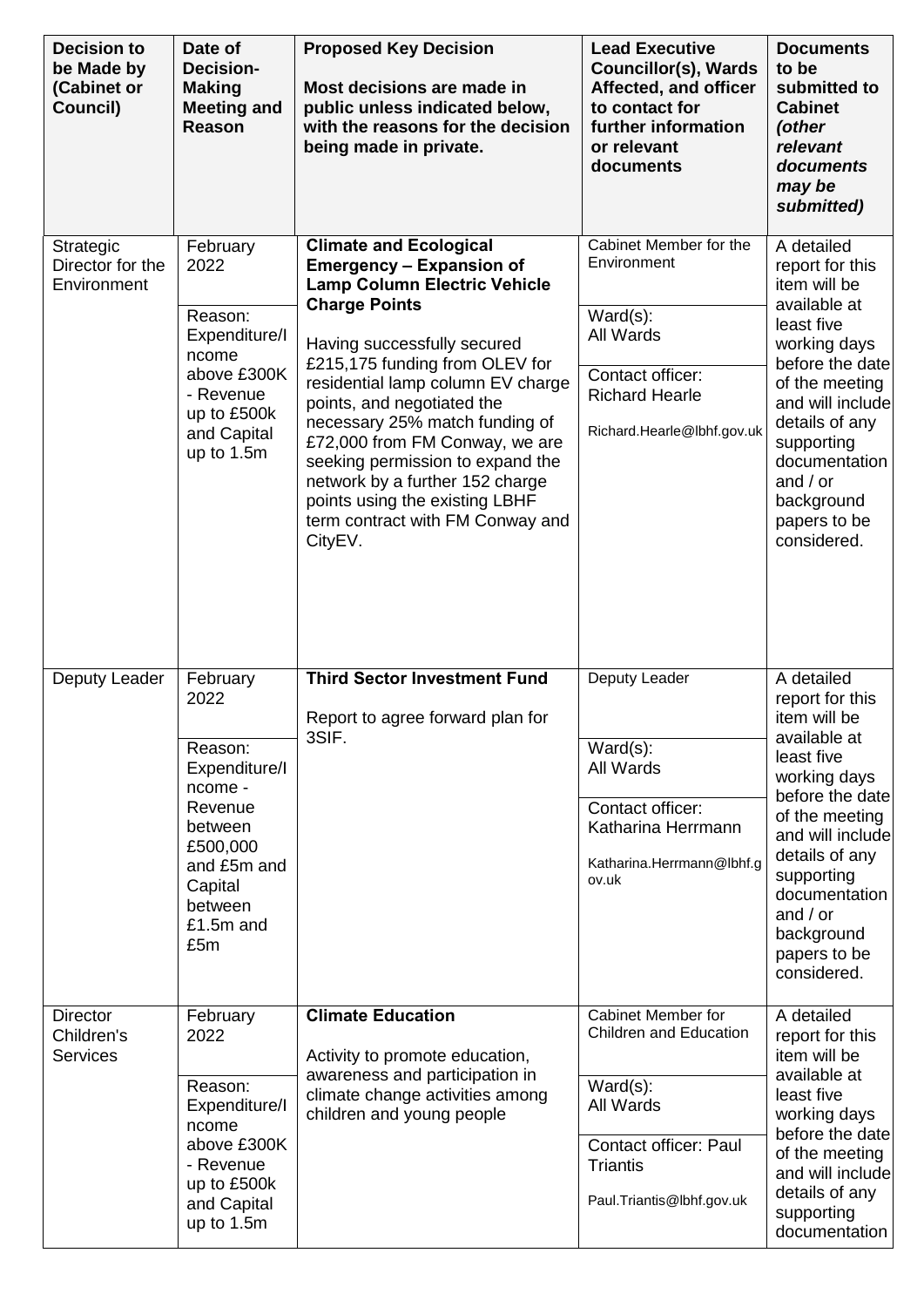| <b>Decision to</b><br>be Made by<br>(Cabinet or<br>Council)        | Date of<br><b>Decision-</b><br><b>Making</b><br><b>Meeting and</b><br>Reason                                                                       | <b>Proposed Key Decision</b><br>Most decisions are made in<br>public unless indicated below,<br>with the reasons for the decision<br>being made in private.                                                                                                                                                                                                                                                                                                                | <b>Lead Executive</b><br><b>Councillor(s), Wards</b><br>Affected, and officer<br>to contact for<br>further information<br>or relevant<br>documents | <b>Documents</b><br>to be<br>submitted to<br><b>Cabinet</b><br>(other<br>relevant<br>documents<br>may be<br>submitted)                                                                                                                                            |
|--------------------------------------------------------------------|----------------------------------------------------------------------------------------------------------------------------------------------------|----------------------------------------------------------------------------------------------------------------------------------------------------------------------------------------------------------------------------------------------------------------------------------------------------------------------------------------------------------------------------------------------------------------------------------------------------------------------------|----------------------------------------------------------------------------------------------------------------------------------------------------|-------------------------------------------------------------------------------------------------------------------------------------------------------------------------------------------------------------------------------------------------------------------|
|                                                                    |                                                                                                                                                    |                                                                                                                                                                                                                                                                                                                                                                                                                                                                            |                                                                                                                                                    | and $\sqrt{or}$<br>background<br>papers to be<br>considered.                                                                                                                                                                                                      |
| Cabinet<br>Member for<br>Health and<br><b>Adult Social</b><br>Care | February<br>2022<br>Reason:<br>Expenditure/I<br>ncome -<br>Revenue<br>between<br>£500,000<br>and £5m and<br>Capital<br>between<br>£1.5m and<br>£5m | <b>Public Health Budget Approval -</b><br><b>Primary Care Activity</b><br>Budget approval report for public<br>health funded services within<br>primary care from April 2021-<br>March 2024.                                                                                                                                                                                                                                                                               | $Ward(s)$ :<br>All Wards<br>Contact officer: Nicola<br>Ashton<br>Tel: 020 8753 5359<br>Nicola.Ashton@lbhf.gov.uk                                   | A detailed<br>report for this<br>item will be<br>available at<br>least five<br>working days<br>before the datel<br>of the meeting<br>and will include<br>details of any<br>supporting<br>documentation<br>and $/$ or<br>background<br>papers to be<br>considered. |
| Chief<br>Executive                                                 | February<br>2022<br>Reason:<br>Expenditure/I<br>ncome -<br>Revenue<br>between<br>£500,000<br>and £5m and<br>Capital<br>between<br>£1.5m and<br>£5m | <b>Collaborative Delivery</b><br><b>Agreement Variation</b><br>This workstream follows the<br>January 2021 Cabinet report on<br>disaggregation from LSCP and<br>Placements. The January report<br>contained a recommendation to<br>delegate authority to the Chief<br>Executive to make<br>variations/extensions to the<br><b>Collaborative Delivery Agreement</b><br>from April 21 onwards - this report<br>presents recommendations for<br>both variation and extension. | $Ward(s)$ :<br>All Wards<br><b>Contact officer: Will</b><br>Parsons<br>Tel: 0776 848 6764<br>Will.Parsons@lbhf.gov.uk                              | A detailed<br>report for this<br>item will be<br>available at<br>least five<br>working days<br>before the date<br>of the meeting<br>and will include<br>details of any<br>supporting<br>documentation<br>and $/$ or<br>background<br>papers to be<br>considered.  |
| Strategic<br>Director of the<br>Economy<br>Department              | February<br>2022<br>Reason:<br>Expenditure/I<br>ncome<br>above £300K                                                                               | <b>Modification of construction</b><br><b>Contract of 10 genuinely</b><br>affordable new homes in Spring<br><b>Vale Estate</b><br>Report on the progress of the<br>construction of the 10 new                                                                                                                                                                                                                                                                              | Cabinet Member for the<br>Economy<br>$Ward(s)$ :<br>Avonmore and Brook<br>Green                                                                    | A detailed<br>report for this<br>item will be<br>available at<br>least five<br>working days<br>before the date                                                                                                                                                    |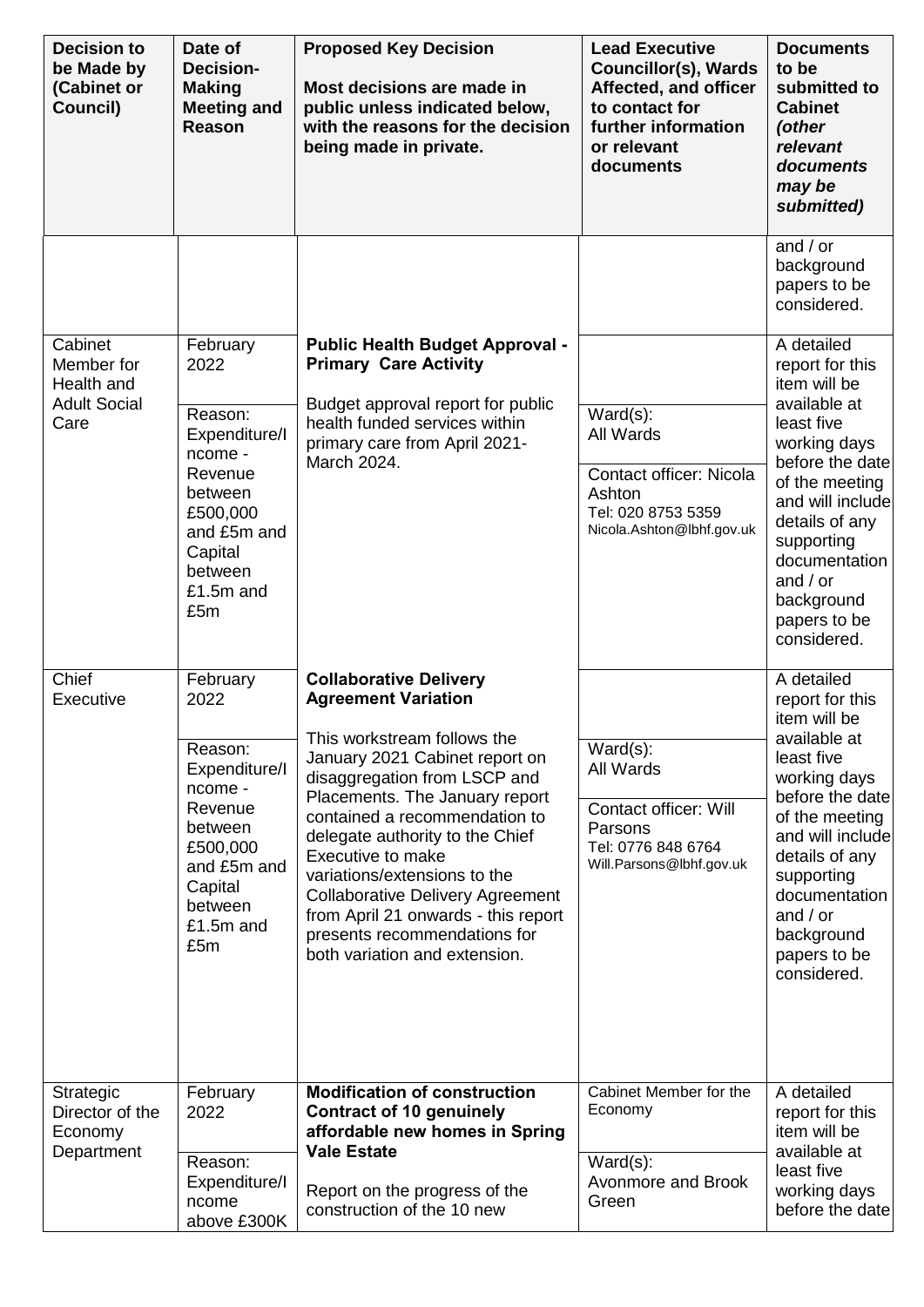| <b>Decision to</b><br>be Made by<br>(Cabinet or<br>Council) | Date of<br><b>Decision-</b><br><b>Making</b><br><b>Meeting and</b><br><b>Reason</b> | <b>Proposed Key Decision</b><br>Most decisions are made in<br>public unless indicated below,<br>with the reasons for the decision<br>being made in private.                                                                                                                                                                                                                                                                                                                                                                                                                                                                                                                                                                                                                                                                                                                                             | <b>Lead Executive</b><br><b>Councillor(s), Wards</b><br>Affected, and officer<br>to contact for<br>further information<br>or relevant<br>documents      | <b>Documents</b><br>to be<br>submitted to<br><b>Cabinet</b><br>(other<br>relevant<br>documents<br>may be<br>submitted)                                                                                                                                           |
|-------------------------------------------------------------|-------------------------------------------------------------------------------------|---------------------------------------------------------------------------------------------------------------------------------------------------------------------------------------------------------------------------------------------------------------------------------------------------------------------------------------------------------------------------------------------------------------------------------------------------------------------------------------------------------------------------------------------------------------------------------------------------------------------------------------------------------------------------------------------------------------------------------------------------------------------------------------------------------------------------------------------------------------------------------------------------------|---------------------------------------------------------------------------------------------------------------------------------------------------------|------------------------------------------------------------------------------------------------------------------------------------------------------------------------------------------------------------------------------------------------------------------|
|                                                             | - Revenue<br>up to £500k<br>and Capital<br>up to 1.5m                               | genuinely affordable homes in<br>Spring Vale Estate (which is near<br>completion) and request for<br>approval of Variation of contracts<br>connected to the construction.                                                                                                                                                                                                                                                                                                                                                                                                                                                                                                                                                                                                                                                                                                                               | Contact officer:<br><b>Matthew Rumble</b><br>matt.rumble@lbhf.gov.uk                                                                                    | of the meeting<br>and will include<br>details of any<br>supporting<br>documentation<br>and $/$ or<br>background<br>papers to be<br>considered.                                                                                                                   |
| Strategic<br>Director for the<br>Environment                | February<br>2022<br>Reason:<br>Affects 2 or<br>more wards                           | <b>Healthy School Streets- a public</b><br>health approach to<br>infrastructure on highways and<br>air quality monitoring<br>This report seeks approval to start<br>a programme of low level<br>infrastructure improvements on the<br>public highway around schools,<br>undertake air quality audits for a<br>number of schools who are in<br>areas of poor air quality (of which<br>there are 28), install air quality<br>monitors and deliver an education<br>programme to schools about the<br>projects with a focus on STEMs.<br>This would be the first year of the<br>programme, with further reports for<br>future years to recommend and<br>apply mitigations for all schools on<br>the list. The programme will report<br>back to the Cabinet member and<br>there will be continuous<br>monitoring. This is a joint<br>programme working with<br>colleagues in Public Health and<br>Education. | Cabinet Member for the<br>Environment<br>$Ward(s)$ :<br>All Wards<br>Contact officer: Ian<br>Hawthorn<br>Tel: 020 8753 3058<br>ian.hawthorn@lbhf.gov.uk | A detailed<br>report for this<br>item will be<br>available at<br>least five<br>working days<br>before the date<br>of the meeting<br>and will include<br>details of any<br>supporting<br>documentation<br>and $/$ or<br>background<br>papers to be<br>considered. |
| Cabinet<br>Member for the<br>Environment                    | February<br>2022<br>Reason:<br>Expenditure/I<br>ncome                               | <b>Decarbonising Macbeth and</b><br><b>Broadway Centres</b><br>Public sector decarbonisation<br>grant funding and match funding<br>to implement air source heat                                                                                                                                                                                                                                                                                                                                                                                                                                                                                                                                                                                                                                                                                                                                         | Cabinet Member for the<br>Environment<br>$Ward(s)$ :<br>All Wards                                                                                       | A detailed<br>report for this<br>item will be<br>available at<br>least five<br>working days                                                                                                                                                                      |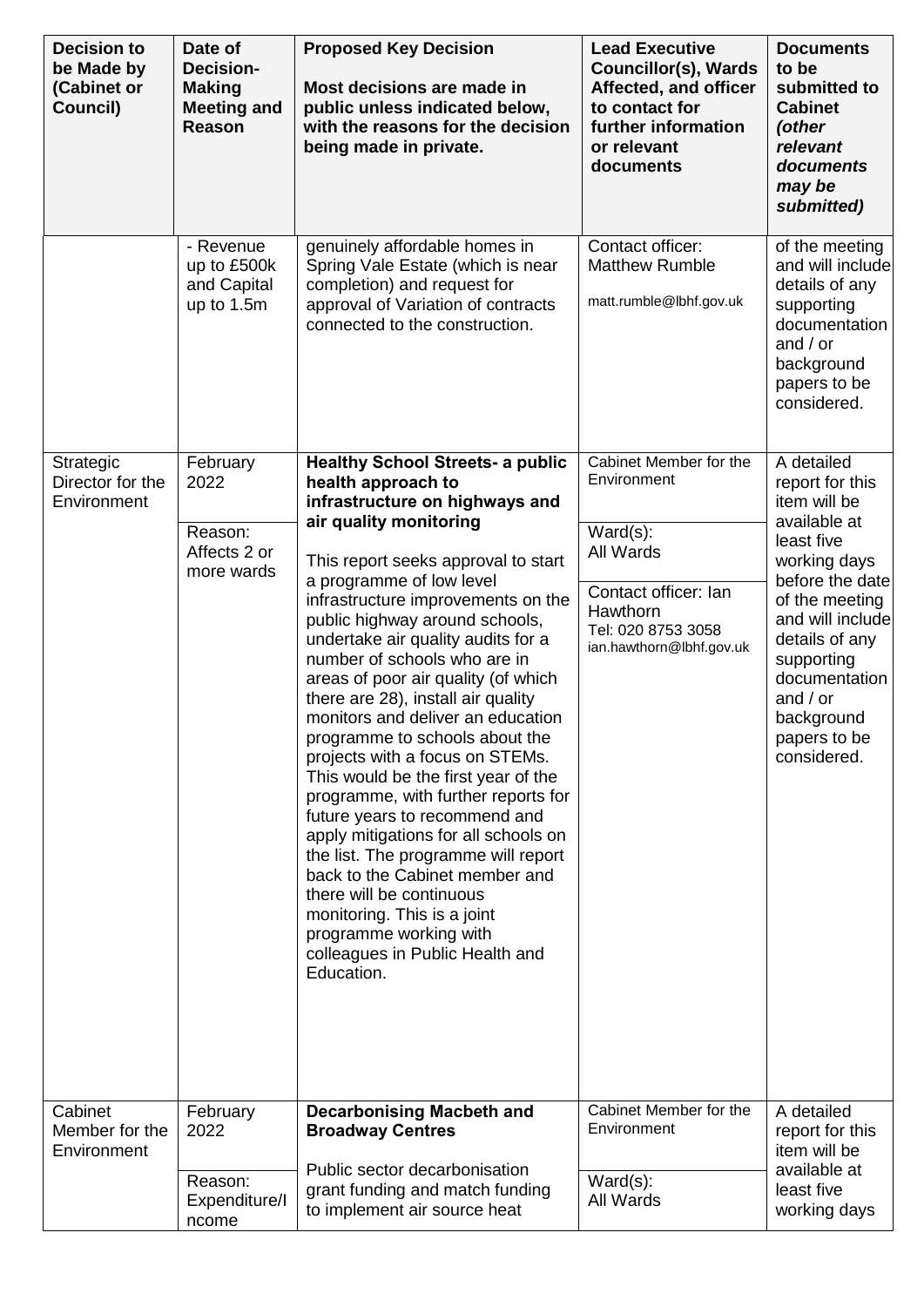| <b>Decision to</b><br>be Made by<br>(Cabinet or<br>Council) | Date of<br><b>Decision-</b><br><b>Making</b><br><b>Meeting and</b><br>Reason                                                  | <b>Proposed Key Decision</b><br>Most decisions are made in<br>public unless indicated below,<br>with the reasons for the decision<br>being made in private.                                                                                                                                                                                                                                                                                                                                        | <b>Lead Executive</b><br><b>Councillor(s), Wards</b><br>Affected, and officer<br>to contact for<br>further information<br>or relevant<br>documents                                                                                                                                | <b>Documents</b><br>to be<br>submitted to<br><b>Cabinet</b><br>(other<br>relevant<br>documents<br>may be<br>submitted)                                                                                                                                           |
|-------------------------------------------------------------|-------------------------------------------------------------------------------------------------------------------------------|----------------------------------------------------------------------------------------------------------------------------------------------------------------------------------------------------------------------------------------------------------------------------------------------------------------------------------------------------------------------------------------------------------------------------------------------------------------------------------------------------|-----------------------------------------------------------------------------------------------------------------------------------------------------------------------------------------------------------------------------------------------------------------------------------|------------------------------------------------------------------------------------------------------------------------------------------------------------------------------------------------------------------------------------------------------------------|
|                                                             | above £300K<br>- Revenue<br>up to £500k<br>and Capital<br>up to 1.5m                                                          | pumps and energy efficiency<br>measures at Macbeth and<br>Broadway Centres.                                                                                                                                                                                                                                                                                                                                                                                                                        | Contact officer:<br><b>Hinesh Mehta</b><br>Hinesh.Mehta@lbhf.gov.uk                                                                                                                                                                                                               | before the date<br>of the meeting<br>and will include<br>details of any<br>supporting<br>documentation<br>and $/$ or<br>background<br>papers to be<br>considered.                                                                                                |
| <b>Chief Housing</b><br>Officer                             | February<br>2022<br>Reason:<br>Expenditure/I<br>ncome<br>above £300K<br>- Revenue<br>up to £500k<br>and Capital<br>up to 1.5m | Sale of Land next to 2 Effie<br><b>Place</b><br>Sale of land next to 2 Effie Place<br>for the construction of block of<br>three flats.                                                                                                                                                                                                                                                                                                                                                             | $Ward(s)$ :<br>Town<br>Contact officer: Ciaran<br>Maguire<br>Tel: 020 8753 4500<br>Ciaran.Maguire@lbhf.gov.uk                                                                                                                                                                     | A detailed<br>report for this<br>item will be<br>available at<br>least five<br>working days<br>before the date<br>of the meeting<br>and will include<br>details of any<br>supporting<br>documentation<br>and $/$ or<br>background<br>papers to be<br>considered. |
| Chief<br>Executive                                          | February<br>2022<br>Reason:<br>Expenditure/I<br>ncome<br>above £300K<br>- Revenue<br>up to £500k<br>and Capital<br>up to 1.5m | <b>Mass Testing Personnel</b><br><b>Support - Global Production</b><br><b>Squad</b><br>The current contract with Global<br>Production Squad (GPS) and<br>Sportgate expired on 31st March<br>2021. Due to the need to continue<br>community testing, as outlined by<br>DHSC, to ensure the Council<br>provides as much safety as<br>possible in line with the<br>governments lockdown easing<br>plan and the economy re-opening<br>all community testing is to be<br>extended until 30th June 2021. | Cabinet Member for<br><b>Health and Adult Social</b><br>Care<br>$Ward(s)$ :<br>All Wards<br>Contact officer: Linda<br>Jackson, Nadia<br>Jazaerli, Joanna<br>Whall<br>Tel: 07776 673085,,<br>Linda.Jackson@lbhf.gov.uk,<br>Nadia.Jazaerli@lbhf.gov.uk,<br>Joanna.Whall@lbhf.gov.uk | A detailed<br>report for this<br>item will be<br>available at<br>least five<br>working days<br>before the date<br>of the meeting<br>and will include<br>details of any<br>supporting<br>documentation<br>and $/$ or<br>background<br>papers to be<br>considered. |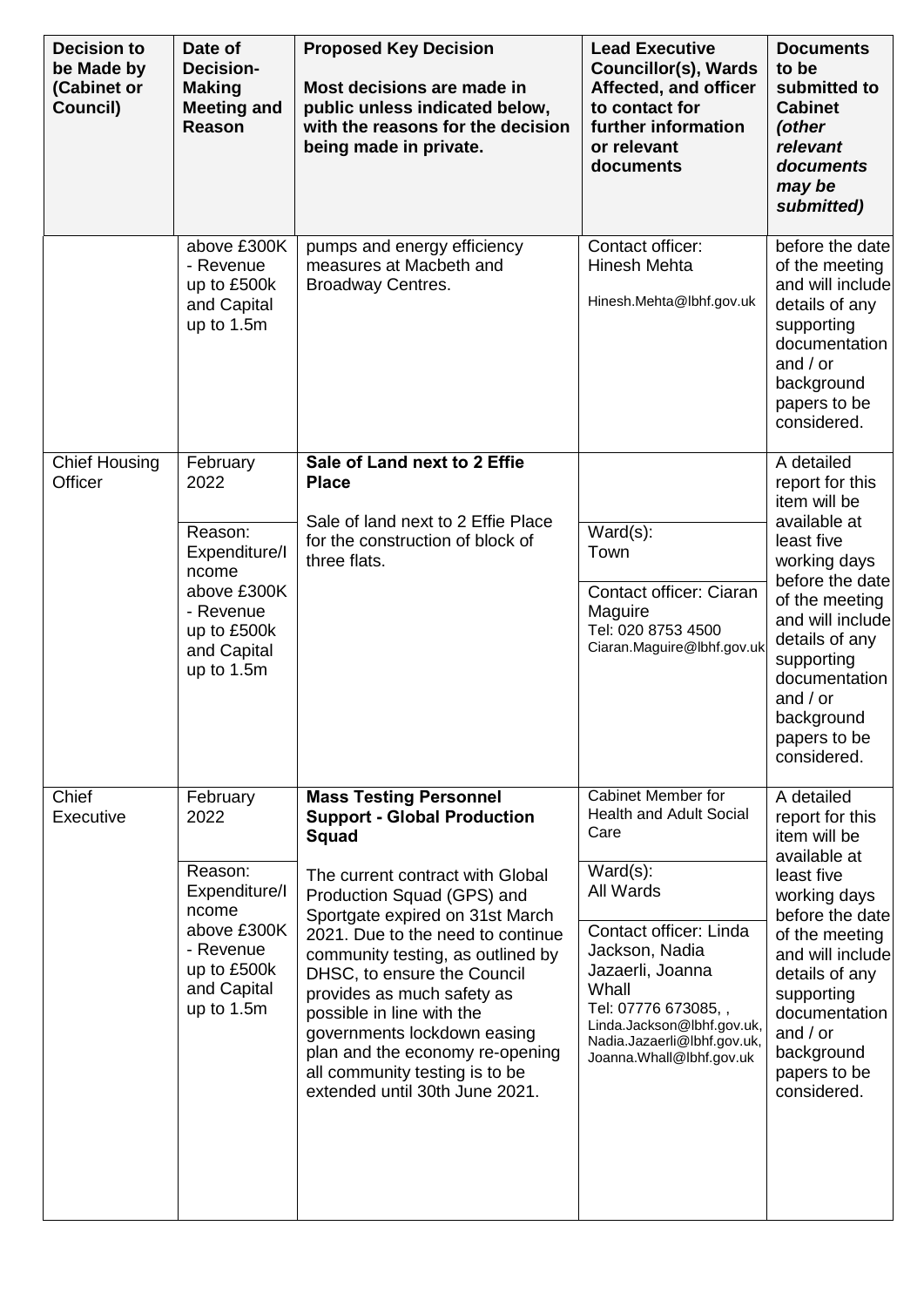| <b>Decision to</b><br>be Made by<br>(Cabinet or<br>Council) | Date of<br><b>Decision-</b><br><b>Making</b><br><b>Meeting and</b><br>Reason                                                  | <b>Proposed Key Decision</b><br>Most decisions are made in<br>public unless indicated below,<br>with the reasons for the decision<br>being made in private.                                                                                                                                                                                                                                                                                                                                         | <b>Lead Executive</b><br><b>Councillor(s), Wards</b><br>Affected, and officer<br>to contact for<br>further information<br>or relevant<br>documents | <b>Documents</b><br>to be<br>submitted to<br><b>Cabinet</b><br>(other<br>relevant<br>documents<br>may be<br>submitted)                                                                                                                                           |
|-------------------------------------------------------------|-------------------------------------------------------------------------------------------------------------------------------|-----------------------------------------------------------------------------------------------------------------------------------------------------------------------------------------------------------------------------------------------------------------------------------------------------------------------------------------------------------------------------------------------------------------------------------------------------------------------------------------------------|----------------------------------------------------------------------------------------------------------------------------------------------------|------------------------------------------------------------------------------------------------------------------------------------------------------------------------------------------------------------------------------------------------------------------|
| Strategic<br>Director for the<br>Environment                | February<br>2022<br>Reason:<br>Expenditure/I<br>ncome<br>above £300K<br>- Revenue<br>up to £500k<br>and Capital<br>up to 1.5m | <b>Hammersmith Park -</b><br><b>Impovements</b><br>This relates to the possible<br>partnership between H&F and a<br>developer to make improvements<br>to the bowling green (and possibly<br>the play area) within Hammersmith<br>Park to an estimated value of<br>£450k. There may be financial<br>contributions from both sides<br>covered by agreed Heads of<br>Terms / conditions. Once the<br>details and principles are agreed a<br>report will be forthcoming to seek<br>approval to proceed. | $Ward(s)$ :<br>Shepherds Bush<br>Green<br>Contact officer:<br>Silvera Williams<br>Silvera. Williams@lbhf.gov.u<br>k                                | A detailed<br>report for this<br>item will be<br>available at<br>least five<br>working days<br>before the date<br>of the meeting<br>and will include<br>details of any<br>supporting<br>documentation<br>and $/$ or<br>background<br>papers to be<br>considered. |
| Strategic<br>Director for the<br>Environment                | February<br>2022<br>Reason:<br>Expenditure/I<br>ncome<br>above £300K<br>- Revenue<br>up to £500k<br>and Capital<br>up to 1.5m | <b>Bishops Park - Improvement</b><br>Programme<br>This relates to a range of projects<br>to be delivered in Bishops Park.<br>The projects are to be funded<br>through s106 contributions and<br>rental / revenue income received<br>in relation to the Fulham FC<br>stadium development. The report<br>will outline how the monies<br>received will be allocated to<br>various improvement projects in<br>the park                                                                                  | $Ward(s)$ :<br><b>Palace Riverside</b><br>Contact officer:<br>Silvera Williams<br>Silvera. Williams@lbhf.gov.u<br>k                                | A detailed<br>report for this<br>item will be<br>available at<br>least five<br>working days<br>before the date<br>of the meeting<br>and will include<br>details of any<br>supporting<br>documentation<br>and $/$ or<br>background<br>papers to be<br>considered. |
| Strategic<br>Director of the<br>Economy<br>Department       | February<br>2022<br>Reason:<br>Expenditure/I<br>ncome over<br>£5m &<br>policies or<br>new income,                             | <b>Variation of the Land Sale</b><br><b>Agreement - Watermeadow</b><br><b>Court</b><br>Variation of the terms of the land<br>sale agreement on Watermeadow<br>Court                                                                                                                                                                                                                                                                                                                                 | Cabinet Member for the<br>Economy<br>$Ward(s)$ :<br>Sands End<br>Contact officer:<br>Matthew Rumble,                                               | A detailed<br>report for this<br>item will be<br>available at<br>least five<br>working days<br>before the date<br>of the meeting<br>and will include                                                                                                             |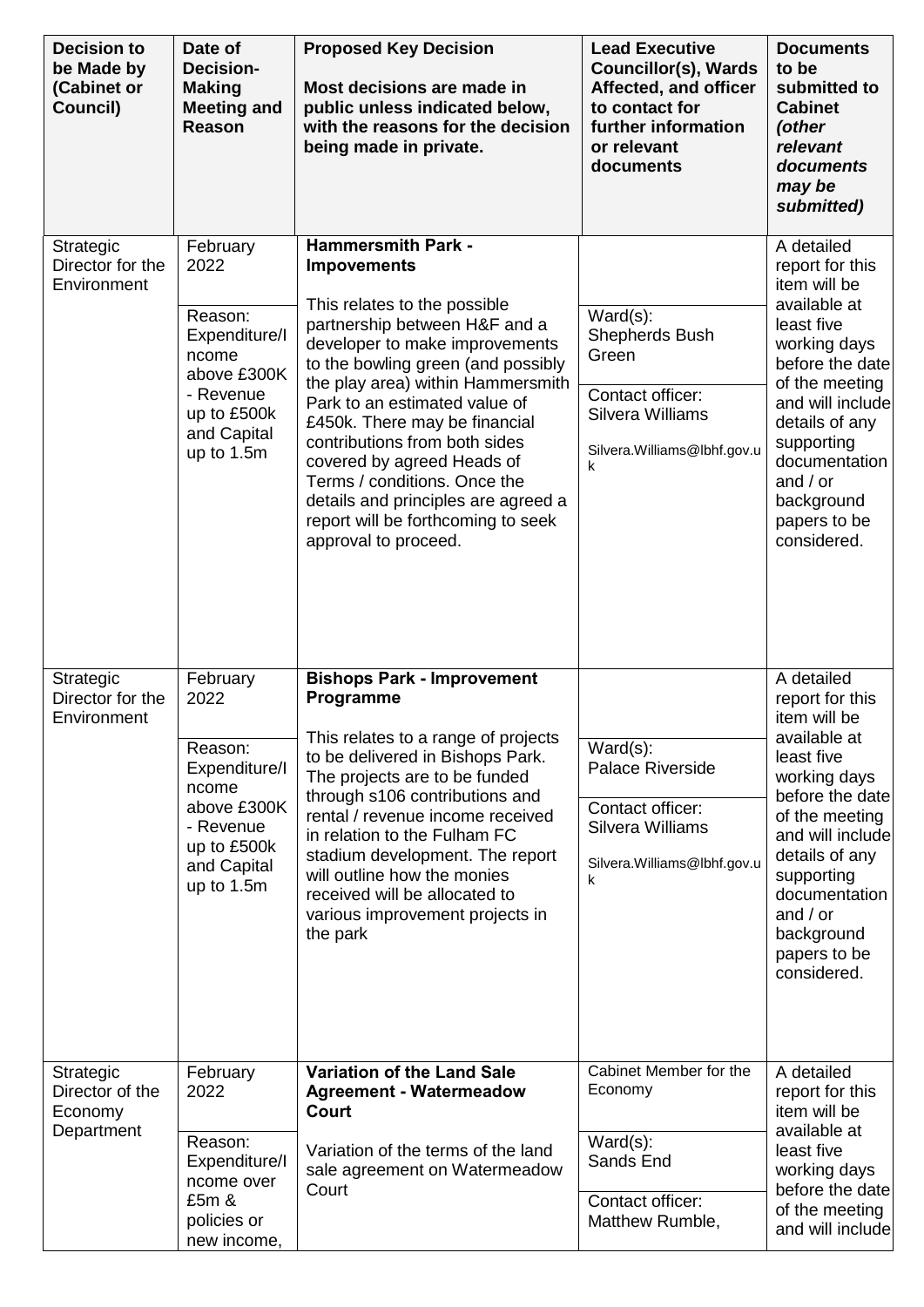| <b>Decision to</b><br>be Made by<br>(Cabinet or<br>Council) | Date of<br><b>Decision-</b><br><b>Making</b><br><b>Meeting and</b><br><b>Reason</b>                                           | <b>Proposed Key Decision</b><br>Most decisions are made in<br>public unless indicated below,<br>with the reasons for the decision<br>being made in private.                                                                            | <b>Lead Executive</b><br><b>Councillor(s), Wards</b><br>Affected, and officer<br>to contact for<br>further information<br>or relevant<br>documents                                                                 | <b>Documents</b><br>to be<br>submitted to<br><b>Cabinet</b><br>(other<br>relevant<br>documents<br>may be<br>submitted)                                                                                                                                           |
|-------------------------------------------------------------|-------------------------------------------------------------------------------------------------------------------------------|----------------------------------------------------------------------------------------------------------------------------------------------------------------------------------------------------------------------------------------|--------------------------------------------------------------------------------------------------------------------------------------------------------------------------------------------------------------------|------------------------------------------------------------------------------------------------------------------------------------------------------------------------------------------------------------------------------------------------------------------|
|                                                             | reserves<br>use,<br>overspend<br>over £300K                                                                                   |                                                                                                                                                                                                                                        | <b>Kharon Williams</b><br>Tel: 07767 78 79 36<br>matt.rumble@lbhf.gov.uk,<br>kharon.williams@lbhf.gov.uk                                                                                                           | details of any<br>supporting<br>documentation<br>and $/$ or<br>background<br>papers to be<br>considered.                                                                                                                                                         |
| <b>Resources</b>                                            |                                                                                                                               |                                                                                                                                                                                                                                        |                                                                                                                                                                                                                    |                                                                                                                                                                                                                                                                  |
| Strategic<br>Director of the<br>Economy<br>Department       | February<br>2022<br>Reason:<br>Expenditure/I<br>ncome<br>above £300K<br>- Revenue<br>up to £500k<br>and Capital<br>up to 1.5m | <b>Procurement Strategy - Roof</b><br><b>Repair Programme</b><br>To repair and replace roofs at 4<br>locations                                                                                                                         | Cabinet Member for the<br>Economy<br>$Ward(s)$ :<br>College Park and Old<br>Oak; Fulham Reach;<br>Hammersmith<br>Broadway; Town<br><b>Contact officer: Nilesh</b><br>Pankhania<br>Nilesh.Pankhania@lbhf.gov.<br>uk | A detailed<br>report for this<br>item will be<br>available at<br>least five<br>working days<br>before the date<br>of the meeting<br>and will include<br>details of any<br>supporting<br>documentation<br>and $/$ or<br>background<br>papers to be<br>considered. |
| Cabinet<br>Member for<br>Housing                            | February<br>2022<br>Reason:<br>Expenditure/I<br>ncome<br>above £300K<br>- Revenue<br>up to £500k<br>and Capital<br>up to 1.5m | <b>Procurement Strategy - Dry to</b><br><b>Wet Riser Conversion Works in</b><br>Six (6) Blocks<br>To appoint a Contractor to<br>undertake conversion works of Dry<br>Risers to Wet Risers in Six (6)<br>Blocks to enhance fire safety. | Cabinet Member for<br>Housing<br>$Ward(s)$ :<br>All Wards<br>Contact officer:<br><b>Richard Buckley</b><br>richard.buckley@lbhf.gov.uk                                                                             | A detailed<br>report for this<br>item will be<br>available at<br>least five<br>working days<br>before the date<br>of the meeting<br>and will include<br>details of any<br>supporting<br>documentation<br>and $/$ or<br>background<br>papers to be<br>considered. |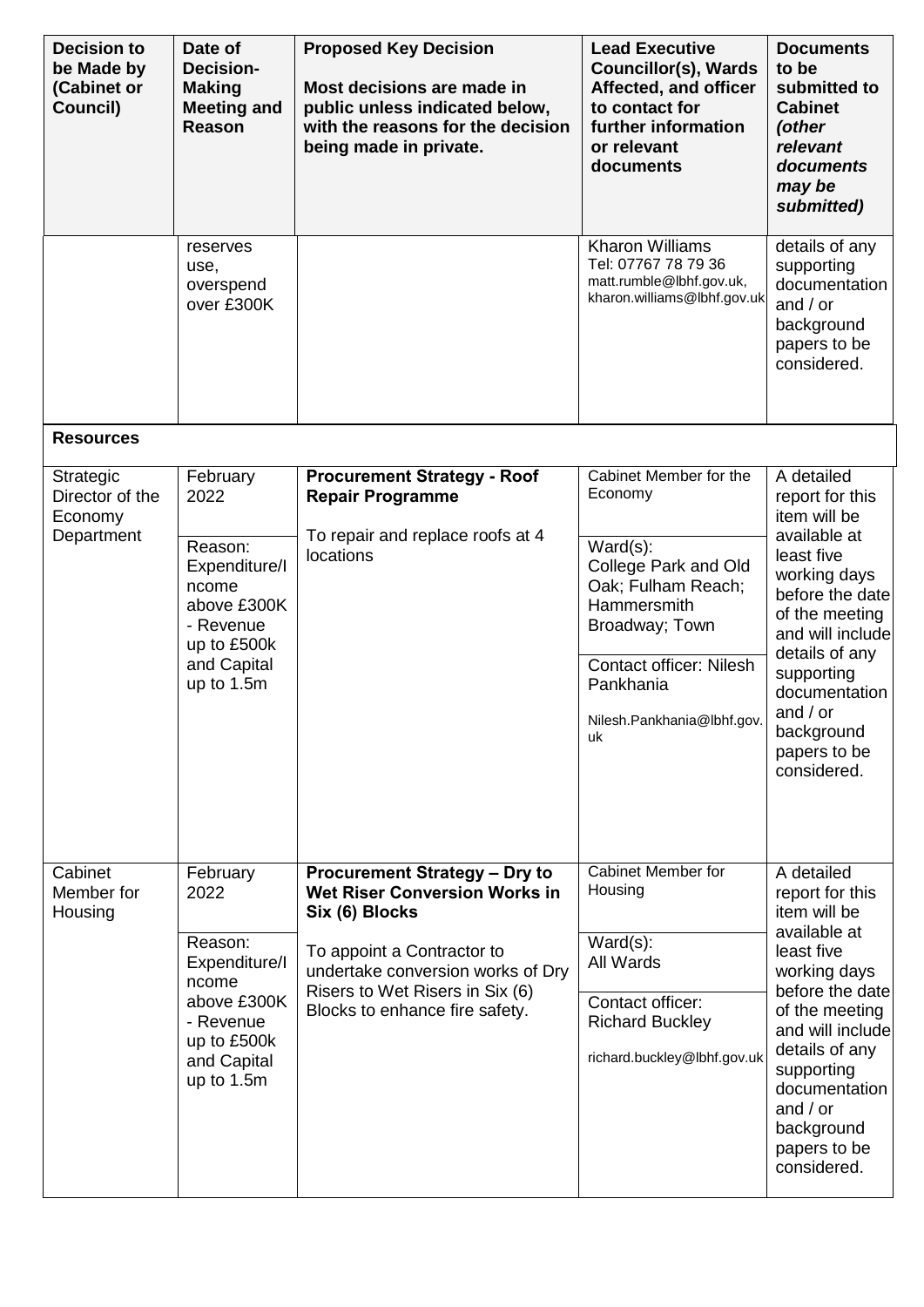| <b>Decision to</b><br>be Made by<br>(Cabinet or<br>Council) | Date of<br><b>Decision-</b><br><b>Making</b><br><b>Meeting and</b><br>Reason                                                                       | <b>Proposed Key Decision</b><br>Most decisions are made in<br>public unless indicated below,<br>with the reasons for the decision<br>being made in private.                                                                                                                                                                                                                                                                                                                                                                                   | <b>Lead Executive</b><br><b>Councillor(s), Wards</b><br>Affected, and officer<br>to contact for<br>further information<br>or relevant<br>documents                                                            | <b>Documents</b><br>to be<br>submitted to<br><b>Cabinet</b><br>(other<br>relevant<br>documents<br>may be<br>submitted)                                                                                                                                           |
|-------------------------------------------------------------|----------------------------------------------------------------------------------------------------------------------------------------------------|-----------------------------------------------------------------------------------------------------------------------------------------------------------------------------------------------------------------------------------------------------------------------------------------------------------------------------------------------------------------------------------------------------------------------------------------------------------------------------------------------------------------------------------------------|---------------------------------------------------------------------------------------------------------------------------------------------------------------------------------------------------------------|------------------------------------------------------------------------------------------------------------------------------------------------------------------------------------------------------------------------------------------------------------------|
| <b>Director</b><br>Children's<br><b>Services</b>            | February<br>2022<br>Reason:<br>Expenditure/I<br>ncome<br>above £300K<br>- Revenue<br>up to £500k<br>and Capital<br>up to 1.5m                      | <b>Call-off Contract Extensions for</b><br><b>Semi-Independent Living</b><br><b>Support Providers</b><br>Decision report recommending<br>short-term extensions of up to six<br>months from 12 April 2020 to 12<br>September 2020 to 16 call-off<br>contracts to secure continuation of<br>existing provision of semi-<br>independent living (SIL)<br>accommodation arrangements for<br>Looked After Children and Young<br>People leaving care to enable<br>continuity of these valuable<br>services during the current Covid-<br>19 outbreak. | Cabinet Member for<br><b>Children and Education</b><br>$Ward(s)$ :<br>All Wards<br><b>Contact officer: Will</b><br>Parsons<br>Tel: 0776 848 6764<br>Will.Parsons@lbhf.gov.uk                                  | A detailed<br>report for this<br>item will be<br>available at<br>least five<br>working days<br>before the date<br>of the meeting<br>and will include<br>details of any<br>supporting<br>documentation<br>and $/$ or<br>background<br>papers to be<br>considered. |
| Cabinet<br>Member for the<br>Environment                    | February<br>2022<br>Reason:<br>Expenditure/I<br>ncome -<br>Revenue<br>between<br>£500,000<br>and £5m and<br>Capital<br>between<br>£1.5m and<br>£5m | <b>Procurement Strategy for Land</b><br>and Property System<br>The IDOX Group currently<br>provides the Council's land and<br>property-based IT case<br>management system (Uniform) for<br>multiple regulatory services across<br>the authority.<br>The software is highly embedded<br>within the organisation and<br>underpins a large number of<br>business processes and casework<br>management. Its contract has<br>expired and needs to be<br>reprocured.                                                                                | Cabinet Member for the<br>Environment<br>$Ward(s)$ :<br>All Wards<br>Contact officer: Josh<br>Hadley, Davina<br><b>Barton</b><br>Tel: 020 8753 1980,<br>Josh.Hadley@lbhf.gov.uk,<br>Davina.Barton@lbhf.gov.uk | A detailed<br>report for this<br>item will be<br>available at<br>least five<br>working days<br>before the date<br>of the meeting<br>and will include<br>details of any<br>supporting<br>documentation<br>and $/$ or<br>background<br>papers to be<br>considered. |
| <b>Director</b><br>Children's<br><b>Services</b>            | February<br>2022                                                                                                                                   | Approval to agree contract with<br><b>Family support Service (FSS)</b>                                                                                                                                                                                                                                                                                                                                                                                                                                                                        | Cabinet Member for<br><b>Children and Education</b>                                                                                                                                                           | A detailed<br>report for this<br>item will be                                                                                                                                                                                                                    |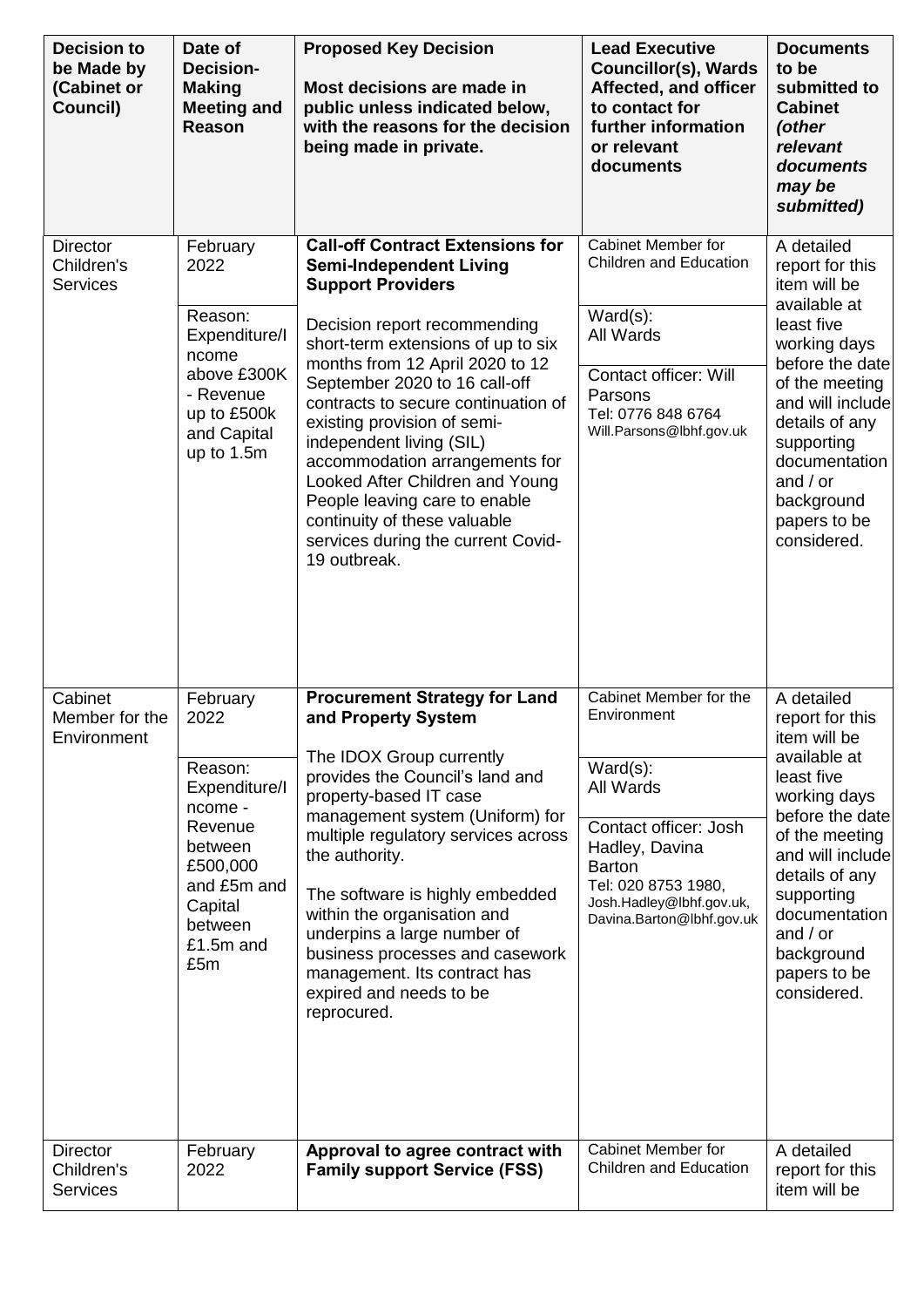| <b>Decision to</b><br>be Made by<br>(Cabinet or<br>Council)                                                    | Date of<br><b>Decision-</b><br><b>Making</b><br><b>Meeting and</b><br>Reason                                                                       | <b>Proposed Key Decision</b><br>Most decisions are made in<br>public unless indicated below,<br>with the reasons for the decision<br>being made in private.                                                                                                                                                                                                                                                                                                                                                                                   | <b>Lead Executive</b><br><b>Councillor(s), Wards</b><br>Affected, and officer<br>to contact for<br>further information<br>or relevant<br>documents                                                                                         | <b>Documents</b><br>to be<br>submitted to<br><b>Cabinet</b><br>(other<br>relevant<br>documents<br>may be<br>submitted)                                                                                                                                           |
|----------------------------------------------------------------------------------------------------------------|----------------------------------------------------------------------------------------------------------------------------------------------------|-----------------------------------------------------------------------------------------------------------------------------------------------------------------------------------------------------------------------------------------------------------------------------------------------------------------------------------------------------------------------------------------------------------------------------------------------------------------------------------------------------------------------------------------------|--------------------------------------------------------------------------------------------------------------------------------------------------------------------------------------------------------------------------------------------|------------------------------------------------------------------------------------------------------------------------------------------------------------------------------------------------------------------------------------------------------------------|
|                                                                                                                | Reason:<br>Expenditure/I<br>ncome<br>above £300K<br>- Revenue<br>up to £500k<br>and Capital<br>up to 1.5m                                          | To enable to enter in to a<br>contract with Family Support<br>Service (FSS).                                                                                                                                                                                                                                                                                                                                                                                                                                                                  | $Ward(s)$ :<br><b>Contact officer: Lesley</b><br><b>Bell</b><br>Lesley.Bell@lbhf.gov.uk                                                                                                                                                    | available at<br>least five<br>working days<br>before the date<br>of the meeting<br>and will include<br>details of any<br>supporting<br>documentation<br>and $/$ or<br>background<br>papers to be<br>considered.                                                  |
| Cabinet<br>Member for<br>Children and<br>Education                                                             | February<br>2022<br>Reason:<br>Expenditure/I<br>ncome -<br>Revenue<br>between<br>£500,000<br>and £5m and<br>Capital<br>between<br>£1.5m and<br>£5m | <b>Contract Extensions on Family</b><br><b>Support (FS) Framework</b><br>To extend a series of contracts on<br>the Family Support Service (FSS)<br>framework and deliver savings<br>required.                                                                                                                                                                                                                                                                                                                                                 | Cabinet Member for<br>Children and Education<br>$Ward(s)$ :<br>All Wards<br><b>Contact officer: Lesley</b><br><b>Bell</b><br>Lesley.Bell@lbhf.gov.uk                                                                                       | A detailed<br>report for this<br>item will be<br>available at<br>least five<br>working days<br>before the date<br>of the meeting<br>and will include<br>details of any<br>supporting<br>documentation<br>and $/$ or<br>background<br>papers to be<br>considered. |
| Cabinet<br>Member for the<br>Economy,<br>Cabinet<br>Member for<br>Finance and<br>Commercial<br><b>Services</b> | February<br>2022<br>Reason:<br>Expenditure/I<br>ncome<br>above £300K<br>- Revenue<br>up to £500k<br>and Capital<br>up to 1.5m                      | <b>Egyptian House - new housing</b><br>and community facilities<br>A property transaction that will<br>result in housing units including<br>affordable housing and community<br>facilities<br><b>PART OPEN</b><br><b>PART PRIVATE</b><br>Part of this report is exempt from<br>disclosure on the grounds that it<br>contains information relating to the<br>financial or business affairs of a<br>particular person (including the<br>authority holding that information)<br>under paragraph 3 of Schedule<br>12A of the Local Government Act | Cabinet Member for the<br>Economy, Cabinet<br>Member for Finance and<br><b>Commercial Services</b><br>$Ward(s)$ :<br>Wormholt and White<br>City<br>Contact officer: Nigel<br><b>Brown</b><br>Tel: 020 8753 2835<br>Nigel.Brown@lbhf.gov.uk | A detailed<br>report for this<br>item will be<br>available at<br>least five<br>working days<br>before the date<br>of the meeting<br>and will include<br>details of any<br>supporting<br>documentation<br>and $/$ or<br>background<br>papers to be<br>considered. |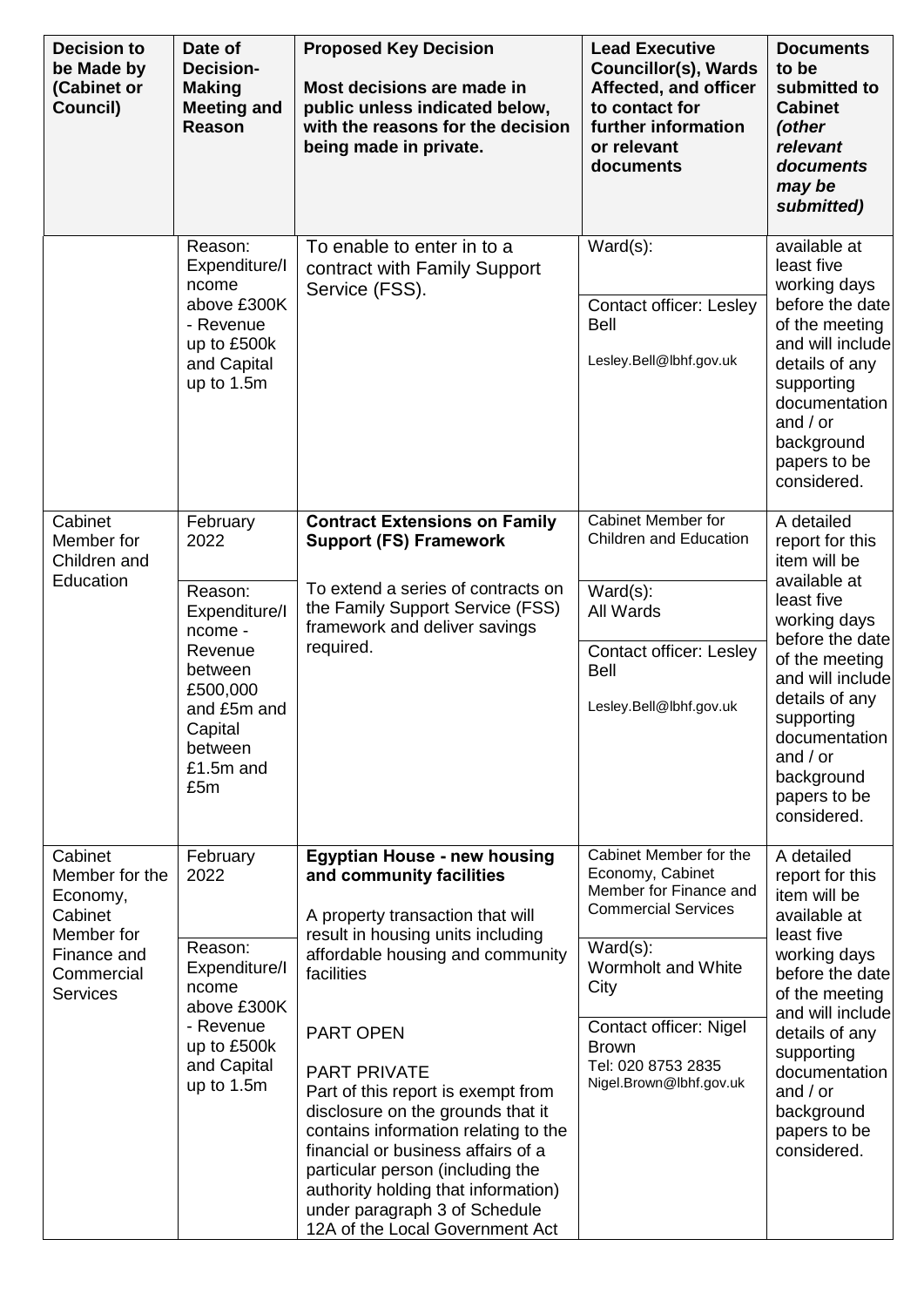| <b>Decision to</b><br>be Made by<br>(Cabinet or<br>Council)           | Date of<br><b>Decision-</b><br><b>Making</b><br><b>Meeting and</b><br>Reason                                                  | <b>Proposed Key Decision</b><br>Most decisions are made in<br>public unless indicated below,<br>with the reasons for the decision<br>being made in private.                                                                                                          | <b>Lead Executive</b><br><b>Councillor(s), Wards</b><br>Affected, and officer<br>to contact for<br>further information<br>or relevant<br>documents                              | <b>Documents</b><br>to be<br>submitted to<br><b>Cabinet</b><br>(other<br>relevant<br>documents<br>may be<br>submitted)                                                                                                                                           |
|-----------------------------------------------------------------------|-------------------------------------------------------------------------------------------------------------------------------|----------------------------------------------------------------------------------------------------------------------------------------------------------------------------------------------------------------------------------------------------------------------|---------------------------------------------------------------------------------------------------------------------------------------------------------------------------------|------------------------------------------------------------------------------------------------------------------------------------------------------------------------------------------------------------------------------------------------------------------|
|                                                                       |                                                                                                                               | 1972, and in all the circumstances<br>of the case, the public interest in<br>maintaining the exemption<br>outweighs the public interest in<br>disclosing the information.                                                                                            |                                                                                                                                                                                 |                                                                                                                                                                                                                                                                  |
| Strategic<br>Director of the<br>Economy<br>Department                 | February<br>2022<br>Reason:<br>Expenditure/I<br>ncome<br>above £300K<br>- Revenue<br>up to £500k<br>and Capital<br>up to 1.5m | <b>Procurement Strategies for</b><br><b>White City Central</b><br>Approval of two procurement<br>strategies for the White City<br>Central scheme.                                                                                                                    | Cabinet Member for the<br>Economy<br>$Ward(s)$ :<br>Wormholt and White<br>City<br>Contact officer:<br>Ayesha Ovaisi<br>Tel: 020 8753 5584<br>Ayesha.Ovaisi@lbhf.gov.uk          | A detailed<br>report for this<br>item will be<br>available at<br>least five<br>working days<br>before the date<br>of the meeting<br>and will include<br>details of any<br>supporting<br>documentation<br>and $/$ or<br>background<br>papers to be<br>considered. |
| Cabinet<br>Member for<br>Finance and<br>Commercial<br><b>Services</b> | February<br>2022<br>Reason:<br>Expenditure/I<br>ncome<br>above £300K<br>- Revenue<br>up to £500k<br>and Capital<br>up to 1.5m | <b>MFD Reprocurement</b><br>The Council has a contract for the<br>provision of multi-functional<br>devices (printers, scanners and<br>copiers) so that its staff can have<br>access to print services in its<br>offices. The contract is due for<br>renewal in 2021. | Cabinet Member for<br>Finance and<br><b>Commercial Services</b><br>$Ward(s)$ :<br>All Wards<br>Contact officer: Josh<br>Hadley<br>Tel: 020 8753 1980<br>Josh.Hadley@lbhf.gov.uk | A detailed<br>report for this<br>item will be<br>available at<br>least five<br>working days<br>before the date<br>of the meeting<br>and will include<br>details of any<br>supporting<br>documentation<br>and $/$ or<br>background<br>papers to be<br>considered. |
| Cabinet<br>Member for the<br>Economy                                  | February<br>2022<br>Reason:<br>Expenditure/I<br>ncome -                                                                       | <b>Mund Street Site - Contract</b><br><b>Award for Design Team</b><br>This decision is to appoint a<br>Design Team for the<br>redevelopment of Mund Street. In                                                                                                       | Cabinet Member for the<br>Economy<br>$Ward(s)$ :<br>North End                                                                                                                   | A detailed<br>report for this<br>item will be<br>available at<br>least five<br>working days                                                                                                                                                                      |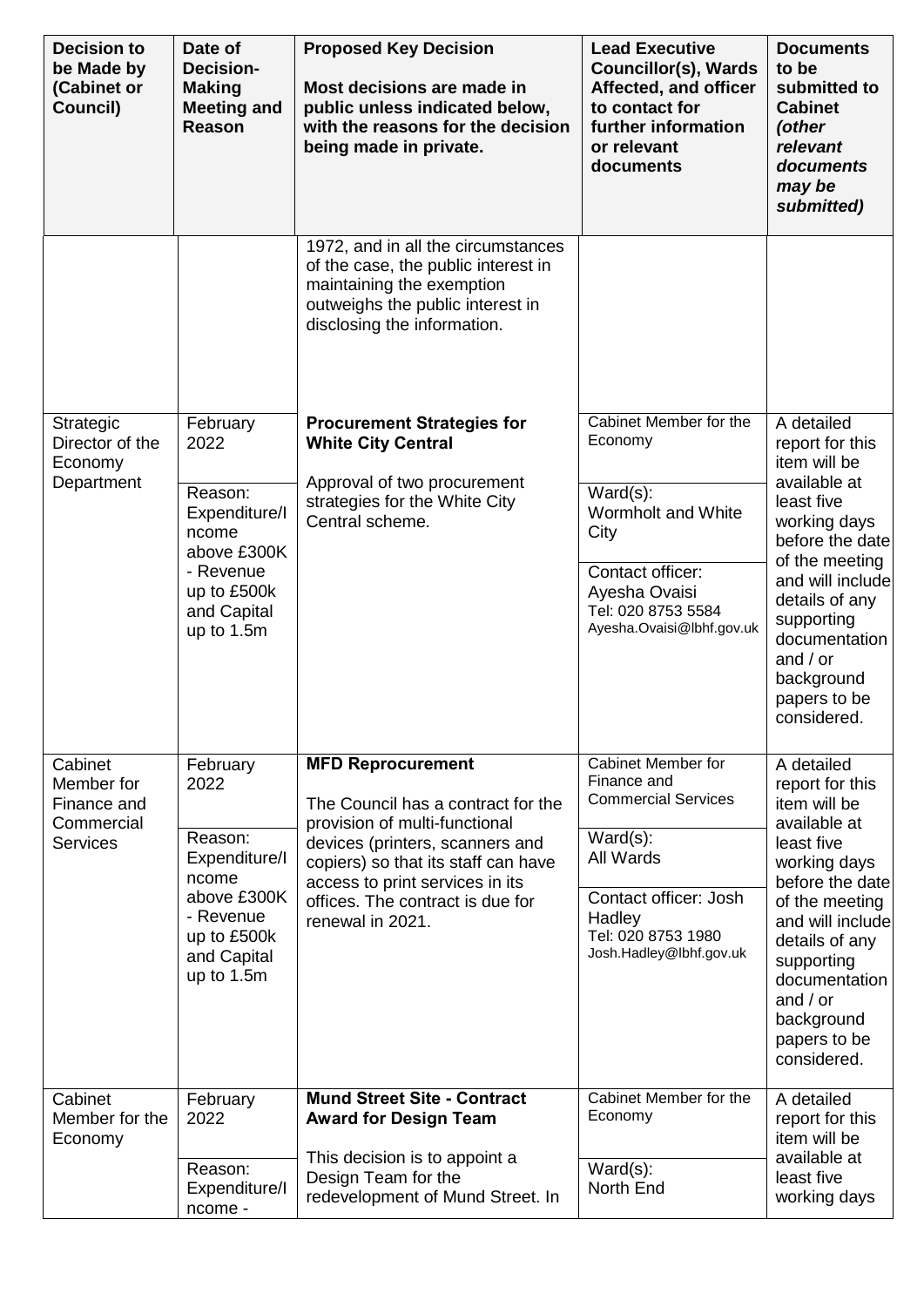| <b>Decision to</b><br>be Made by<br>(Cabinet or<br>Council) | Date of<br><b>Decision-</b><br><b>Making</b><br><b>Meeting and</b><br>Reason                                                               | <b>Proposed Key Decision</b><br>Most decisions are made in<br>public unless indicated below,<br>with the reasons for the decision<br>being made in private.                                                                                                                                                                                                                                                   | <b>Lead Executive</b><br><b>Councillor(s), Wards</b><br>Affected, and officer<br>to contact for<br>further information<br>or relevant<br>documents | <b>Documents</b><br>to be<br>submitted to<br><b>Cabinet</b><br>(other<br>relevant<br>documents<br>may be<br>submitted)                                                                                          |
|-------------------------------------------------------------|--------------------------------------------------------------------------------------------------------------------------------------------|---------------------------------------------------------------------------------------------------------------------------------------------------------------------------------------------------------------------------------------------------------------------------------------------------------------------------------------------------------------------------------------------------------------|----------------------------------------------------------------------------------------------------------------------------------------------------|-----------------------------------------------------------------------------------------------------------------------------------------------------------------------------------------------------------------|
|                                                             | Revenue<br>between<br>£500,000<br>and £5m and<br>Capital<br>between<br>£1.5m and<br>£5m                                                    | particular, the decision seeks to<br>appoint a Lead Designer and<br>Architect along with specialist<br>technical sub-consultants to allow<br>for the completion of LBHF<br>Development Gateway 2<br>(planning) and LBHF Development<br>Gateway 3 (procurement).                                                                                                                                               | Contact officer: Labab<br>Lubab<br>Tel: 020 8753 4203<br>Labab.Lubab@lbhf.gov.uk                                                                   | before the date<br>of the meeting<br>and will include<br>details of any<br>supporting<br>documentation<br>and $/$ or<br>background<br>papers to be<br>considered.                                               |
| Cabinet<br>Member for the<br>Economy                        | February<br>2022                                                                                                                           | <b>Mund Street Site - Contract</b><br><b>Award for Control Team</b>                                                                                                                                                                                                                                                                                                                                           | Cabinet Member for the<br>Economy                                                                                                                  | A detailed<br>report for this<br>item will be<br>available at                                                                                                                                                   |
| Cabinet                                                     | Reason:<br>Expenditure/I<br>ncome -<br>Revenue<br>between<br>£500,000<br>and £5m and<br>Capital<br>between<br>£1.5m and<br>£5m<br>February | This decision is to appoint a<br>Control Team for the<br>redevelopment of Mund Street. In<br>particular, the decision seeks to<br>appoint an Employers Agent and<br>Project Manager along with<br>specialist technical sub-<br>consultants to allow for the<br>completion of LBHF Development<br>Gateway 2 (planning) and LBHF<br>Development Gateway 3<br>(procurement).<br><b>Farm Lane Site - Contract</b> | $Ward(s)$ :<br>North End<br>Contact officer: Labab<br>Lubab<br>Tel: 020 8753 4203<br>Labab.Lubab@lbhf.gov.uk<br>Cabinet Member for the             | least five<br>working days<br>before the date<br>of the meeting<br>and will include<br>details of any<br>supporting<br>documentation<br>and $/$ or<br>background<br>papers to be<br>considered.<br>A detailed   |
| Member for the<br>Economy                                   | 2022                                                                                                                                       | <b>Award for Design Team</b>                                                                                                                                                                                                                                                                                                                                                                                  | Economy                                                                                                                                            | report for this<br>item will be                                                                                                                                                                                 |
|                                                             | Reason:<br>Expenditure/I<br>ncome -<br>Revenue<br>between<br>£500,000<br>and £5m and<br>Capital<br>between<br>£1.5m and<br>£5m             | This decision is to appoint a<br>Design Team for the<br>redevelopment of 11 Farm Lane.<br>In particular, the decision seeks to<br>appoint a Lead Designer and<br>Architect along with specialist<br>technical sub-consultants to allow<br>for the completion of LBHF<br>Development Gateway 2<br>(planning) and LBHF Development<br>Gateway 3 (procurement).                                                  | $Ward(s)$ :<br>Fulham Broadway<br>Contact officer: Labab<br>Lubab<br>Tel: 020 8753 4203<br>Labab.Lubab@lbhf.gov.uk                                 | available at<br>least five<br>working days<br>before the date<br>of the meeting<br>and will include<br>details of any<br>supporting<br>documentation<br>and $/$ or<br>background<br>papers to be<br>considered. |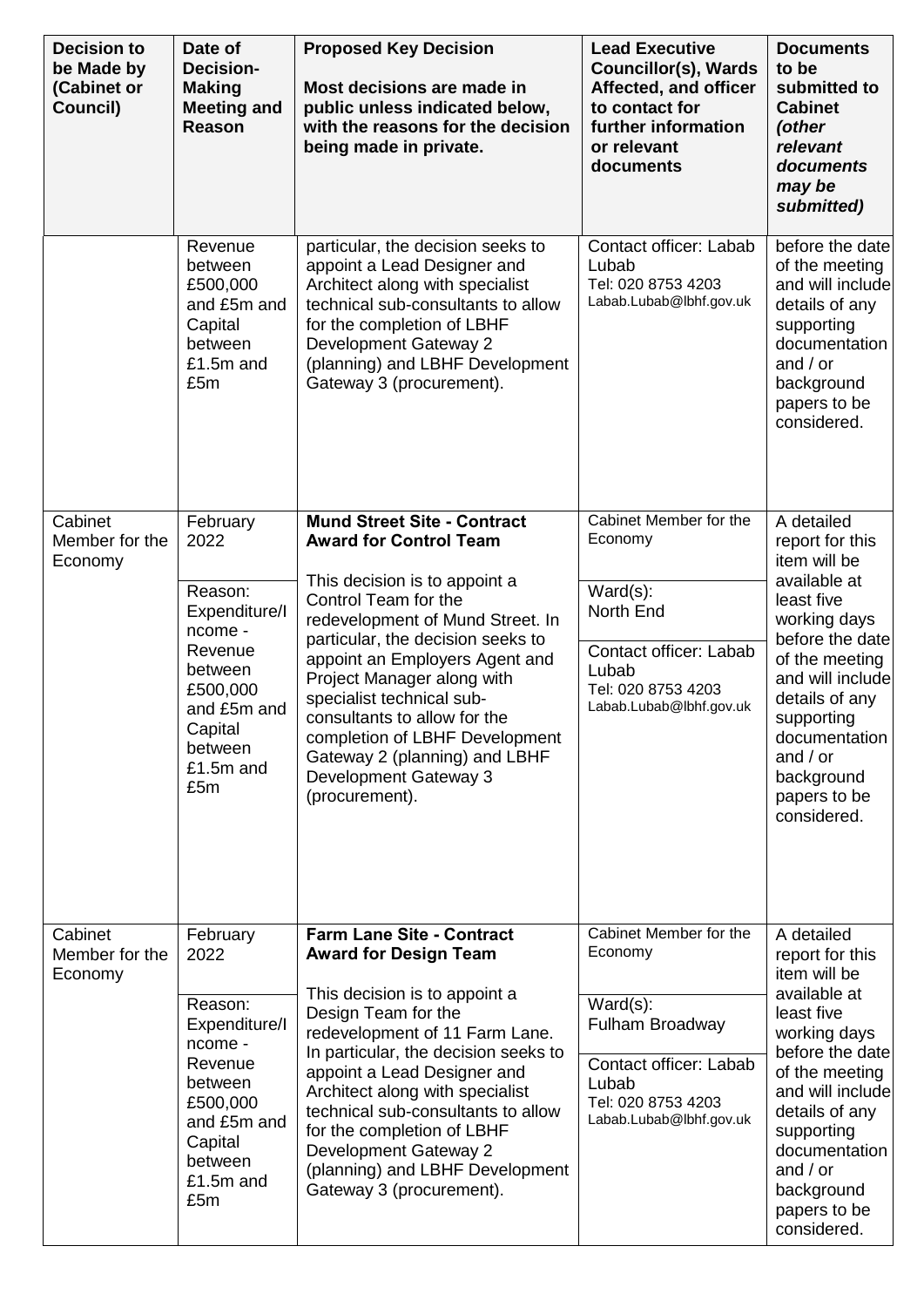| <b>Decision to</b><br>be Made by<br>(Cabinet or<br>Council) | Date of<br><b>Decision-</b><br><b>Making</b><br><b>Meeting and</b><br><b>Reason</b>                                                                | <b>Proposed Key Decision</b><br>Most decisions are made in<br>public unless indicated below,<br>with the reasons for the decision<br>being made in private.                                                                                                                                                                                                                                                                                     | <b>Lead Executive</b><br><b>Councillor(s), Wards</b><br>Affected, and officer<br>to contact for<br>further information<br>or relevant<br>documents      | <b>Documents</b><br>to be<br>submitted to<br><b>Cabinet</b><br>(other<br>relevant<br>documents<br>may be<br>submitted)                                                                                                                                           |
|-------------------------------------------------------------|----------------------------------------------------------------------------------------------------------------------------------------------------|-------------------------------------------------------------------------------------------------------------------------------------------------------------------------------------------------------------------------------------------------------------------------------------------------------------------------------------------------------------------------------------------------------------------------------------------------|---------------------------------------------------------------------------------------------------------------------------------------------------------|------------------------------------------------------------------------------------------------------------------------------------------------------------------------------------------------------------------------------------------------------------------|
|                                                             |                                                                                                                                                    |                                                                                                                                                                                                                                                                                                                                                                                                                                                 |                                                                                                                                                         |                                                                                                                                                                                                                                                                  |
| Cabinet<br>Member for the<br>Economy                        | February<br>2022<br>Reason:<br>Expenditure/I<br>ncome -<br>Revenue<br>between<br>£500,000<br>and £5m and<br>Capital<br>between<br>£1.5m and<br>£5m | <b>Farm Lane Site - Contract</b><br><b>Award for Control Team</b><br>This decision is to appoint a<br>Control Team for the<br>redevelopment of 11 Farm Lane.<br>In particular, the decision seeks to<br>appoint an Employers Agent and<br>Project Manager along with<br>specialist technical sub-<br>consultants to allow for the<br>completion of LBHF Development<br>Gateway 2 (planning) and LBHF<br>Development Gateway 3<br>(procurement). | Cabinet Member for the<br>Economy<br>$Ward(s)$ :<br>Fulham Broadway<br>Contact officer: Labab<br>Lubab<br>Tel: 020 8753 4203<br>Labab.Lubab@lbhf.gov.uk | A detailed<br>report for this<br>item will be<br>available at<br>least five<br>working days<br>before the date<br>of the meeting<br>and will include<br>details of any<br>supporting<br>documentation<br>and $/$ or<br>background<br>papers to be<br>considered. |
| Cabinet<br>Member for the<br>Economy                        | February<br>2022<br>Reason:<br>Expenditure/I<br>ncome<br>above £300K<br>- Revenue<br>up to £500k<br>and Capital<br>up to $1.5m$                    | Lillie Road Site - Design Team<br><b>Award Report</b><br>This decision is to appoint a<br>Design Team for the<br>redevelopment of Lillie Road. In<br>particular, the decision seeks to<br>appoint a Lead Designer and<br>Architect along with specialist<br>technical sub-consultants to allow<br>for the completion of LBHF<br>Development Gateway 2<br>(planning) and LBHF Development<br>Gateway 3 (procurement).                            | Cabinet Member for the<br>Economy<br>$Ward(s)$ :<br>North End<br>Contact officer: Labab<br>Lubab<br>Tel: 020 8753 4203<br>Labab.Lubab@lbhf.gov.uk       | A detailed<br>report for this<br>item will be<br>available at<br>least five<br>working days<br>before the date<br>of the meeting<br>and will include<br>details of any<br>supporting<br>documentation<br>and $/$ or<br>background<br>papers to be<br>considered. |
| Cabinet<br>Member for the<br>Economy                        | February<br>2022<br>Reason:<br>Expenditure/I                                                                                                       | <b>Lillie Road Site - Control Team</b><br><b>Award Report</b><br>This decision is to appoint a<br>Control Team for the<br>redevelopment of Lillie Road. In                                                                                                                                                                                                                                                                                      | Cabinet Member for the<br>Economy<br>$Ward(s)$ :<br>North End                                                                                           | A detailed<br>report for this<br>item will be<br>available at<br>least five<br>working days                                                                                                                                                                      |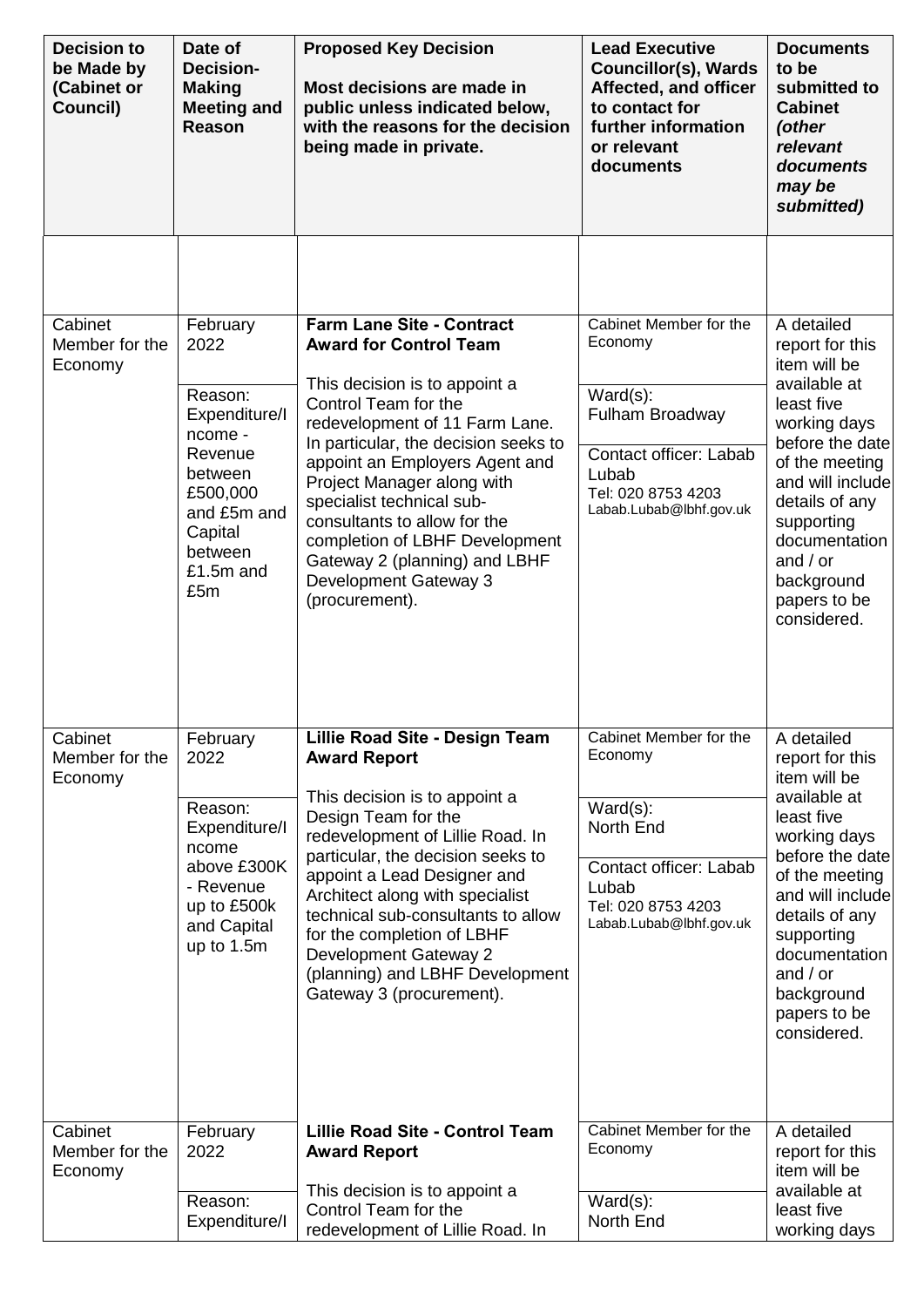| <b>Decision to</b><br>be Made by<br>(Cabinet or<br>Council)        | Date of<br><b>Decision-</b><br><b>Making</b><br><b>Meeting and</b><br>Reason  | <b>Proposed Key Decision</b><br>Most decisions are made in<br>public unless indicated below,<br>with the reasons for the decision<br>being made in private.                                                                                                                  | <b>Lead Executive</b><br><b>Councillor(s), Wards</b><br>Affected, and officer<br>to contact for<br>further information<br>or relevant<br>documents                       | <b>Documents</b><br>to be<br>submitted to<br><b>Cabinet</b><br>(other<br>relevant<br>documents<br>may be<br>submitted)                                                                                                                                           |
|--------------------------------------------------------------------|-------------------------------------------------------------------------------|------------------------------------------------------------------------------------------------------------------------------------------------------------------------------------------------------------------------------------------------------------------------------|--------------------------------------------------------------------------------------------------------------------------------------------------------------------------|------------------------------------------------------------------------------------------------------------------------------------------------------------------------------------------------------------------------------------------------------------------|
|                                                                    | ncome<br>above £300K<br>- Revenue<br>up to £500k<br>and Capital<br>up to 1.5m | particular, the decision seeks to<br>appoint an Employers Agent and<br>Project Manager along with<br>specialist technical sub-<br>consultants to allow for the<br>completion of LBHF Development<br>Gateway 2 (planning) and LBHF<br>Development Gateway 3<br>(procurement). | Contact officer: Labab<br>Lubab<br>Tel: 020 8753 4203<br>Labab.Lubab@lbhf.gov.uk                                                                                         | before the date<br>of the meeting<br>and will include<br>details of any<br>supporting<br>documentation<br>and $/$ or<br>background<br>papers to be<br>considered.                                                                                                |
| Cabinet<br>Member for<br>Health and<br><b>Adult Social</b><br>Care | February<br>2022<br>Reason:<br>Affects 2 or<br>more wards                     | <b>Contract extension for Floating</b><br><b>Support Service</b><br>Agree a contract extension as<br>permitted under the original<br>contract award for plus 2 years to<br>Hestia for floating support services                                                              | Cabinet Member for<br><b>Health and Adult Social</b><br>Care<br>$Ward(s)$ :<br>All Wards<br>Contact officer: Lisa<br>Henry<br>Tel: 07584522952<br>Lisa.Henry@lbhf.gov.uk | A detailed<br>report for this<br>item will be<br>available at<br>least five<br>working days<br>before the date<br>of the meeting<br>and will include<br>details of any<br>supporting<br>documentation<br>and $/$ or<br>background<br>papers to be<br>considered. |
| Strategic<br>Director of<br>Social Care                            | February<br>2022<br>Reason:<br>Affects 2 or<br>more wards                     | <b>Day Opportunities Contract</b><br>awards<br>Contract awards for three day<br>centres for older people                                                                                                                                                                     | Cabinet Member for<br><b>Health and Adult Social</b><br>Care<br>$Ward(s)$ :<br>All Wards<br>Contact officer: Lisa<br>Henry<br>Tel: 07584522952<br>Lisa.Henry@lbhf.gov.uk | A detailed<br>report for this<br>item will be<br>available at<br>least five<br>working days<br>before the date<br>of the meeting<br>and will include<br>details of any<br>supporting<br>documentation<br>and $/$ or<br>background<br>papers to be<br>considered. |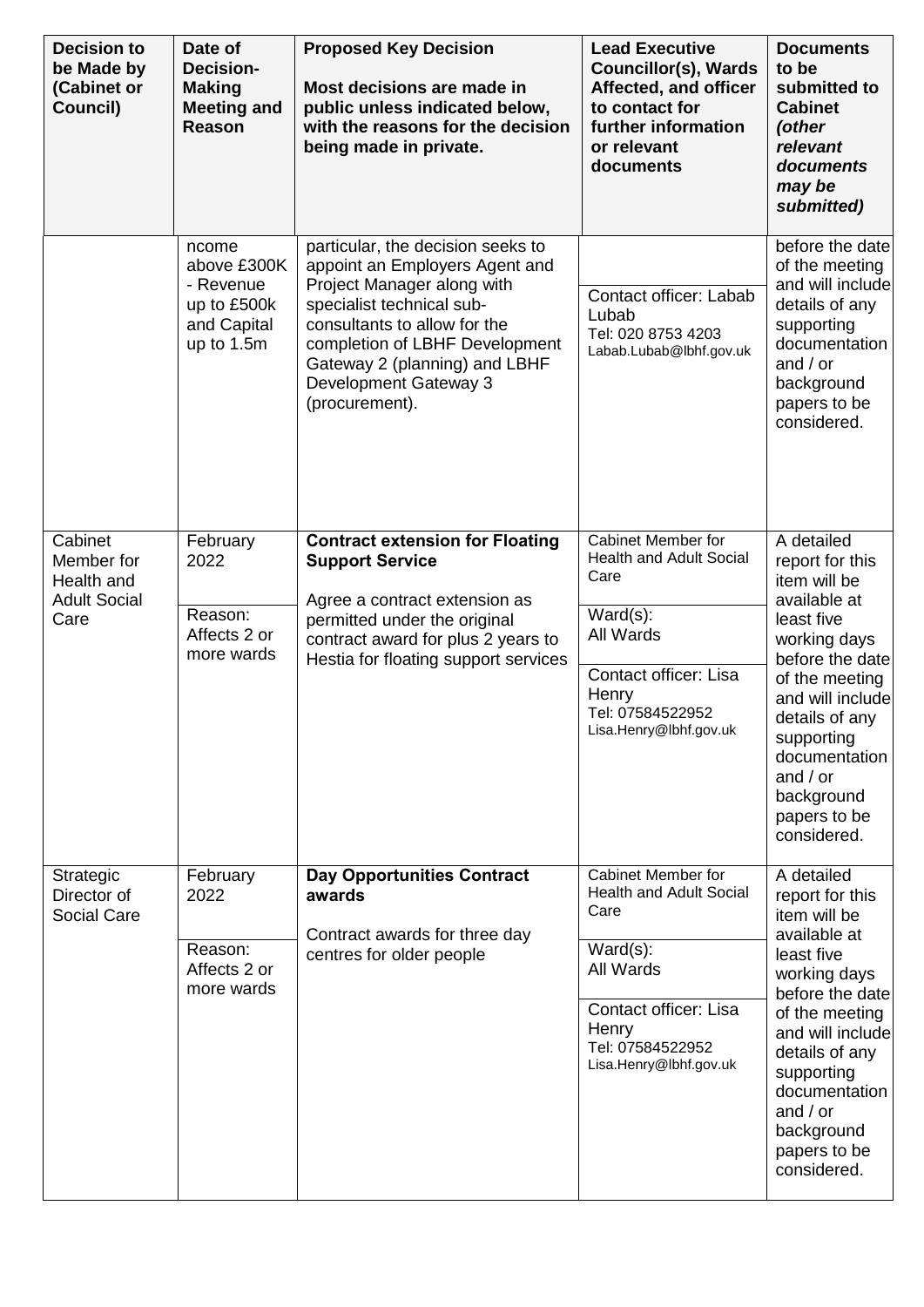| <b>Decision to</b><br>be Made by<br>(Cabinet or<br>Council) | Date of<br><b>Decision-</b><br><b>Making</b><br><b>Meeting and</b><br>Reason                                                  | <b>Proposed Key Decision</b><br>Most decisions are made in<br>public unless indicated below,<br>with the reasons for the decision<br>being made in private.                                                                                                                                                                                                                                                                                                                                                                                                                                                                                                                                                                                                                                                                                                                                                                                                                                                                                                                                                                                                                                                                                                                                                                                                      | <b>Lead Executive</b><br><b>Councillor(s), Wards</b><br>Affected, and officer<br>to contact for<br>further information<br>or relevant<br>documents | <b>Documents</b><br>to be<br>submitted to<br><b>Cabinet</b><br>(other<br>relevant<br>documents<br>may be<br>submitted)                                                                                                                                           |
|-------------------------------------------------------------|-------------------------------------------------------------------------------------------------------------------------------|------------------------------------------------------------------------------------------------------------------------------------------------------------------------------------------------------------------------------------------------------------------------------------------------------------------------------------------------------------------------------------------------------------------------------------------------------------------------------------------------------------------------------------------------------------------------------------------------------------------------------------------------------------------------------------------------------------------------------------------------------------------------------------------------------------------------------------------------------------------------------------------------------------------------------------------------------------------------------------------------------------------------------------------------------------------------------------------------------------------------------------------------------------------------------------------------------------------------------------------------------------------------------------------------------------------------------------------------------------------|----------------------------------------------------------------------------------------------------------------------------------------------------|------------------------------------------------------------------------------------------------------------------------------------------------------------------------------------------------------------------------------------------------------------------|
| Strategic<br>Director of the<br>Economy<br>Department       | February<br>2022<br>Reason:<br>Expenditure/I<br>ncome<br>above £300K<br>- Revenue<br>up to £500k<br>and Capital<br>up to 1.5m | <b>Procurement Strategy -</b><br><b>Caretakers Lodges</b><br>The aim of the scheme is to<br>generate income by redeveloping<br>caretakers lodges into low rental,<br>short term accommodation for<br>teaching staff employed in H&F<br>schools, after which they will have<br>the option of accessing the<br>Council wider affordable housing<br>offer e.g. Shared Ownership or<br>Help to Buy.<br>The discovery work has enabled a<br>business case for investment in<br>repurposing four lodges as<br>affordable key workers houses to<br>house a first cohort of teachers<br>from September 2021.<br>This is expected to deliver the<br>Council immediate revenue<br>benefits of between £63k and<br>£113k from the schemes launch<br>with a breakeven point from<br>2025/26 considering the upfront<br>capital invested.<br>Works scheduled for 2021 are<br>estimated to cost £555,481 and be<br>paid for from Capital Planned<br>Maintenance Budget. Due to the<br>high pre-tender estimated costs for<br>refurbishment to two of the lodges,<br>a procurement strategy will be<br>drafted for approval. This will<br>account for £407,481 of the total<br>pre tender estimated value.<br>The Corporate Landlord Board,<br>Children's Leadership Team and<br>Cabinet Member have approved<br>the business case for progression<br>of the first four lodges. | $Ward(s)$ :<br>All Wards<br>Contact officer:<br>Hannah parrott,<br>Jonathan Skaife<br>Jonathan.Skaife@lbhf.gov.u<br>k                              | A detailed<br>report for this<br>item will be<br>available at<br>least five<br>working days<br>before the date<br>of the meeting<br>and will include<br>details of any<br>supporting<br>documentation<br>and $/$ or<br>background<br>papers to be<br>considered. |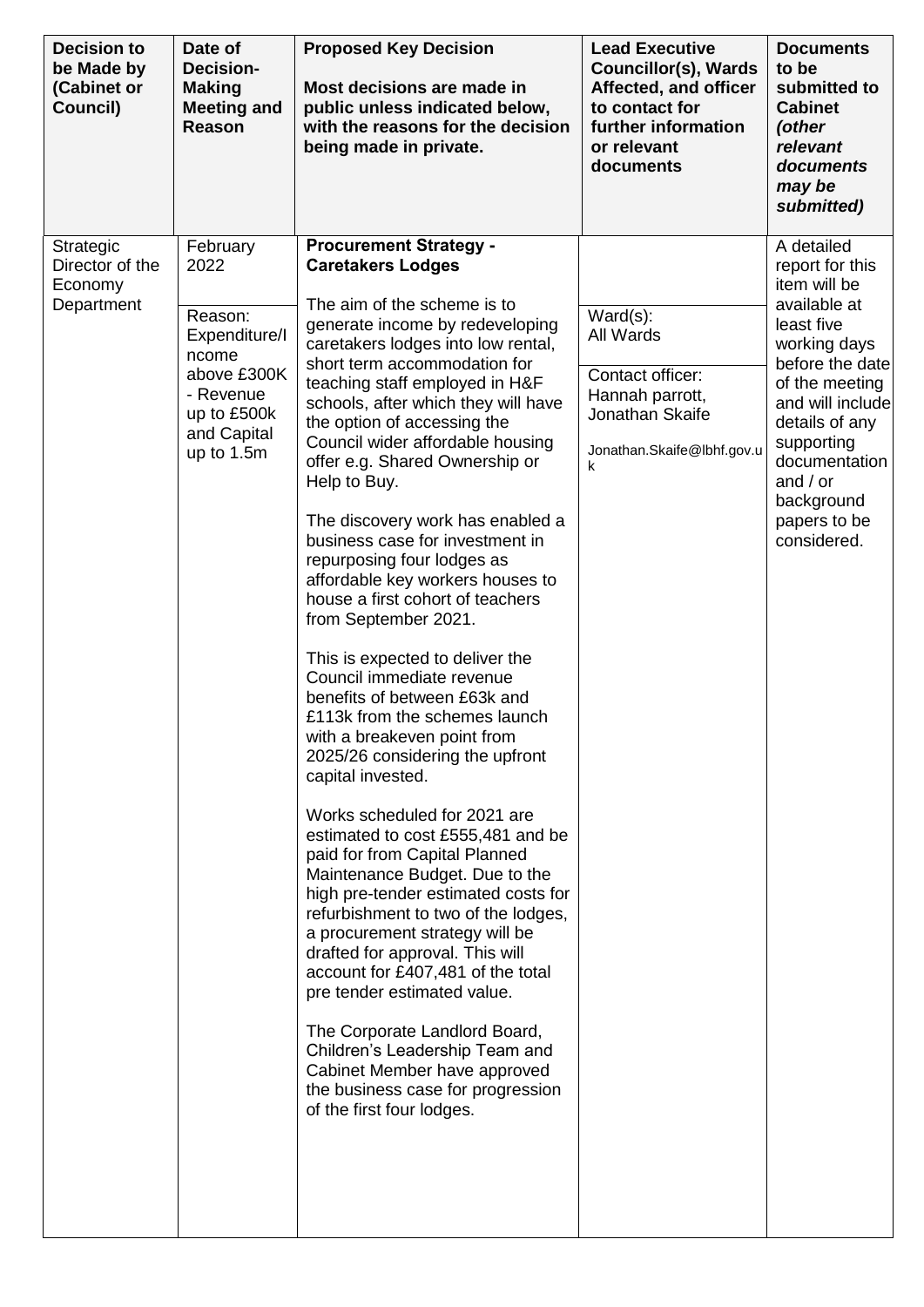| <b>Decision to</b><br>be Made by<br>(Cabinet or<br>Council)        | Date of<br><b>Decision-</b><br><b>Making</b><br><b>Meeting and</b><br>Reason                                                                       | <b>Proposed Key Decision</b><br>Most decisions are made in<br>public unless indicated below,<br>with the reasons for the decision<br>being made in private.                                                                                                                                                                                                                          | <b>Lead Executive</b><br><b>Councillor(s), Wards</b><br>Affected, and officer<br>to contact for<br>further information<br>or relevant<br>documents                                  | <b>Documents</b><br>to be<br>submitted to<br><b>Cabinet</b><br>(other<br>relevant<br>documents<br>may be<br>submitted)                                                                                                                                           |
|--------------------------------------------------------------------|----------------------------------------------------------------------------------------------------------------------------------------------------|--------------------------------------------------------------------------------------------------------------------------------------------------------------------------------------------------------------------------------------------------------------------------------------------------------------------------------------------------------------------------------------|-------------------------------------------------------------------------------------------------------------------------------------------------------------------------------------|------------------------------------------------------------------------------------------------------------------------------------------------------------------------------------------------------------------------------------------------------------------|
| Cabinet<br>Member for<br>Health and<br><b>Adult Social</b><br>Care | February<br>2022<br>Reason:<br>Affects 2 or<br>more wards                                                                                          | <b>Extension of Incumbent</b><br><b>Homecare Contracts</b><br>This report seeks Cabinet member<br>approval for the extension of the<br>existing homecare contracts for<br>1year $+ 6$ months $+ 6$ months.                                                                                                                                                                           | <b>Cabinet Member for</b><br><b>Health and Adult Social</b><br>Care<br>Ward(s):<br>All Wards<br>Contact officer:<br><b>Christine Williams</b><br>Christine.Williams@lbhf.gov.<br>uk | A detailed<br>report for this<br>item will be<br>available at<br>least five<br>working days<br>before the date<br>of the meeting<br>and will include<br>details of any<br>supporting<br>documentation<br>and $/$ or<br>background<br>papers to be<br>considered. |
| Cabinet<br>Member for<br>Children and<br>Education                 | February<br>2022<br>Reason:<br>Expenditure/I<br>ncome -<br>Revenue<br>between<br>£500,000<br>and £5m and<br>Capital<br>between<br>£1.5m and<br>£5m | <b>Procurement Strategy for</b><br><b>Young Persons and Care</b><br><b>Leaver's Semi-independent</b><br>Living<br>The purpose of this strategy is to<br>set out proposed changes to in-<br>borough commissioned supported<br>housing services for young people<br>at risk of becoming homeless and<br>or at risk of entering the care<br>system as a result of becoming<br>homeless. | Cabinet Member for<br><b>Children and Education</b><br>$Ward(s)$ :<br><b>Contact officer: Will</b><br>Parsons<br>Tel: 0776 848 6764<br>Will.Parsons@lbhf.gov.uk                     | A detailed<br>report for this<br>item will be<br>available at<br>least five<br>working days<br>before the date<br>of the meeting<br>and will include<br>details of any<br>supporting<br>documentation<br>and $/$ or<br>background<br>papers to be<br>considered. |
| Cabinet<br>Member for<br>Children and<br>Education                 | February<br>2022<br>Reason:<br>Expenditure/I<br>ncome -<br>Revenue<br>between<br>£500,000<br>and £5m and<br>Capital<br>between<br>£1.5m and<br>£5m | Semi Independent Living<br><b>Contract (SIL)</b><br>Providing the provision of SIL<br>across Care Leavers and Young<br>Persons at Risk Pathway                                                                                                                                                                                                                                       | $Ward(s)$ :<br>All Wards<br>Contact officer: Adie<br>Smith<br>Tel: 07554 222 716<br>adie.smith@lbhf.gov.uk                                                                          | A detailed<br>report for this<br>item will be<br>available at<br>least five<br>working days<br>before the date<br>of the meeting<br>and will include<br>details of any<br>supporting<br>documentation<br>and $/$ or<br>background<br>papers to be                |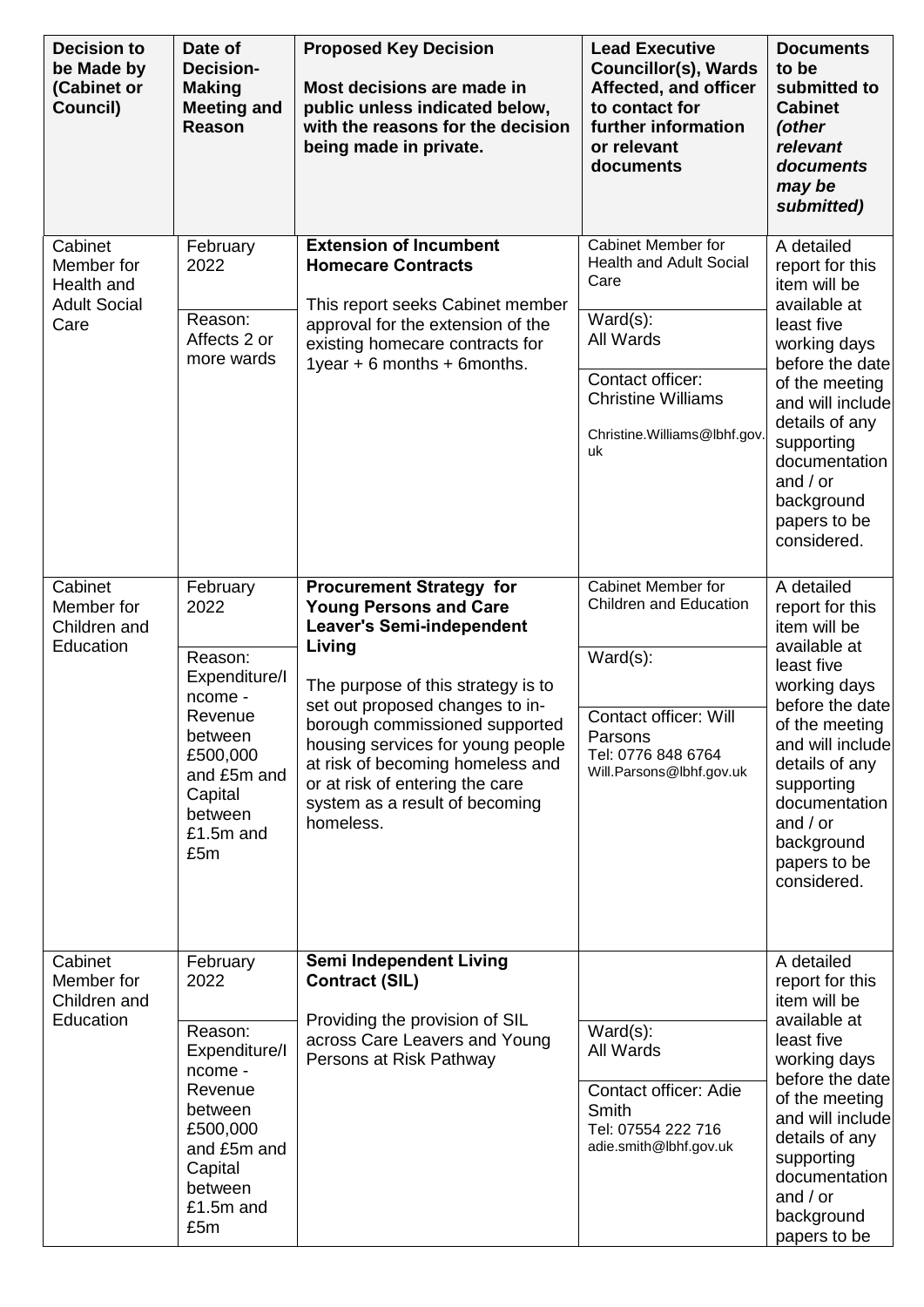| <b>Decision to</b><br>be Made by<br>(Cabinet or<br>Council) | Date of<br><b>Decision-</b><br><b>Making</b><br><b>Meeting and</b><br>Reason                                                   | <b>Proposed Key Decision</b><br>Most decisions are made in<br>public unless indicated below,<br>with the reasons for the decision<br>being made in private.                                                                                                                                 | <b>Lead Executive</b><br><b>Councillor(s), Wards</b><br>Affected, and officer<br>to contact for<br>further information<br>or relevant<br>documents      | <b>Documents</b><br>to be<br>submitted to<br><b>Cabinet</b><br>(other<br>relevant<br>documents<br>may be<br>submitted)                                                                                          |
|-------------------------------------------------------------|--------------------------------------------------------------------------------------------------------------------------------|---------------------------------------------------------------------------------------------------------------------------------------------------------------------------------------------------------------------------------------------------------------------------------------------|---------------------------------------------------------------------------------------------------------------------------------------------------------|-----------------------------------------------------------------------------------------------------------------------------------------------------------------------------------------------------------------|
|                                                             |                                                                                                                                |                                                                                                                                                                                                                                                                                             |                                                                                                                                                         | considered.                                                                                                                                                                                                     |
| Cabinet<br>Member for<br>Housing                            | February<br>2022<br>Reason:<br>Expenditure/I                                                                                   | <b>Contract Award, Edward Woods</b><br>external wall safety works<br>This report seeks approval from<br>the Cabinet Member for Housing<br>to award a contract for the                                                                                                                       | Cabinet Member for<br>Housing<br>$Ward(s)$ :<br>Shepherds Bush                                                                                          | A detailed<br>report for this<br>item will be<br>available at<br>least five<br>working days                                                                                                                     |
|                                                             | ncome -<br>Revenue<br>between<br>£500,000<br>and £5m and<br>Capital<br>between<br>£1.5m and<br>£5m                             | <b>External Wall Safety Works at</b><br><b>Edward Woods Estate</b>                                                                                                                                                                                                                          | Green<br>Contact officer:<br>Richard Buckley,<br><b>Vince Conway</b><br>Tel: 020 8753 1915<br>richard.buckley@lbhf.gov.uk<br>, Vince.Conway@lbhf.gov.uk | before the date<br>of the meeting<br>and will include<br>details of any<br>supporting<br>documentation<br>and $/$ or<br>background<br>papers to be<br>considered.                                               |
| Cabinet<br>Member for<br>Health and                         | February<br>2022                                                                                                               | <b>Direct Award to Incumbent</b><br><b>Substance Misuse Service</b><br><b>Providers</b>                                                                                                                                                                                                     | <b>Cabinet Member for</b><br><b>Health and Adult Social</b><br>Care                                                                                     | A detailed<br>report for this<br>item will be                                                                                                                                                                   |
| <b>Adult Social</b><br>Care                                 | Reason:<br>Expenditure/I<br>ncome -<br>Revenue<br>between<br>£500,000<br>and £5m and<br>Capital<br>between<br>£1.5m and<br>£5m | This report seeks the approval of a<br>direct award of one year plus six<br>months, $(1+6m)$ to the provision of<br>three substance misuse contracts<br>and two grants to be delivered by<br>the four incumbent providers CGL,<br>Turning Point, Outside Edge and<br><b>Build on Belief</b> | $Ward(s)$ :<br>All Wards<br>Contact officer:<br>Rebecca Richardson<br>Tel: 07827879659<br>rebecca.richardson@lbhf.go<br>v.uk                            | available at<br>least five<br>working days<br>before the date<br>of the meeting<br>and will include<br>details of any<br>supporting<br>documentation<br>and $/$ or<br>background<br>papers to be<br>considered. |
| Strategic<br>Director for the<br>Environment                | February<br>2022                                                                                                               | <b>Refuge Direct Award</b><br>Direct award refuge provision - 1st<br>April 2021 - 31st March 2022.                                                                                                                                                                                          | Cabinet Member for the<br>Environment                                                                                                                   | A detailed<br>report for this<br>item will be<br>available at                                                                                                                                                   |
|                                                             | Reason:<br>Affects 2 or<br>more wards                                                                                          |                                                                                                                                                                                                                                                                                             | $Ward(s)$ :<br>All Wards<br>Contact officer:<br><b>Felicity Charles</b><br>Tel: 02087534311<br>Felicity.Charles@lbhf.gov.uk                             | least five<br>working days<br>before the date<br>of the meeting<br>and will include<br>details of any<br>supporting                                                                                             |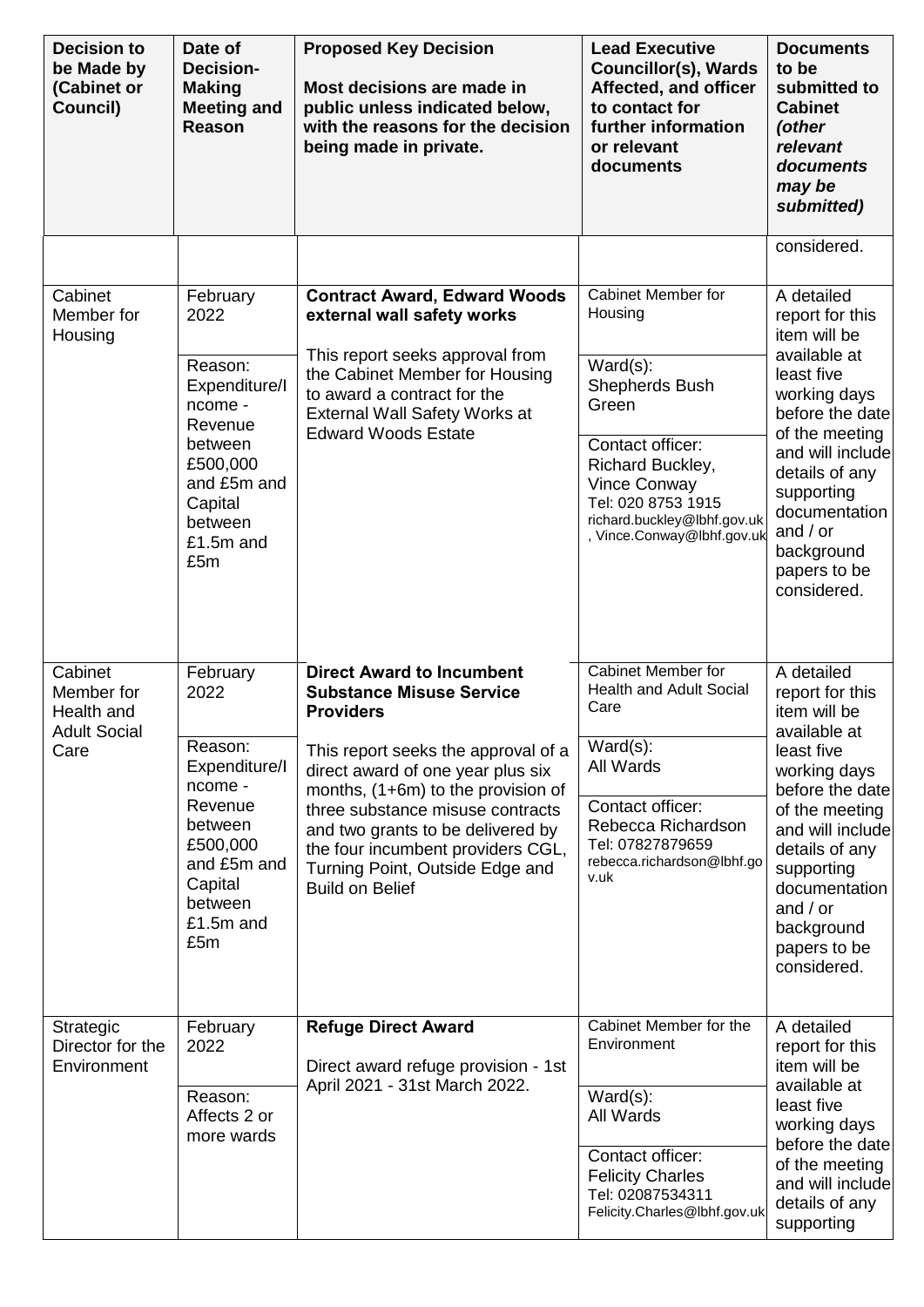| <b>Decision to</b><br>be Made by<br>(Cabinet or<br>Council) | Date of<br><b>Decision-</b><br><b>Making</b><br><b>Meeting and</b><br>Reason                                                                       | <b>Proposed Key Decision</b><br>Most decisions are made in<br>public unless indicated below,<br>with the reasons for the decision<br>being made in private.                                                                                                                                                                               | <b>Lead Executive</b><br><b>Councillor(s), Wards</b><br>Affected, and officer<br>to contact for<br>further information<br>or relevant<br>documents                              | <b>Documents</b><br>to be<br>submitted to<br><b>Cabinet</b><br>(other<br>relevant<br>documents<br>may be<br>submitted)                                                                                                                                           |
|-------------------------------------------------------------|----------------------------------------------------------------------------------------------------------------------------------------------------|-------------------------------------------------------------------------------------------------------------------------------------------------------------------------------------------------------------------------------------------------------------------------------------------------------------------------------------------|---------------------------------------------------------------------------------------------------------------------------------------------------------------------------------|------------------------------------------------------------------------------------------------------------------------------------------------------------------------------------------------------------------------------------------------------------------|
|                                                             |                                                                                                                                                    |                                                                                                                                                                                                                                                                                                                                           |                                                                                                                                                                                 | documentation<br>and $/$ or<br>background<br>papers to be<br>considered.                                                                                                                                                                                         |
| Strategic<br>Director of<br>Social Care                     | February<br>2022<br>Reason:<br>Expenditure/I<br>ncome<br>above £300K<br>- Revenue<br>up to £500k<br>and Capital<br>up to 1.5m                      | <b>Extension of Healthy Hearts</b><br><b>Contract</b><br>Extension of contract with Thrive<br>Tribe to provide a stop smoking<br>service and a cardio vascular<br>disease prevention programme.                                                                                                                                           | Cabinet Member for<br><b>Health and Adult Social</b><br>Care<br>$Ward(s)$ :<br>All Wards<br><b>Contact officer: Lisa</b><br>Henry<br>Tel: 07584522952<br>Lisa.Henry@lbhf.gov.uk | A detailed<br>report for this<br>item will be<br>available at<br>least five<br>working days<br>before the date<br>of the meeting<br>and will include<br>details of any<br>supporting<br>documentation<br>and $/$ or<br>background<br>papers to be<br>considered. |
| Cabinet<br>Member for the<br>Environment                    | February<br>2022<br>Reason:<br>Expenditure/I<br>ncome -<br>Revenue<br>between<br>£500,000<br>and £5m and<br>Capital<br>between<br>£1.5m and<br>£5m | <b>Contract Award - Revenue and</b><br><b>Benefits</b><br>Contract for the supply of software<br>and associated support                                                                                                                                                                                                                   | $Ward(s)$ :<br>All Wards<br>Contact officer:<br><b>Graham Pottle</b><br>Tel: 07733 038 882<br>graham.pottle@lbhf.gov.uk                                                         | A detailed<br>report for this<br>item will be<br>available at<br>least five<br>working days<br>before the date<br>of the meeting<br>and will include<br>details of any<br>supporting<br>documentation<br>and $/$ or<br>background<br>papers to be<br>considered. |
| <b>Director</b><br>Children's<br><b>Services</b>            | February<br>2022<br>Reason:<br>Expenditure/I<br>ncome<br>above £300K<br>- Revenue<br>up to £500k<br>and Capital                                    | <b>Child and Adolescent Mental</b><br><b>Health Services (CAMHS) for</b><br>21/22<br>Exceptional circumstances related<br>to the Covid vaccine roll-out mean<br>that NHS partners are not<br>sufficiently resourced at this time<br>to enter into intended Section 75<br>arrangements. Therefore, in order<br>to remain within governance | Cabinet Member for<br><b>Children and Education</b><br>$Ward(s)$ :<br>All Wards<br>Contact officer: Craig<br>Holden<br>Tel: 07850 541 477<br>Craig.Holden@lbhf.gov.uk           | A detailed<br>report for this<br>item will be<br>available at<br>least five<br>working days<br>before the date<br>of the meeting<br>and will include<br>details of any<br>supporting                                                                             |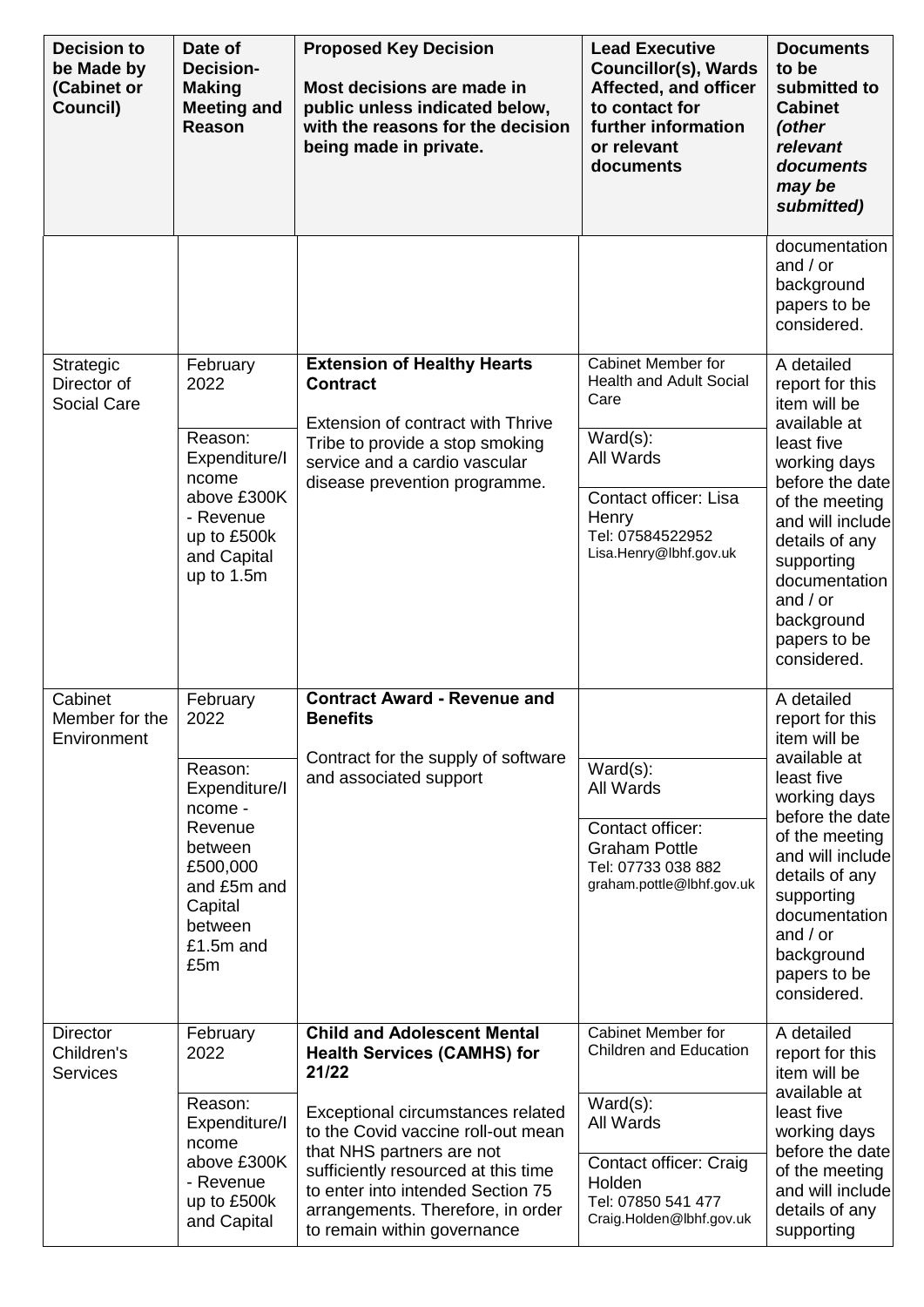| <b>Decision to</b><br>be Made by<br>(Cabinet or<br>Council) | Date of<br><b>Decision-</b><br><b>Making</b><br><b>Meeting and</b><br>Reason                                                                     | <b>Proposed Key Decision</b><br>Most decisions are made in<br>public unless indicated below,<br>with the reasons for the decision<br>being made in private.                                                                                                                                                                                                                                                            | <b>Lead Executive</b><br><b>Councillor(s), Wards</b><br>Affected, and officer<br>to contact for<br>further information<br>or relevant<br>documents                              | <b>Documents</b><br>to be<br>submitted to<br><b>Cabinet</b><br>(other<br>relevant<br>documents<br>may be<br>submitted)                                                                                                                                           |
|-------------------------------------------------------------|--------------------------------------------------------------------------------------------------------------------------------------------------|------------------------------------------------------------------------------------------------------------------------------------------------------------------------------------------------------------------------------------------------------------------------------------------------------------------------------------------------------------------------------------------------------------------------|---------------------------------------------------------------------------------------------------------------------------------------------------------------------------------|------------------------------------------------------------------------------------------------------------------------------------------------------------------------------------------------------------------------------------------------------------------|
|                                                             | up to 1.5m                                                                                                                                       | requirements, this report seeks<br>approval to directly award<br>contracts for CAMHS services for<br>2021/22.                                                                                                                                                                                                                                                                                                          |                                                                                                                                                                                 | documentation<br>and $/$ or<br>background<br>papers to be<br>considered.                                                                                                                                                                                         |
| Strategic<br>Director of the<br>Economy<br>Department       | February<br>2022<br>Reason:<br>Expenditure/I<br>ncome<br>above £300K<br>- Revenue<br>up to £500k<br>and Capital<br>up to 1.5m                    | <b>Procurement Strategy for direct</b><br>award of a contract for a mult-<br>disciplinary consultant for the<br>major refurbishment of<br><b>Charecroft Estate W12</b><br>The report seeks approval of a<br>procurement strategy proposing a<br>direct award of a contract for multi-<br>disciplinary consultancy services<br>to develop, plan and manage the<br>major refurbishment works at<br>Charecroft estate W12 | $Ward(s)$ :<br>Addison<br><b>Contact officer: Vince</b><br>Conway, Richard<br><b>Buckley</b><br>Tel: 020 8753 1915,<br>Vince.Conway@lbhf.gov.uk,<br>richard.buckley@lbhf.gov.uk | A detailed<br>report for this<br>item will be<br>available at<br>least five<br>working days<br>before the date<br>of the meeting<br>and will include<br>details of any<br>supporting<br>documentation<br>and $/$ or<br>background<br>papers to be<br>considered. |
| Cabinet<br>Member for<br>Children and<br>Education          | February<br>2022<br>Reason:<br>Expenditure/I<br>ncome over<br>£5m &<br>policies or<br>new income,<br>reserves<br>use,<br>overspend<br>over £300K | <b>Award to the Travel Care Taxi</b><br><b>Services Framework</b><br>Award of providers to the Travel<br><b>Care Taxi Framework</b>                                                                                                                                                                                                                                                                                    | Cabinet Member for<br><b>Children and Education</b><br>$Ward(s)$ :<br>All Wards<br>Contact officer: Joe<br>Gunning<br>Tel: 07769672031<br>Joe.Gunning@lbhf.gov.uk               | A detailed<br>report for this<br>item will be<br>available at<br>least five<br>working days<br>before the date<br>of the meeting<br>and will include<br>details of any<br>supporting<br>documentation<br>and $/$ or<br>background<br>papers to be<br>considered. |
| Cabinet<br>Member for the<br>Economy                        | February<br>2022                                                                                                                                 | <b>CONTRACT AWARD REPORT:</b><br><b>Responsive Capital reserve</b><br>contract                                                                                                                                                                                                                                                                                                                                         | Cabinet Member for the<br>Economy                                                                                                                                               | A detailed<br>report for this<br>item will be                                                                                                                                                                                                                    |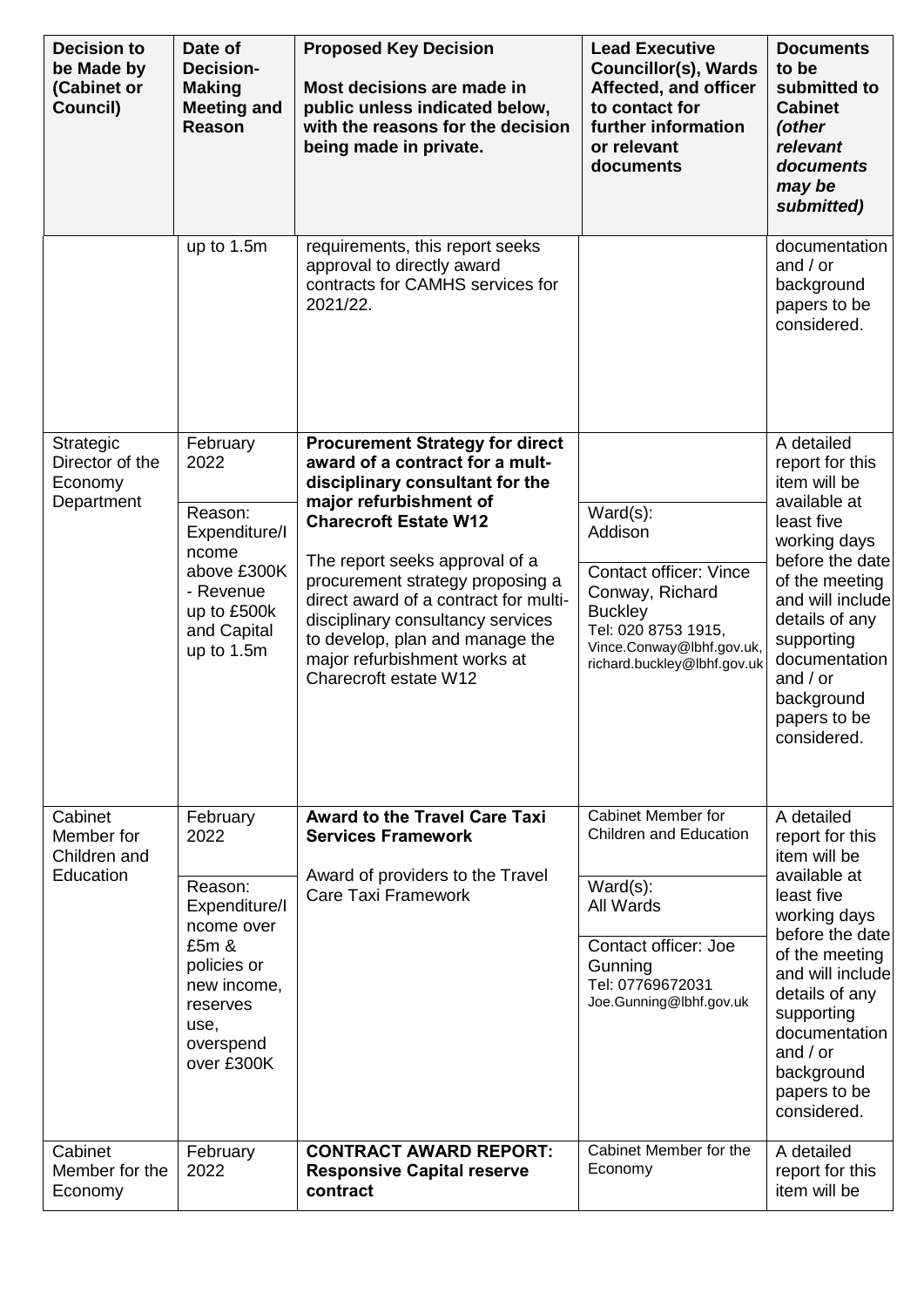| <b>Decision to</b><br>be Made by<br>(Cabinet or<br>Council) | Date of<br><b>Decision-</b><br><b>Making</b><br><b>Meeting and</b><br>Reason                                                                       | <b>Proposed Key Decision</b><br>Most decisions are made in<br>public unless indicated below,<br>with the reasons for the decision<br>being made in private.                                                                                                                                                                                           | <b>Lead Executive</b><br><b>Councillor(s), Wards</b><br>Affected, and officer<br>to contact for<br>further information<br>or relevant<br>documents                                                                            | <b>Documents</b><br>to be<br>submitted to<br><b>Cabinet</b><br>(other<br>relevant<br>documents<br>may be<br>submitted)                                                                                                                                           |
|-------------------------------------------------------------|----------------------------------------------------------------------------------------------------------------------------------------------------|-------------------------------------------------------------------------------------------------------------------------------------------------------------------------------------------------------------------------------------------------------------------------------------------------------------------------------------------------------|-------------------------------------------------------------------------------------------------------------------------------------------------------------------------------------------------------------------------------|------------------------------------------------------------------------------------------------------------------------------------------------------------------------------------------------------------------------------------------------------------------|
|                                                             | Reason:<br>Affects 2 or<br>more wards                                                                                                              | On 24th March 2021 the Cabinet<br>Member for Housing approved the<br>award of the Responsive Capital<br>contract to Kier Services Limited<br>for five years from 1st May 2021<br>(with an option to extend for two<br>additional years). Approval is now<br>sought to appoint a reserve<br>contractor to deliver the<br>Responsive Capital contract.  | $Ward(s)$ :<br>All Wards<br>Contact officer:<br><b>William Shanks</b><br>Tel: 020 8753 6007<br>william.shanks@lbhf.gov.uk                                                                                                     | available at<br>least five<br>working days<br>before the date<br>of the meeting<br>and will include<br>details of any<br>supporting<br>documentation<br>and $/$ or<br>background<br>papers to be<br>considered.                                                  |
| Strategic<br>Director of the<br>Economy<br>Department       | February<br>2022<br>Reason:<br>Expenditure/I<br>ncome<br>above £300K<br>- Revenue<br>up to £500k<br>and Capital<br>up to 1.5m                      | <b>White City Central</b><br>redevelopment - Contract Award<br>Mechanical, Electrical and Public<br>Health Engineer (MEP) Consultant<br>to support the White City Central<br>redevelopment project                                                                                                                                                    | Cabinet Member for the<br>Economy<br>$Ward(s)$ :<br>Wormholt and White<br>City<br><b>Contact officer: Tarie</b><br>Chakare, Ayesha<br>Ovaisi<br>Tel: 020 8753 5584<br>tarie.chakare@lbhf.gov.uk,<br>Ayesha.Ovaisi@lbhf.gov.uk | A detailed<br>report for this<br>item will be<br>available at<br>least five<br>working days<br>before the date<br>of the meeting<br>and will include<br>details of any<br>supporting<br>documentation<br>and $/$ or<br>background<br>papers to be<br>considered. |
| Leader of the<br>Council                                    | February<br>2022<br>Reason:<br>Expenditure/I<br>ncome -<br>Revenue<br>between<br>£500,000<br>and £5m and<br>Capital<br>between<br>£1.5m and<br>£5m | <b>Request for a Re-Purposing of</b><br>the Stock Condition Capital<br><b>Budget for the IHMS</b><br>The purpose of the report is to<br>request approval for the re-<br>purposing of the Capital Budget<br>for the Stock Condition surveys to<br>meet the cost of implementing the<br>new Integrated Housing<br>Management System for The<br>Economy. | Cabinet Member for<br>Housing<br>$Ward(s)$ :<br>All Wards<br>Contact officer:<br>Dorothy Sturzaker<br>Dorothy.Sturzaker@lbhf.gov<br>.uk                                                                                       | A detailed<br>report for this<br>item will be<br>available at<br>least five<br>working days<br>before the date<br>of the meeting<br>and will include<br>details of any<br>supporting<br>documentation<br>and $/$ or<br>background<br>papers to be                |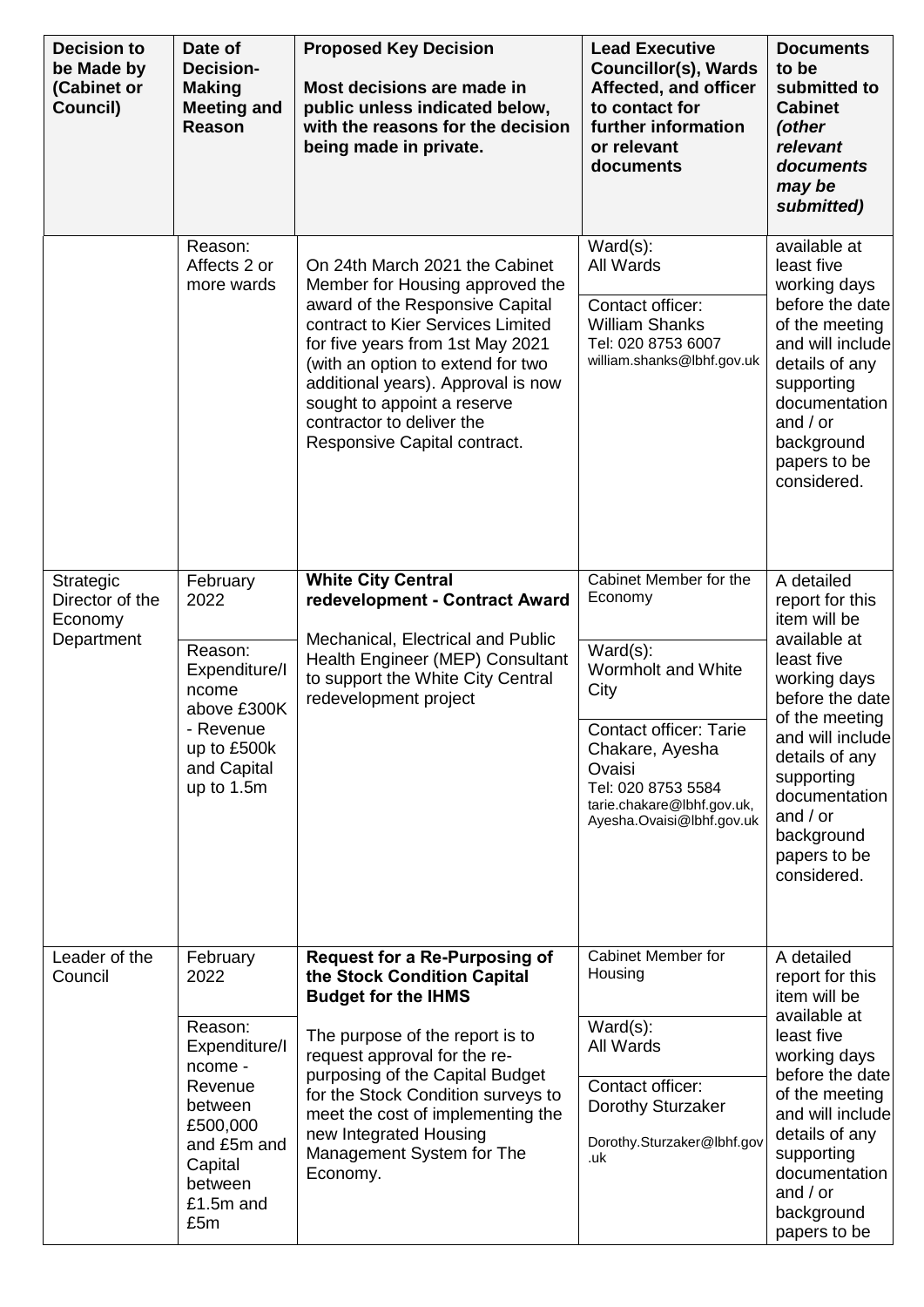| <b>Decision to</b><br>be Made by<br>(Cabinet or<br>Council)  | Date of<br><b>Decision-</b><br><b>Making</b><br><b>Meeting and</b><br>Reason                                                                       | <b>Proposed Key Decision</b><br>Most decisions are made in<br>public unless indicated below,<br>with the reasons for the decision<br>being made in private.                                                                                                                                                                                                                                                                                                                                                                             | <b>Lead Executive</b><br><b>Councillor(s), Wards</b><br>Affected, and officer<br>to contact for<br>further information<br>or relevant<br>documents  | <b>Documents</b><br>to be<br>submitted to<br><b>Cabinet</b><br>(other<br>relevant<br>documents<br>may be<br>submitted)                                                                                                                                           |
|--------------------------------------------------------------|----------------------------------------------------------------------------------------------------------------------------------------------------|-----------------------------------------------------------------------------------------------------------------------------------------------------------------------------------------------------------------------------------------------------------------------------------------------------------------------------------------------------------------------------------------------------------------------------------------------------------------------------------------------------------------------------------------|-----------------------------------------------------------------------------------------------------------------------------------------------------|------------------------------------------------------------------------------------------------------------------------------------------------------------------------------------------------------------------------------------------------------------------|
|                                                              |                                                                                                                                                    |                                                                                                                                                                                                                                                                                                                                                                                                                                                                                                                                         |                                                                                                                                                     | considered.                                                                                                                                                                                                                                                      |
| Cabinet<br>Member for<br>Children and<br>Education           | February<br>2022<br>Reason:<br>Expenditure/I<br>ncome -<br>Revenue<br>between<br>£500,000<br>and £5m and<br>Capital<br>between<br>£1.5m and<br>£5m | <b>Caretaker Lodges- Letting</b><br><b>Agency Procurement</b><br>To lease the four caretaker lodges<br>in the first phase of the Caretaker<br>Lodge project to a letting agency<br>to manage the tenancies &<br>properties in partnership with H&F-<br>details of allocations of<br>responsibilities to be agreed. This<br>is part of the Caretaker Lodges<br>Project to provide local low rent<br>teacher accommodation to<br>increase teacher retention in LBHF<br>and maintain outstanding<br>education provision in the<br>borough. | Cabinet Member for<br><b>Children and Education</b><br>$Ward(s)$ :<br>All Wards<br>Contact officer: Lydia<br>Sabatini<br>Lydia.Sabatini@lbhf.gov.uk | A detailed<br>report for this<br>item will be<br>available at<br>least five<br>working days<br>before the date<br>of the meeting<br>and will include<br>details of any<br>supporting<br>documentation<br>and $/$ or<br>background<br>papers to be<br>considered. |
| Deputy Leader                                                | February<br>2022<br>Reason:<br>Expenditure/I<br>ncome -<br>Revenue<br>between<br>£500,000<br>and £5m and<br>Capital<br>between<br>£1.5m and<br>£5m | <b>Award for Violence Against</b><br><b>Women and Girls Services</b><br>Award report for VAWG services -<br><b>Integrated Support Service</b>                                                                                                                                                                                                                                                                                                                                                                                           | Deputy Leader<br>$Ward(s)$ :<br>All Wards<br>Contact officer:<br><b>Felicity Charles</b><br>Tel: 02087534311<br>Felicity.Charles@lbhf.gov.uk        | A detailed<br>report for this<br>item will be<br>available at<br>least five<br>working days<br>before the date<br>of the meeting<br>and will include<br>details of any<br>supporting<br>documentation<br>and $/$ or<br>background<br>papers to be<br>considered. |
| <b>Strategic</b><br>Director of the<br>Economy<br>Department | February<br>2022<br>Reason:<br>Expenditure/I<br>ncome -                                                                                            | <b>Relief contractor for Housing</b><br><b>Repairs</b><br><b>Procurement Strategy for</b><br>procuring a contractor from a<br>framework to address a backlog of                                                                                                                                                                                                                                                                                                                                                                         | Cabinet Member for the<br>Economy<br>$Ward(s)$ :<br>All Wards                                                                                       | A detailed<br>report for this<br>item will be<br>available at<br>least five<br>working days                                                                                                                                                                      |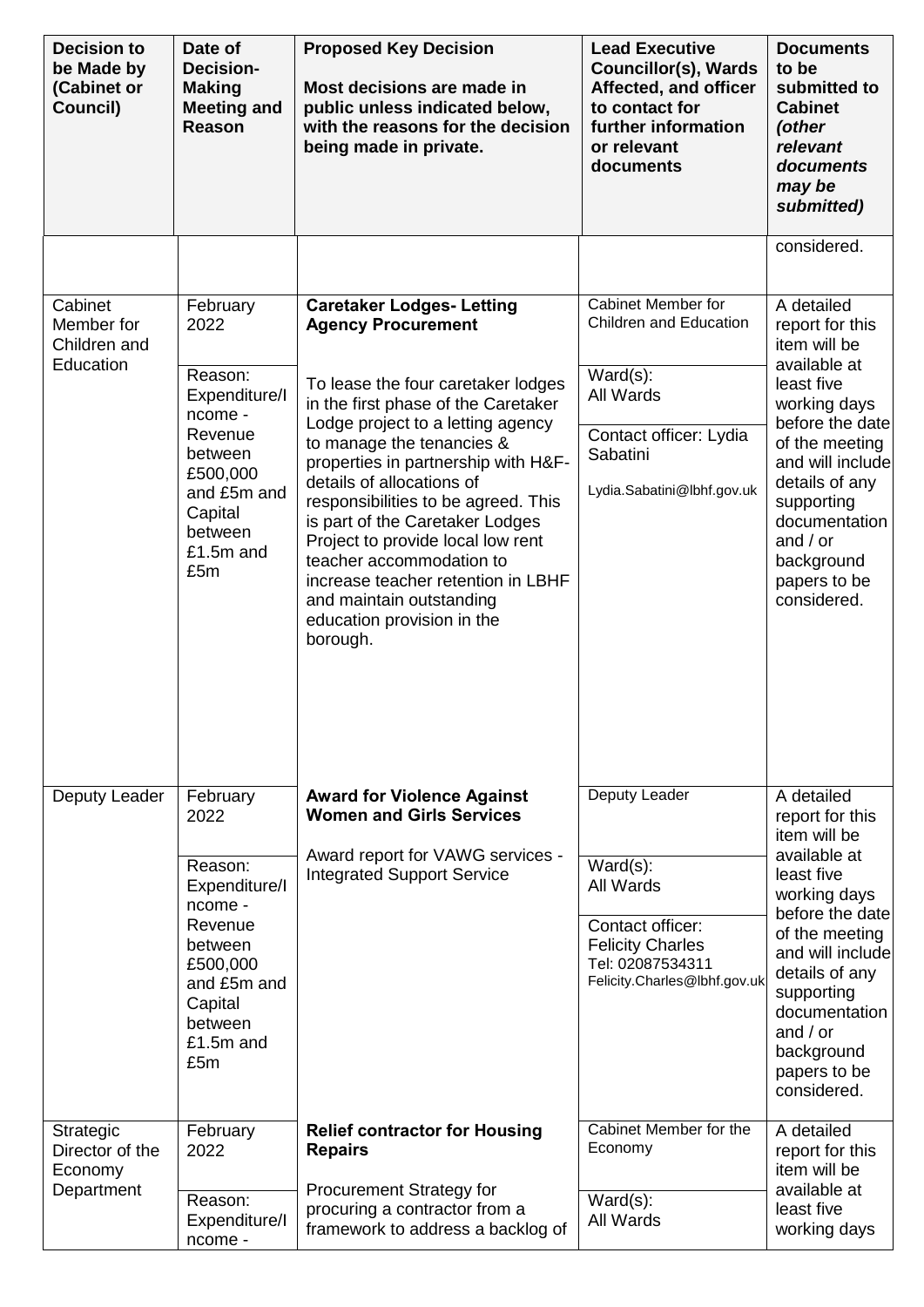| <b>Decision to</b><br>be Made by<br>(Cabinet or<br>Council) | Date of<br><b>Decision-</b><br><b>Making</b><br><b>Meeting and</b><br><b>Reason</b>                       | <b>Proposed Key Decision</b><br>Most decisions are made in<br>public unless indicated below,<br>with the reasons for the decision<br>being made in private.                                                                                                                                                                                                                                                                                                                                                                                                 | <b>Lead Executive</b><br><b>Councillor(s), Wards</b><br>Affected, and officer<br>to contact for<br>further information<br>or relevant<br>documents | <b>Documents</b><br>to be<br>submitted to<br><b>Cabinet</b><br>(other<br>relevant<br>documents<br>may be<br>submitted)                                            |
|-------------------------------------------------------------|-----------------------------------------------------------------------------------------------------------|-------------------------------------------------------------------------------------------------------------------------------------------------------------------------------------------------------------------------------------------------------------------------------------------------------------------------------------------------------------------------------------------------------------------------------------------------------------------------------------------------------------------------------------------------------------|----------------------------------------------------------------------------------------------------------------------------------------------------|-------------------------------------------------------------------------------------------------------------------------------------------------------------------|
|                                                             | Revenue<br>between<br>£500,000<br>and £5m and<br>Capital<br>between<br>£1.5m and<br>£5m                   | disrepair cases, voids and major<br>repairs.                                                                                                                                                                                                                                                                                                                                                                                                                                                                                                                | Contact officer:<br><b>William Shanks</b><br>Tel: 020 8753 6007<br>william.shanks@lbhf.gov.uk                                                      | before the date<br>of the meeting<br>and will include<br>details of any<br>supporting<br>documentation<br>and $/$ or<br>background<br>papers to be<br>considered. |
| Cabinet<br>Member for<br>Housing                            | February<br>2022                                                                                          | <b>Procurement Strategy for H&amp;F</b><br>Maintenance 'DLO' Roofing<br><b>Subcontractor</b>                                                                                                                                                                                                                                                                                                                                                                                                                                                                | Cabinet Member for<br>Housing                                                                                                                      | A detailed<br>report for this<br>item will be                                                                                                                     |
|                                                             | Reason:<br>Expenditure/I<br>ncome                                                                         | This report seeks approval to<br>procure a roofing subcontractor to<br>carry out roofing repairs, on behalf                                                                                                                                                                                                                                                                                                                                                                                                                                                 | $Ward(s)$ :<br>All Wards                                                                                                                           | available at<br>least five<br>working days<br>before the date                                                                                                     |
| Cabinet                                                     | above £300K<br>- Revenue<br>up to £500k<br>and Capital<br>up to 1.5m<br>Before 1 Feb                      | of H&F Maintenance 'the DLO', via<br>a restricted tender process to<br>Small and Medium-sized<br>Enterprises (SME's). This is<br>permitted for high-value contracts<br>under contract standing order 4.8.<br>The DLO has responsibility for<br>carrying out repairs to communal<br>areas for the majority of our<br>council housing stock and requires<br>a subcontractor to refer roofing<br>repairs to, due to the specialist<br>nature of these works, in order to<br>fulfil our duties as landlord to keep<br>our buildings safe and in good<br>repair. | <b>Contact officer: Claire</b><br>Horn<br>Tel: 07860 649 918<br>Claire.horn@lbhf.gov.uk<br>Cabinet Member for                                      | of the meeting<br>and will include<br>details of any<br>supporting<br>documentation<br>and $/$ or<br>background<br>papers to be<br>considered.<br>A detailed      |
| Member for<br>Housing                                       | 2022                                                                                                      | <b>Procurement strategy for DLO</b><br>vehicle supplier                                                                                                                                                                                                                                                                                                                                                                                                                                                                                                     | Housing                                                                                                                                            | report for this<br>item will be                                                                                                                                   |
|                                                             | Reason:<br>Expenditure/I<br>ncome<br>above £300K<br>- Revenue<br>up to £500k<br>and Capital<br>up to 1.5m | Hammersmith and Fulham<br>Maintenance and the Fire Safety<br>Works team, aka the 'DLO' has<br>been delivering communal repairs<br>and maintenance across the<br>borough since April 2019. It's initial<br>procurement approval for vehicle<br>hire expired in June 2020.                                                                                                                                                                                                                                                                                    | $Ward(s)$ :<br>All Wards<br><b>Contact officer: Claire</b><br>Horn<br>Tel: 07860 649 918<br>Claire.horn@lbhf.gov.uk                                | available at<br>least five<br>working days<br>before the date<br>of the meeting<br>and will include<br>details of any<br>supporting                               |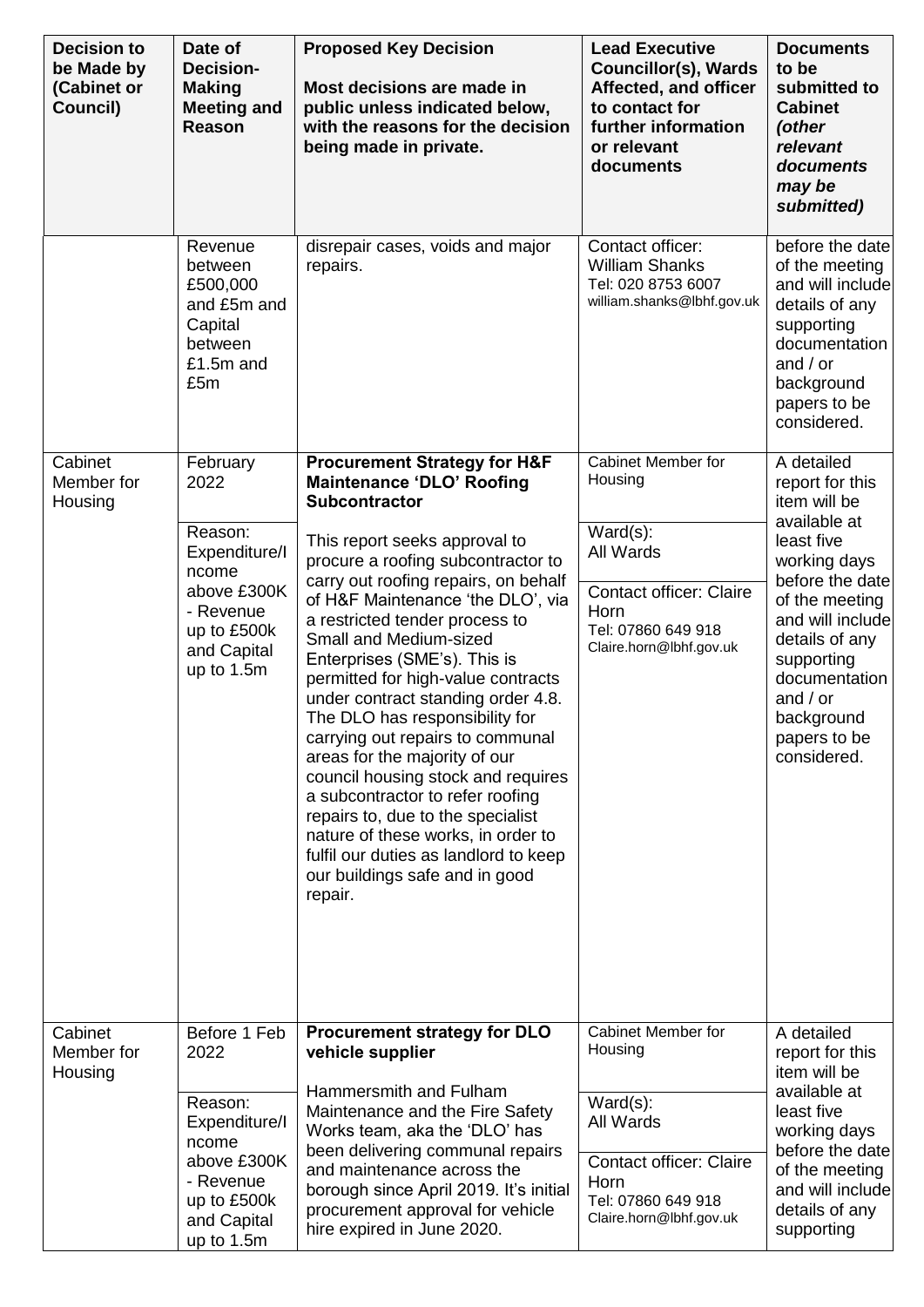| <b>Decision to</b><br>be Made by<br>(Cabinet or<br>Council)        | Date of<br><b>Decision-</b><br><b>Making</b><br><b>Meeting and</b><br>Reason                                                                           | <b>Proposed Key Decision</b><br>Most decisions are made in<br>public unless indicated below,<br>with the reasons for the decision<br>being made in private.                                                                                                                                                                                                                                                                                                                                                                          | <b>Lead Executive</b><br><b>Councillor(s), Wards</b><br>Affected, and officer<br>to contact for<br>further information<br>or relevant<br>documents           | <b>Documents</b><br>to be<br>submitted to<br><b>Cabinet</b><br>(other<br>relevant<br>documents<br>may be<br>submitted)                                                                                                                                           |
|--------------------------------------------------------------------|--------------------------------------------------------------------------------------------------------------------------------------------------------|--------------------------------------------------------------------------------------------------------------------------------------------------------------------------------------------------------------------------------------------------------------------------------------------------------------------------------------------------------------------------------------------------------------------------------------------------------------------------------------------------------------------------------------|--------------------------------------------------------------------------------------------------------------------------------------------------------------|------------------------------------------------------------------------------------------------------------------------------------------------------------------------------------------------------------------------------------------------------------------|
|                                                                    |                                                                                                                                                        | However, it has continued to lease<br>vehicles from Northgate Vehicles<br>on a flexi-contract since then. This<br>paper seeks approval to note and<br>ratify that use, and to approve<br>procurement of a new contract<br>going forward                                                                                                                                                                                                                                                                                              |                                                                                                                                                              | documentation<br>and $/$ or<br>background<br>papers to be<br>considered.                                                                                                                                                                                         |
| Cabinet<br>Member for<br>Strategy                                  | 1 Feb 2022<br>Reason:<br>Expenditure/I<br>ncome<br>above £300K<br>- Revenue<br>up to £500k<br>and Capital<br>up to 1.5m                                | <b>Grounds Maintenance</b><br><b>Procurement</b><br>Grounds maintenance<br>procurement strategy was<br>approved by Cabinet on 1st June<br>2020. This procurement has 4<br>Lots:<br>Lot 1 Parks, Highways and<br>Cemeteries, Lot 2 Housing<br>(Economy department), Lot 3<br>Wormwood Scrubs, Lot 4 Trees.<br>Each lot will need approval to<br>accept the best tendered offer.                                                                                                                                                       | <b>Cabinet Member for</b><br>Strategy<br>$Ward(s)$ :<br>All Wards<br>Contact officer:<br><b>Richard Gill</b><br>Tel: 07833482119<br>richard.gill@lbhf.gov.uk | A detailed<br>report for this<br>item will be<br>available at<br>least five<br>working days<br>before the date<br>of the meeting<br>and will include<br>details of any<br>supporting<br>documentation<br>and $/$ or<br>background<br>papers to be<br>considered. |
| Cabinet<br>Member for<br>Health and<br><b>Adult Social</b><br>Care | Before 3 Feb<br>2022<br>Reason:<br>Expenditure/I<br>ncome -<br>Revenue<br>between<br>£500,000<br>and £5m and<br>Capital<br>between<br>£1.5m and<br>£5m | <b>Procurement Strategy for a</b><br><b>Sexual Health Promotion,</b><br><b>Information and Advisory</b><br><b>Service</b><br>The recommissioning of a Sexual<br><b>Health Promotion and Advisory</b><br>service that: promotes good<br>sexual health and educates<br>residents to enable them to make<br>informed decisions, provides<br>tailored prevention and support<br>services to all the diverse<br>communities resident in<br>Hammersmith and Fulham,<br>provides within the services,<br>elements that specifically address | $Ward(s)$ :<br>All Wards<br>Contact officer: Julia<br>Woodman<br>Julia.Woodman@lbhf.gov.uk                                                                   | A detailed<br>report for this<br>item will be<br>available at<br>least five<br>working days<br>before the date<br>of the meeting<br>and will include<br>details of any<br>supporting<br>documentation<br>and $/$ or<br>background<br>papers to be<br>considered. |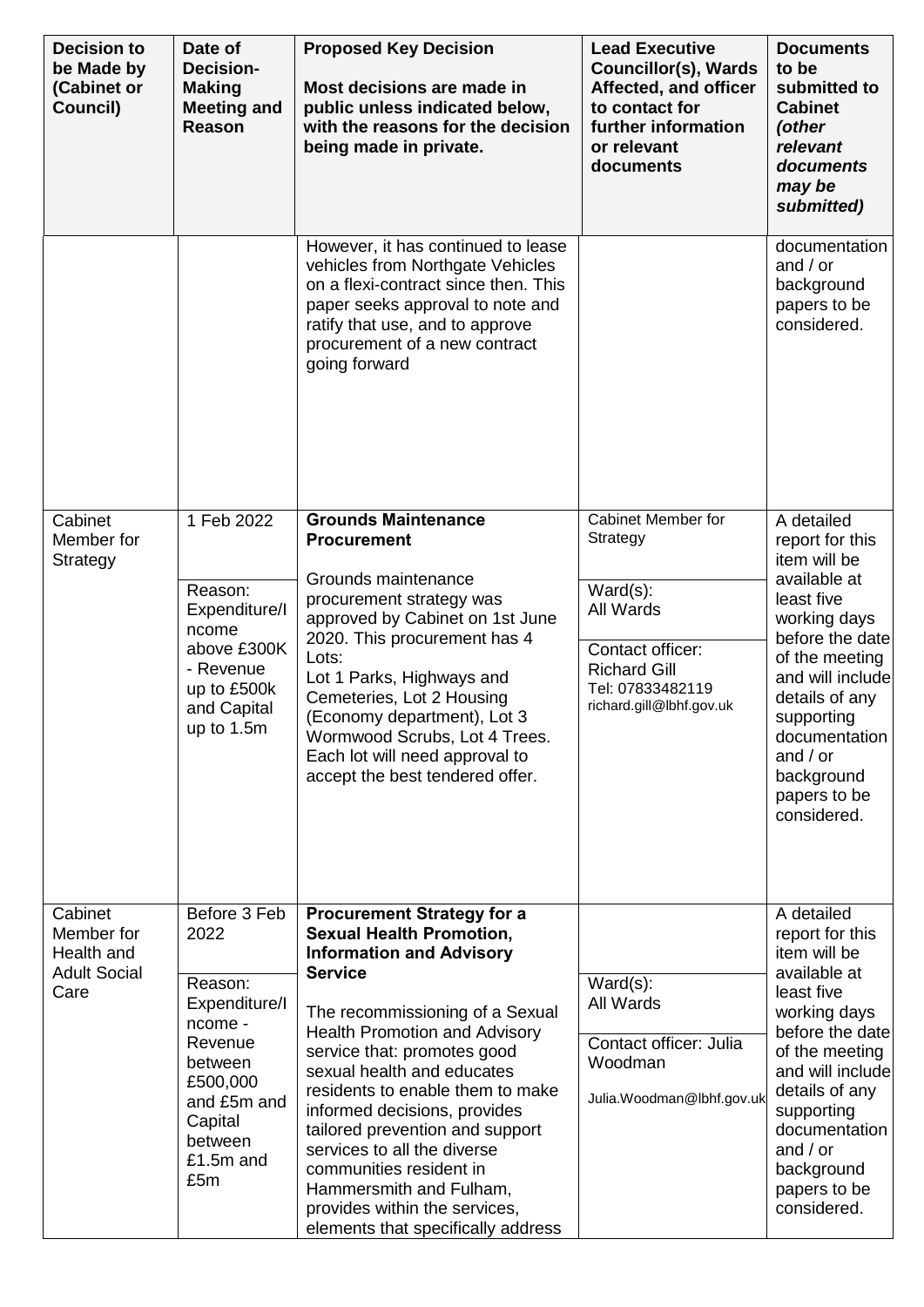| <b>Decision to</b><br>be Made by<br>(Cabinet or<br>Council) | Date of<br><b>Decision-</b><br><b>Making</b><br><b>Meeting and</b><br>Reason                                      | <b>Proposed Key Decision</b><br>Most decisions are made in<br>public unless indicated below,<br>with the reasons for the decision<br>being made in private.                                                                                                                                      | <b>Lead Executive</b><br><b>Councillor(s), Wards</b><br>Affected, and officer<br>to contact for<br>further information<br>or relevant<br>documents | <b>Documents</b><br>to be<br>submitted to<br><b>Cabinet</b><br>(other<br>relevant<br>documents<br>may be<br>submitted)                                                                                                                                                         |
|-------------------------------------------------------------|-------------------------------------------------------------------------------------------------------------------|--------------------------------------------------------------------------------------------------------------------------------------------------------------------------------------------------------------------------------------------------------------------------------------------------|----------------------------------------------------------------------------------------------------------------------------------------------------|--------------------------------------------------------------------------------------------------------------------------------------------------------------------------------------------------------------------------------------------------------------------------------|
|                                                             |                                                                                                                   | both the physical and mental<br>health needs, and employment<br>aspirations of people living with<br>HIV works with GPs and other<br>specialist sexual health services to<br>facilitate access to sexual health<br>screening and contraception<br>services appropriate to the<br>resident's need |                                                                                                                                                    |                                                                                                                                                                                                                                                                                |
| Cabinet<br>Member for<br>Housing<br>Cabinet                 | February<br>2022<br>Reason:<br>Affects 2 or<br>more wards<br>February                                             | <b>Variations to (Housing) Gas,</b><br><b>Electrical and Out of Hours Call</b><br><b>Handling contracts</b><br>A report detailing proposed<br>variations to three contracts<br>following Annual Review of<br>contract performance.<br>Award report for managed                                   | $Ward(s)$ :<br>All Wards<br>Contact officer:<br><b>Richard Buckley</b><br>richard.buckley@lbhf.gov.uk<br>Cabinet Member for                        | A detailed<br>report for this<br>item will be<br>available at<br>least five<br>working days<br>before the date<br>of the meeting<br>and will include<br>details of any<br>supporting<br>documentation<br>and $/$ or<br>background<br>papers to be<br>considered.<br>A detailed |
| Member for<br>Public<br><b>Services</b><br>Reform           | 2022<br>Reason:<br>Expenditure/I<br>ncome<br>above £300K<br>- Revenue<br>up to £500k<br>and Capital<br>up to 1.5m | service for temporary agency<br>resources<br>Award report for temporary agency<br>resources.                                                                                                                                                                                                     | <b>Public Services Reform</b><br>$Ward(s)$ :<br>All Wards<br>Contact officer: Mary<br>Lamont<br>mary.lamont@lbhf.gov.uk                            | report for this<br>item will be<br>available at<br>least five<br>working days<br>before the date<br>of the meeting<br>and will include<br>details of any<br>supporting<br>documentation<br>and $/$ or<br>background<br>papers to be<br>considered.                             |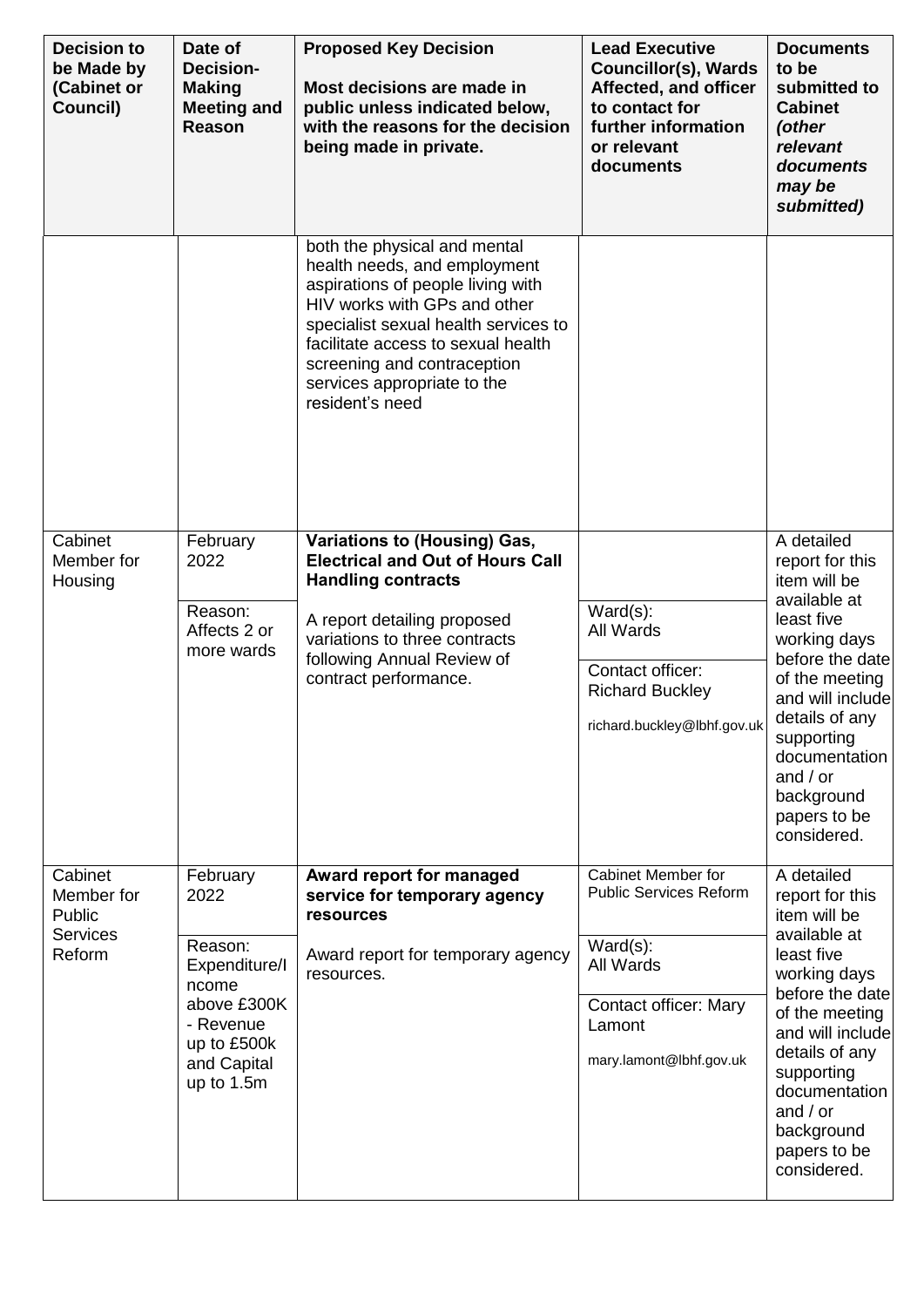| <b>Decision to</b><br>be Made by<br>(Cabinet or<br>Council) | Date of<br><b>Decision-</b><br><b>Making</b><br><b>Meeting and</b><br><b>Reason</b>                                                                | <b>Proposed Key Decision</b><br>Most decisions are made in<br>public unless indicated below,<br>with the reasons for the decision<br>being made in private.                                                                                                                                                                                                                                                                                                                     | <b>Lead Executive</b><br><b>Councillor(s), Wards</b><br>Affected, and officer<br>to contact for<br>further information<br>or relevant<br>documents | <b>Documents</b><br>to be<br>submitted to<br><b>Cabinet</b><br>(other<br>relevant<br>documents<br>may be<br>submitted)                                                                                                                                            |
|-------------------------------------------------------------|----------------------------------------------------------------------------------------------------------------------------------------------------|---------------------------------------------------------------------------------------------------------------------------------------------------------------------------------------------------------------------------------------------------------------------------------------------------------------------------------------------------------------------------------------------------------------------------------------------------------------------------------|----------------------------------------------------------------------------------------------------------------------------------------------------|-------------------------------------------------------------------------------------------------------------------------------------------------------------------------------------------------------------------------------------------------------------------|
| Strategic<br>Director of the<br>Economy<br>Department       | February<br>2022<br>Reason:<br>Expenditure/I<br>ncome<br>above £300K<br>- Revenue<br>up to £500k<br>and Capital<br>up to 1.5m                      | <b>Macbeth Annex and Broadway</b><br><b>Children's Centre</b><br><b>Decarbonisation Projects -</b><br>contract award<br>Decision relates to the award of a<br>contract for two Public Sector<br>Decarbonisation Scheme projects,<br>involving (1) ASHP replacement to<br>Annex and heating upgrades at<br>Macbeth and (2) ASHP<br>replacement and heating<br>upgrades at Brook Green. This<br>decision follows the procurement<br>strategy decision listed on 14th<br>December. | $Ward(s)$ :<br>All Wards<br><b>Contact officer: David</b><br><b>McNulty</b><br>David.McNulty@lbhf.gov.uk                                           | A detailed<br>report for this<br>item will be<br>available at<br>least five<br>working days<br>before the datel<br>of the meeting<br>and will include<br>details of any<br>supporting<br>documentation<br>and $/$ or<br>background<br>papers to be<br>considered. |
| Cabinet<br>Member for<br>Housing                            | February<br>2022<br>Reason:<br>Expenditure/I<br>ncome -<br>Revenue<br>between<br>£500,000<br>and £5m and<br>Capital<br>between<br>£1.5m and<br>£5m | <b>Roofing Contract Award</b><br>Contract award for a contractor to<br>deliver roofing repairs and<br>maintenance works across council<br>housing properties.                                                                                                                                                                                                                                                                                                                   | $Ward(s)$ :<br>All Wards<br><b>Contact officer: Emma</b><br>Lucas<br>Tel: 07827883247<br>Emma.Lucas@lbhf.gov.uk                                    | A detailed<br>report for this<br>item will be<br>available at<br>least five<br>working days<br>before the date<br>of the meeting<br>and will include<br>details of any<br>supporting<br>documentation<br>and $/$ or<br>background<br>papers to be<br>considered.  |
| Cabinet<br>Member for<br>Housing                            | February<br>2022<br>Reason:<br>Expenditure/I<br>ncome -<br>Revenue<br>between<br>£500,000<br>and £5m and<br>Capital<br>between                     | <b>Award Report - Asbestos</b><br><b>Removals and Remediation</b><br><b>Works</b><br>Procurement of a contractor to<br>undertake Asbestos Removal<br>and Remediation Works across<br>the borough. This is an urgent<br>procurement to ensure the<br>Council meets its statutory<br>obligations under the Control of                                                                                                                                                             | $Ward(s)$ :<br>All Wards<br>Contact officer:<br>Dominic D Souza<br>Dominic.DSouza@lbhf.gov.u<br>k                                                  | A detailed<br>report for this<br>item will be<br>available at<br>least five<br>working days<br>before the date<br>of the meeting<br>and will include<br>details of any<br>supporting<br>documentation                                                             |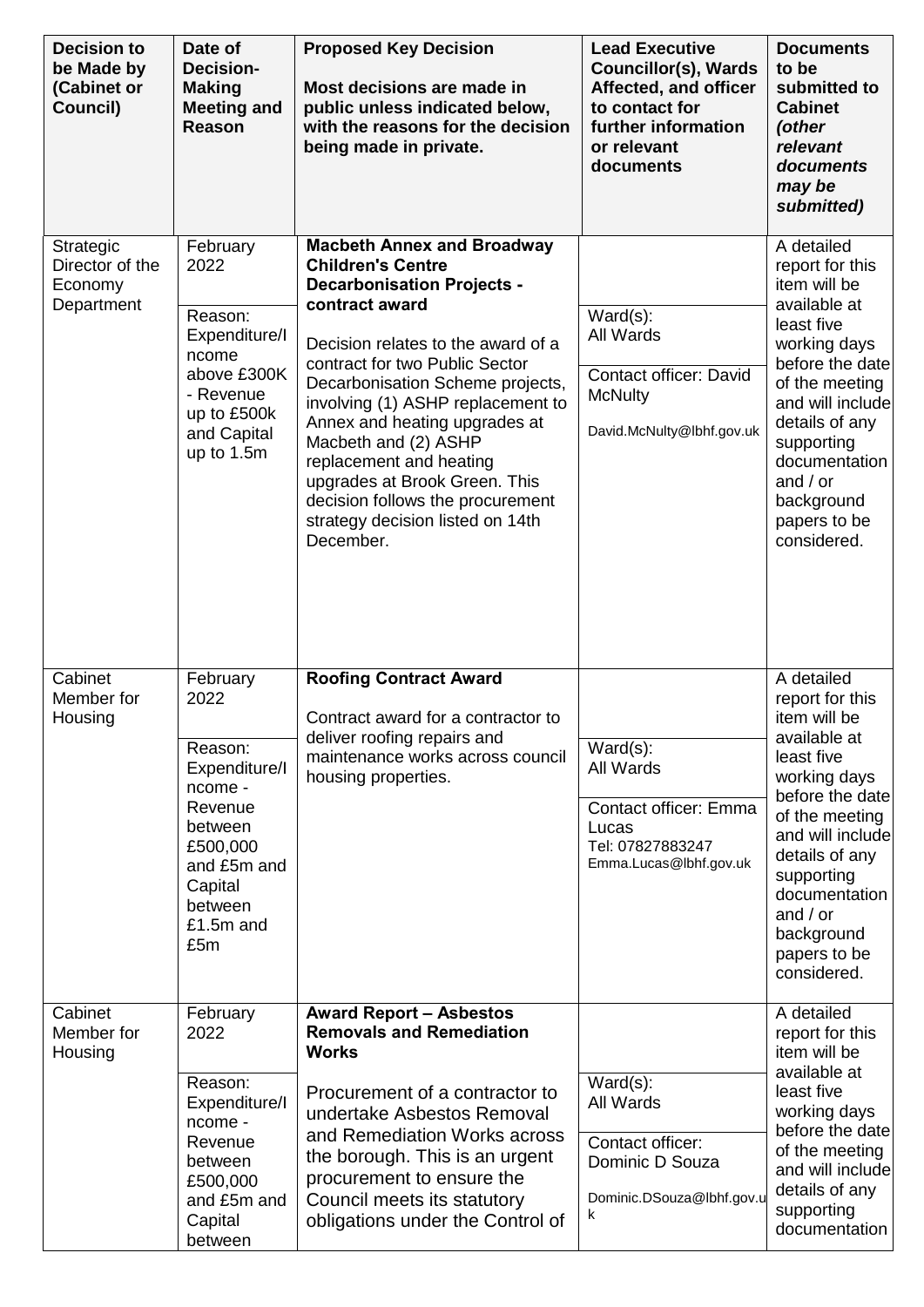| <b>Decision to</b><br>be Made by<br>(Cabinet or<br>Council) | Date of<br><b>Decision-</b><br><b>Making</b><br><b>Meeting and</b><br>Reason                                                                       | <b>Proposed Key Decision</b><br>Most decisions are made in<br>public unless indicated below,<br>with the reasons for the decision<br>being made in private.                                                                                                                                                                                                                                                  | <b>Lead Executive</b><br><b>Councillor(s), Wards</b><br>Affected, and officer<br>to contact for<br>further information<br>or relevant<br>documents | <b>Documents</b><br>to be<br>submitted to<br><b>Cabinet</b><br>(other<br>relevant<br>documents<br>may be<br>submitted)                                                                                                                                           |
|-------------------------------------------------------------|----------------------------------------------------------------------------------------------------------------------------------------------------|--------------------------------------------------------------------------------------------------------------------------------------------------------------------------------------------------------------------------------------------------------------------------------------------------------------------------------------------------------------------------------------------------------------|----------------------------------------------------------------------------------------------------------------------------------------------------|------------------------------------------------------------------------------------------------------------------------------------------------------------------------------------------------------------------------------------------------------------------|
|                                                             | £1.5m and<br>£5m                                                                                                                                   | Asbestos Regulations 2012.<br><b>Reason for urgency:</b><br>This is a fast-track procurement<br>exercise to appoint a new<br>contractor to undertake<br>'Asbestos Removal and<br>Remediation Works'. The<br>incumbent contractor has<br>informed the Council of their<br>decision to exit the contract for<br>commercial reasons, therefore,<br>the new contractor must be<br>appointed as soon as possible. |                                                                                                                                                    | and $/$ or<br>background<br>papers to be<br>considered.                                                                                                                                                                                                          |
| Cabinet<br>Member for the<br>Economy                        | February<br>2022<br>Reason:<br>Expenditure/I<br>ncome -<br>Revenue<br>between<br>£500,000<br>and £5m and<br>Capital<br>between<br>£1.5m and<br>£5m | <b>AWARD OF CONTRACT AND</b><br><b>PROCUREMENT STRATEGY</b><br><b>FOR THE COUNCIL'S LAND</b><br>AND PROPERTY-BASED IT<br><b>SYSTEM</b><br>AWARD OF CONTRACT AND<br>PROCUREMENT STRATEGY<br>FOR THE COUNCIL'S LAND AND<br>PROPERTY-BASED IT SYSTEM                                                                                                                                                            | $Ward(s)$ :<br>All Wards<br>Contact officer:<br>Davina Barton<br>Davina.Barton@lbhf.gov.uk                                                         | A detailed<br>report for this<br>item will be<br>available at<br>least five<br>working days<br>before the date<br>of the meeting<br>and will include<br>details of any<br>supporting<br>documentation<br>and $/$ or<br>background<br>papers to be<br>considered. |
| Cabinet<br>Member for<br>Children and<br>Education          | Before 28<br>Feb 2022<br>Reason:                                                                                                                   | <b>Procurement Strategy to</b><br><b>Develop Parenting Assessment</b><br><b>Framework</b><br>Open tender exercise to regularise<br>contract arrangements and enable<br>best value from independent social<br>work led parenting assessments<br>for Children's Social Care.                                                                                                                                   | $Ward(s)$ :<br>All Wards<br><b>Contact officer: Will</b><br>Parsons<br>Tel: 0776 848 6764<br>Will.Parsons@lbhf.gov.uk                              | A detailed<br>report for this<br>item will be<br>available at<br>least five<br>working days<br>before the date<br>of the meeting<br>and will include<br>details of any<br>supporting<br>documentation                                                            |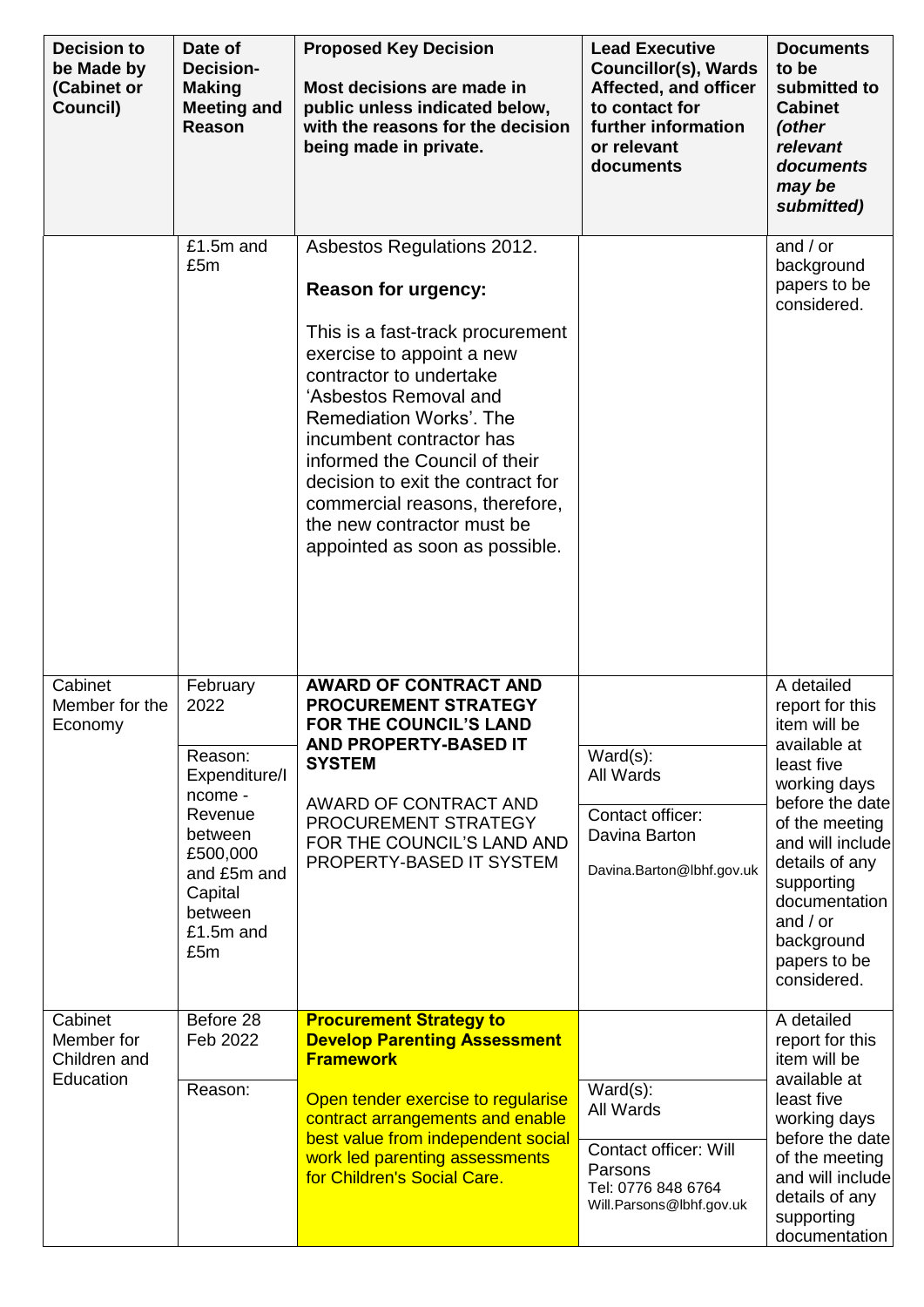| <b>Decision to</b><br>be Made by<br>(Cabinet or<br>Council) | Date of<br><b>Decision-</b><br><b>Making</b><br><b>Meeting and</b><br>Reason                                                   | <b>Proposed Key Decision</b><br>Most decisions are made in<br>public unless indicated below,<br>with the reasons for the decision<br>being made in private. | <b>Lead Executive</b><br><b>Councillor(s), Wards</b><br>Affected, and officer<br>to contact for<br>further information<br>or relevant<br>documents | <b>Documents</b><br>to be<br>submitted to<br><b>Cabinet</b><br>(other<br>relevant<br>documents<br>may be<br>submitted)                                                                                          |
|-------------------------------------------------------------|--------------------------------------------------------------------------------------------------------------------------------|-------------------------------------------------------------------------------------------------------------------------------------------------------------|----------------------------------------------------------------------------------------------------------------------------------------------------|-----------------------------------------------------------------------------------------------------------------------------------------------------------------------------------------------------------------|
|                                                             |                                                                                                                                |                                                                                                                                                             |                                                                                                                                                    | and $/$ or<br>background<br>papers to be<br>considered.                                                                                                                                                         |
| Cabinet<br>Member for<br>Finance and                        | 28 Feb 2022                                                                                                                    | <b>Merchant Acquirer Services</b><br>To approve the procurement                                                                                             |                                                                                                                                                    | A detailed<br>report for this<br>item will be                                                                                                                                                                   |
| Commercial<br><b>Services</b>                               | Reason:<br>Expenditure/I<br>ncome<br>above £300K<br>- Revenue<br>up to £500k<br>and Capital<br>up to 1.5m                      | strategy for the provision of<br><b>Merchant Acquirer Services</b>                                                                                          | $Ward(s)$ :<br>All Wards<br>Contact officer:<br><b>Christopher Harris</b><br>Tel: 020 8753 6440<br>Harris.Christopher@lbhf.gov<br>.uk              | available at<br>least five<br>working days<br>before the date<br>of the meeting<br>and will include<br>details of any<br>supporting<br>documentation<br>and $/$ or<br>background<br>papers to be<br>considered. |
| Deputy Leader                                               | Before 30<br>Apr 2022                                                                                                          | <b>Award for Domestic Abuse</b><br><b>Refuge Provision</b>                                                                                                  |                                                                                                                                                    | A detailed<br>report for this<br>item will be                                                                                                                                                                   |
|                                                             | Reason:<br>Expenditure/I<br>ncome -<br>Revenue<br>between<br>£500,000<br>and £5m and<br>Capital<br>between<br>£1.5m and<br>£5m | To award provision for domestic<br>abuse safe accommodation<br>services (refuge)                                                                            | $Ward(s)$ :<br>All Wards<br><b>Contact officer: Beth</b><br>Morgan<br>Tel: 020 8753 3102<br>beth.morgan@lbhf.gov.uk                                | available at<br>least five<br>working days<br>before the date<br>of the meeting<br>and will include<br>details of any<br>supporting<br>documentation<br>and $/$ or<br>background<br>papers to be<br>considered. |
| Cabinet<br>Member for<br>Health and                         | 1 Mar 2022                                                                                                                     | Direct award of the contracts for<br>mental health supported living<br><b>services</b>                                                                      |                                                                                                                                                    | A detailed<br>report for this<br>item will be<br>available at                                                                                                                                                   |
| <b>Adult Social</b><br>Care                                 | Reason:<br>Expenditure/I<br>ncome<br>above £300K<br>- Revenue<br>up to £500k<br>and Capital<br>up to 1.5m                      | Direct awards for five contracts to<br>deliver supported living services<br>for residents with serious mental<br>health issues.                             | $Ward(s)$ :<br>All Wards<br>Contact officer:<br><b>Michele Roberts</b><br>Tel: 020 8834 4734<br>Michele.Roberts@lbhf.gov.u<br>k                    | least five<br>working days<br>before the date<br>of the meeting<br>and will include<br>details of any<br>supporting<br>documentation                                                                            |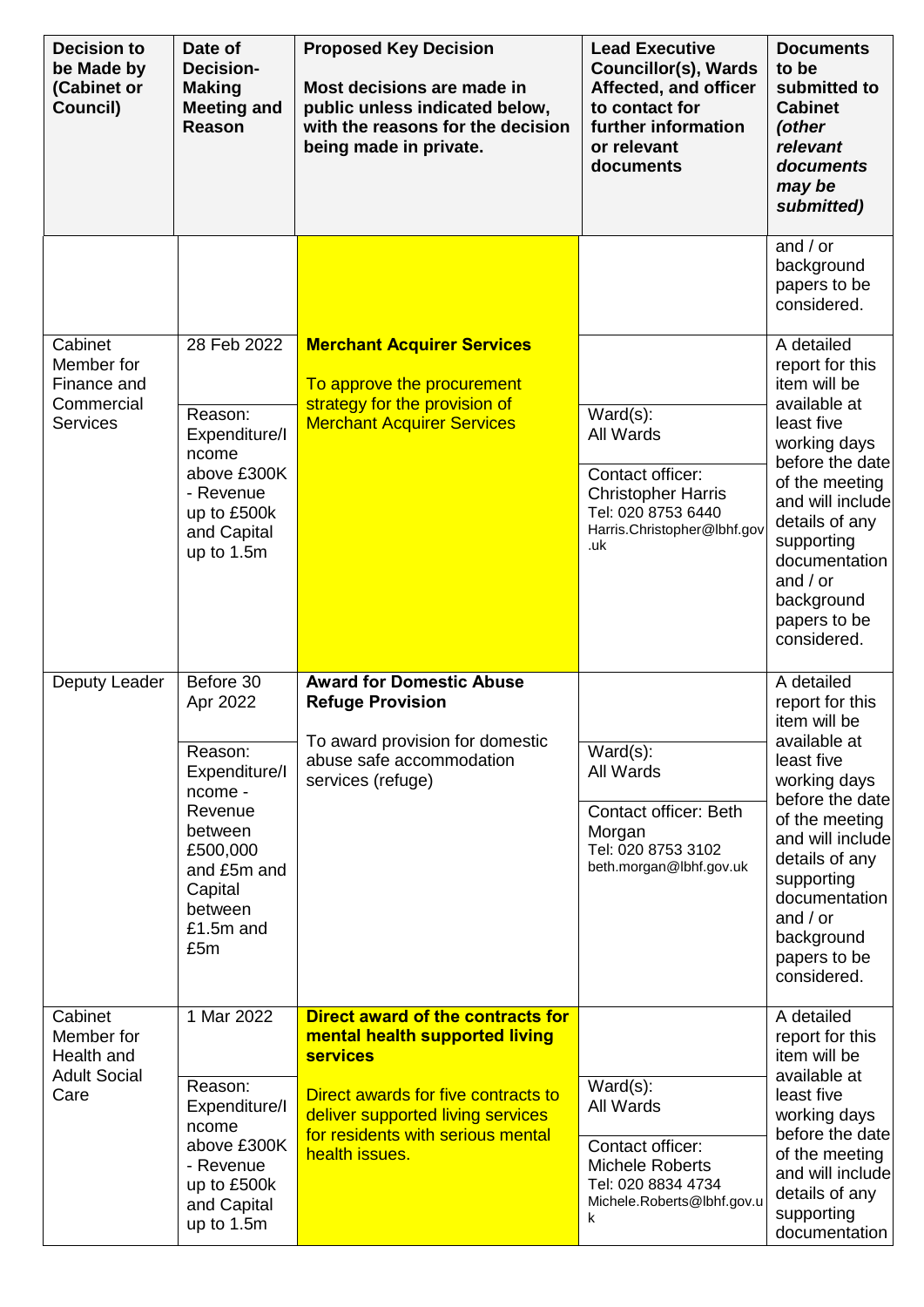| Date of<br><b>Decision-</b><br><b>Making</b><br><b>Meeting and</b><br>Reason                                                                 | <b>Proposed Key Decision</b><br>Most decisions are made in<br>public unless indicated below,<br>with the reasons for the decision<br>being made in private.                                                                                                                       | <b>Lead Executive</b><br><b>Councillor(s), Wards</b><br>Affected, and officer<br>to contact for<br>further information<br>or relevant<br>documents | <b>Documents</b><br>to be<br>submitted to<br><b>Cabinet</b><br>(other<br>relevant<br>documents<br>may be<br>submitted)                                                                                                                                           |
|----------------------------------------------------------------------------------------------------------------------------------------------|-----------------------------------------------------------------------------------------------------------------------------------------------------------------------------------------------------------------------------------------------------------------------------------|----------------------------------------------------------------------------------------------------------------------------------------------------|------------------------------------------------------------------------------------------------------------------------------------------------------------------------------------------------------------------------------------------------------------------|
|                                                                                                                                              |                                                                                                                                                                                                                                                                                   |                                                                                                                                                    | and $/$ or<br>background<br>papers to be<br>considered.                                                                                                                                                                                                          |
| 1 Mar 2022<br>Reason:<br>Expenditure/I<br>ncome -<br>Revenue<br>between<br>£500,000<br>and £5m and<br>Capital<br>between<br>£1.5m and<br>£5m | <b>Semi Independent Living</b><br><b>Contract (SIL) Award</b><br>Award report for the procurement<br>of Semi Independent Living<br>service for Young People at Risk<br>and Care Leavers.                                                                                          | $Ward(s)$ :<br>All Wards<br><b>Contact officer: Adie</b><br>Smith<br>Tel: 07554 222 716<br>adie.smith@lbhf.gov.uk                                  | A detailed<br>report for this<br>item will be<br>available at<br>least five<br>working days<br>before the date<br>of the meeting<br>and will include<br>details of any<br>supporting<br>documentation<br>and $/$ or<br>background<br>papers to be<br>considered. |
| 8 Mar 2022<br>Reason:<br>Expenditure/I<br>ncome -<br>Revenue<br>between<br>£500,000<br>and £5m and<br>Capital<br>between<br>£1.5m and<br>£5m | <b>Approval to the financial</b><br><b>contributions to CCG-held</b><br><b>Speech and Language Therapy</b><br>contract<br>This report seeks approval to<br>continue financial contributions to<br>the CCG held Speech and<br><b>Language Therapy Services</b><br>(SALT) contract. | $Ward(s)$ :<br>All Wards<br>Contact officer: Joe<br>Gunning<br>Tel: 07769672031<br>Joe.Gunning@lbhf.gov.uk                                         | A detailed<br>report for this<br>item will be<br>available at<br>least five<br>working days<br>before the date<br>of the meeting<br>and will include<br>details of any<br>supporting<br>documentation<br>and $/$ or<br>background<br>papers to be<br>considered. |
| <b>CABINET - 7 February 2022</b>                                                                                                             |                                                                                                                                                                                                                                                                                   |                                                                                                                                                    |                                                                                                                                                                                                                                                                  |
| 7 Feb 2022<br>Reason:<br>Expenditure/I<br>ncome over<br>£5m &<br>policies or                                                                 | <b>FOUR YEAR CAPITAL</b><br>PROGRAMME 2022/23 AND<br><b>CAPITAL STRATEGY 2022/23</b><br>This report presents the Council's<br>four-year Capital Programme for<br>the period 2022 to 2026.                                                                                         | <b>Cabinet Member for</b><br>Finance and<br><b>Commercial Services</b><br>$Ward(s)$ :<br>All Wards<br>Contact officer:<br><b>Andrew Lord</b>       | A detailed<br>report for this<br>item will be<br>available at<br>least five<br>working days<br>before the date<br>of the meeting<br>and will include<br>details of any                                                                                           |
|                                                                                                                                              | new income,                                                                                                                                                                                                                                                                       |                                                                                                                                                    | Tel: 020 8753 2531                                                                                                                                                                                                                                               |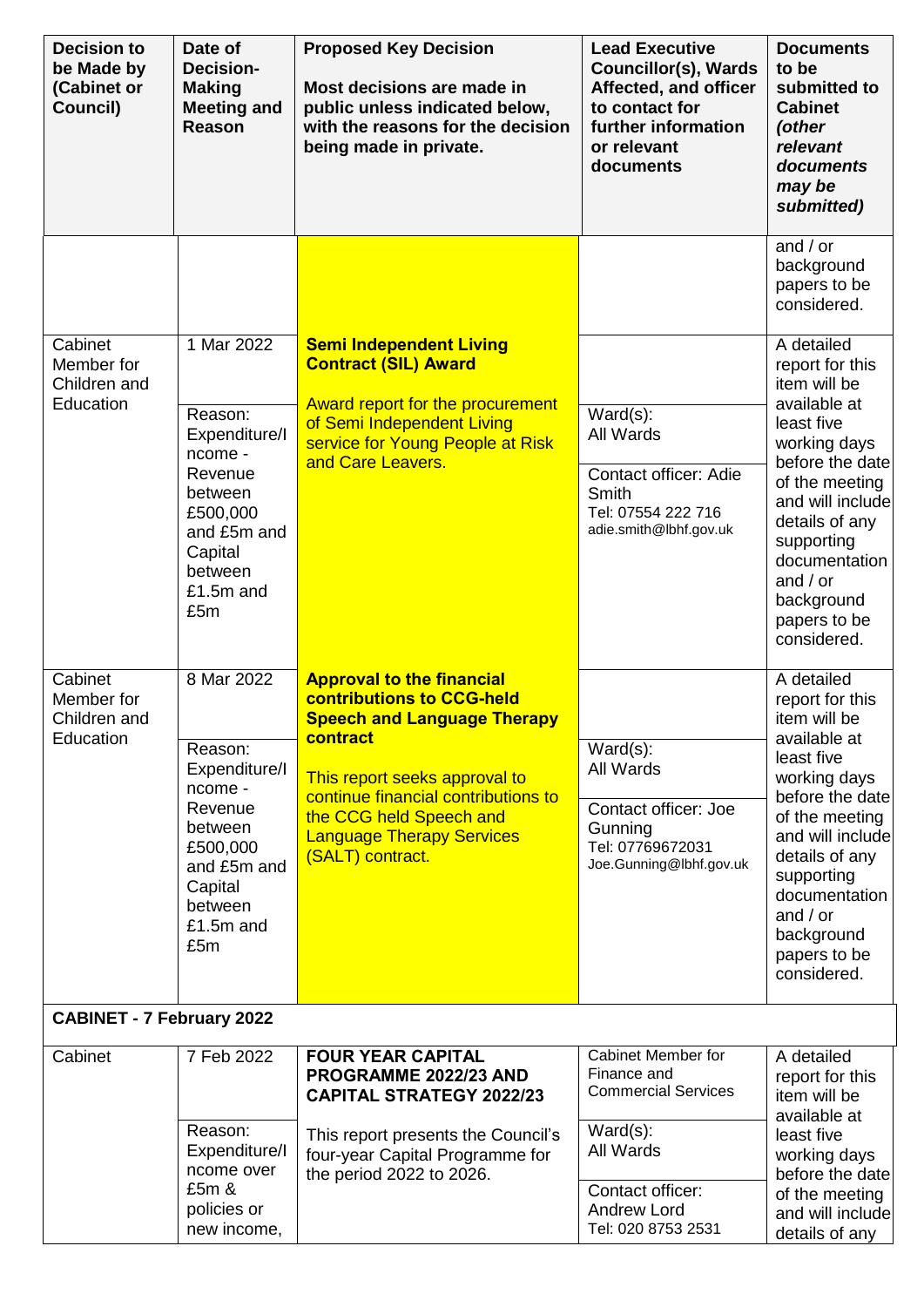| <b>Decision to</b><br>be Made by<br>(Cabinet or<br>Council) | Date of<br><b>Decision-</b><br><b>Making</b><br><b>Meeting and</b><br>Reason                                                               | <b>Proposed Key Decision</b><br>Most decisions are made in<br>public unless indicated below,<br>with the reasons for the decision<br>being made in private.                                                                                                                                           | <b>Lead Executive</b><br><b>Councillor(s), Wards</b><br>Affected, and officer<br>to contact for<br>further information<br>or relevant<br>documents                                            | <b>Documents</b><br>to be<br>submitted to<br><b>Cabinet</b><br>(other<br>relevant<br>documents<br>may be<br>submitted)                                                                                                                                           |
|-------------------------------------------------------------|--------------------------------------------------------------------------------------------------------------------------------------------|-------------------------------------------------------------------------------------------------------------------------------------------------------------------------------------------------------------------------------------------------------------------------------------------------------|-----------------------------------------------------------------------------------------------------------------------------------------------------------------------------------------------|------------------------------------------------------------------------------------------------------------------------------------------------------------------------------------------------------------------------------------------------------------------|
|                                                             | reserves<br>use,<br>overspend<br>over £300K                                                                                                |                                                                                                                                                                                                                                                                                                       | andrew.lord@lbhf.gov.uk                                                                                                                                                                       | supporting<br>documentation<br>and $/$ or<br>background<br>papers to be<br>considered.                                                                                                                                                                           |
| Cabinet                                                     | 7 Feb 2022<br>Reason:<br>Expenditure/I<br>ncome over<br>£5m &<br>policies or<br>new income,<br>reserves<br>use,<br>overspend<br>over £300K | <b>CAPITAL PROGRAMME</b><br><b>MONITOR &amp; BUDGET</b><br>VARIATIONS, 2021/22 (THIRD<br><b>QUARTER)</b><br>This report provides a financial<br>update on the council's capital<br>programme and requests approval<br>for budget variations to the capital<br>programme.                              | <b>Cabinet Member for</b><br>Finance and<br><b>Commercial Services</b><br>$Ward(s)$ :<br>All Wards<br>Contact officer:<br><b>Andrew Lord</b><br>Tel: 020 8753 2531<br>andrew.lord@lbhf.gov.uk | A detailed<br>report for this<br>item will be<br>available at<br>least five<br>working days<br>before the date<br>of the meeting<br>and will include<br>details of any<br>supporting<br>documentation<br>and $/$ or<br>background<br>papers to be<br>considered. |
| Cabinet                                                     | 7 Feb 2022<br>Reason:<br>Affects 2 or<br>more wards                                                                                        | <b>REVENUE BUDGET AND</b><br><b>COUNCIL TAX LEVELS 2022/23</b><br>The 2021/22 revenue budget<br>proposals regarding Council tax<br>levels, investment and savings<br>proposals, changes to fees and<br>charges, budget risks, reserves<br>and balances and equalities<br>impact assessments.          | Leader of the Council<br>$Ward(s)$ :<br>All Wards<br>Contact officer:<br><b>Andrew Lord</b><br>Tel: 020 8753 2531<br>andrew.lord@lbhf.gov.uk                                                  | A detailed<br>report for this<br>item will be<br>available at<br>least five<br>working days<br>before the date<br>of the meeting<br>and will include<br>details of any<br>supporting<br>documentation<br>and $/$ or<br>background<br>papers to be<br>considered. |
| Cabinet                                                     | 7 Feb 2022<br>Reason:<br>Expenditure/I<br>ncome over<br>£5m &<br>policies or<br>new income,                                                | <b>Financial Plan for Council</b><br><b>Homes: The Housing Revenue</b><br>Account (HRA) 2022/23 HRA<br>Budget, 2022/23 Rent Increase<br>and HRA 40 Year Financial<br><b>Business Plan</b><br>This report sets out proposals for<br>the Housing Revenue Account<br>(HRA) budget for the financial year | <b>Cabinet Member for</b><br>Housing<br>$Ward(s)$ :<br>All Wards<br>Contact officer: Danny<br>Rochford<br>Danny.Rochford@lbhf.gov.u                                                           | A detailed<br>report for this<br>item will be<br>available at<br>least five<br>working days<br>before the date<br>of the meeting<br>and will include<br>details of any                                                                                           |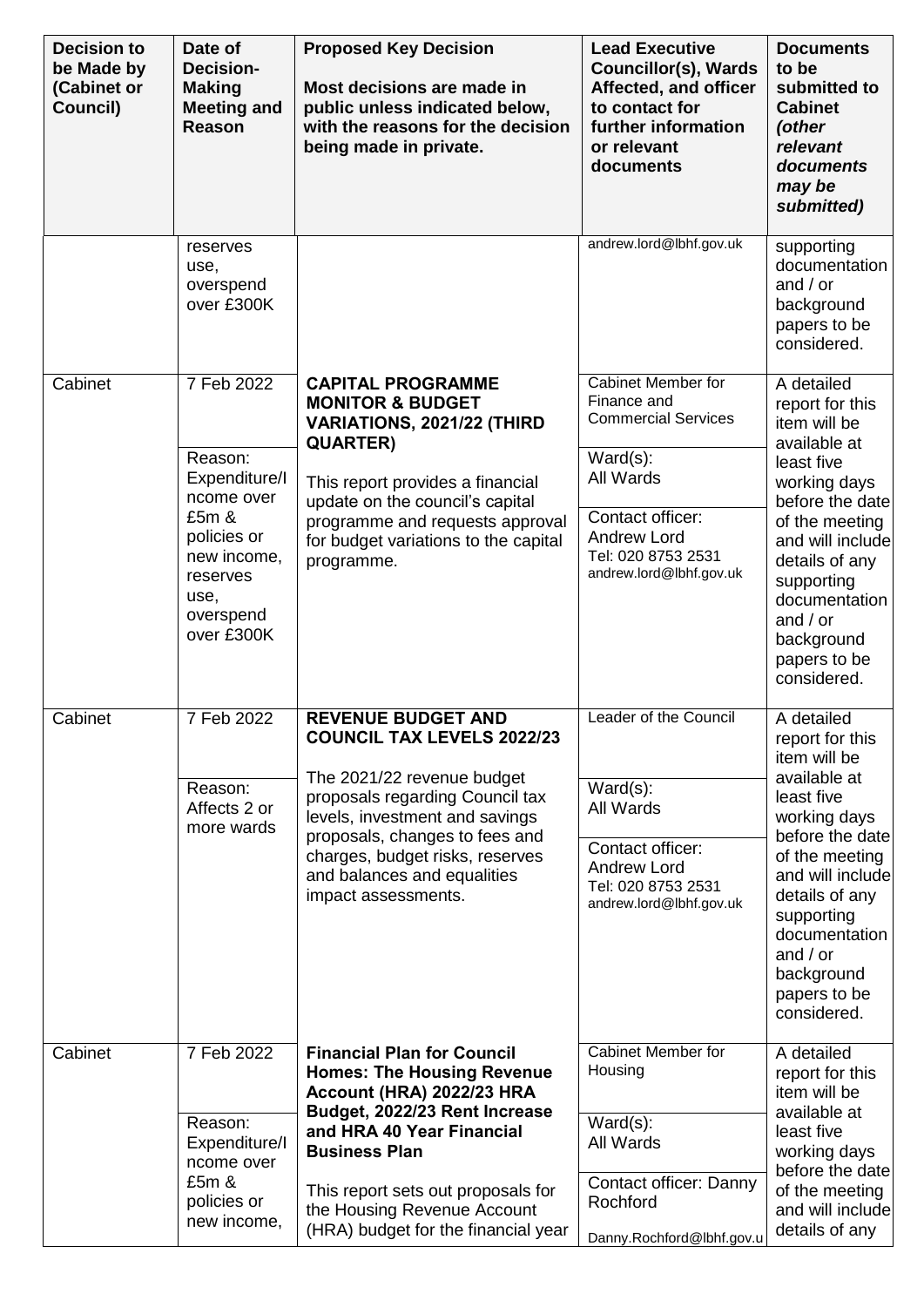| <b>Decision to</b><br>be Made by<br>(Cabinet or<br>Council) | Date of<br><b>Decision-</b><br><b>Making</b><br><b>Meeting and</b><br>Reason | <b>Proposed Key Decision</b><br>Most decisions are made in<br>public unless indicated below,<br>with the reasons for the decision<br>being made in private.                                                                     | <b>Lead Executive</b><br><b>Councillor(s), Wards</b><br>Affected, and officer<br>to contact for<br>further information<br>or relevant<br>documents             | <b>Documents</b><br>to be<br>submitted to<br><b>Cabinet</b><br>(other<br>relevant<br>documents<br>may be<br>submitted)                                                                                                                                           |
|-------------------------------------------------------------|------------------------------------------------------------------------------|---------------------------------------------------------------------------------------------------------------------------------------------------------------------------------------------------------------------------------|----------------------------------------------------------------------------------------------------------------------------------------------------------------|------------------------------------------------------------------------------------------------------------------------------------------------------------------------------------------------------------------------------------------------------------------|
|                                                             | reserves<br>use,<br>overspend<br>over £300K                                  | 2022/23 including changes to rent<br>levels and other charges. The<br>report also sets out the revised 40<br>year HRA financial plan, the<br>updated savings requirement and<br>explains the financial risks facing<br>the HRA. | k                                                                                                                                                              | supporting<br>documentation<br>and $/$ or<br>background<br>papers to be<br>considered.                                                                                                                                                                           |
| Cabinet                                                     | 7 Feb 2022<br>Reason:<br>Budg/pol<br>framework                               | <b>Treasury Management Strategy</b><br><b>Statement</b><br>This report sets out the Council's<br><b>Treasury Management Strategy</b><br>for 2022/23                                                                             | Cabinet Member for<br>Finance and<br><b>Commercial Services</b><br>$Ward(s)$ :<br>All Wards<br><b>Contact officer: Emily</b><br>Hill<br>emily.hill@lbhf.gov.uk | A detailed<br>report for this<br>item will be<br>available at<br>least five<br>working days<br>before the date<br>of the meeting<br>and will include<br>details of any<br>supporting<br>documentation<br>and $/$ or<br>background<br>papers to be<br>considered. |
| Cabinet                                                     | 7 Feb 2022<br>Reason:<br>Budg/pol<br>framework                               | <b>Treasury Management Mid-Year</b><br><b>Review Report</b><br>This report sets out the Council's<br>performance for the first 6 months<br>of 2021/22                                                                           | Cabinet Member for<br>Finance and<br><b>Commercial Services</b><br>$Ward(s)$ :<br>All Wards<br><b>Contact officer: Emily</b><br>Hill<br>emily.hill@lbhf.gov.uk | A detailed<br>report for this<br>item will be<br>available at<br>least five<br>working days<br>before the date<br>of the meeting<br>and will include<br>details of any<br>supporting<br>documentation<br>and $/$ or<br>background<br>papers to be<br>considered. |
| Cabinet                                                     | 7 Feb 2022                                                                   | <b>Short Breaks Statement and</b><br><b>Eligibility Criteria</b>                                                                                                                                                                | Cabinet Member for<br><b>Children and Education</b>                                                                                                            | A detailed<br>report for this<br>item will be                                                                                                                                                                                                                    |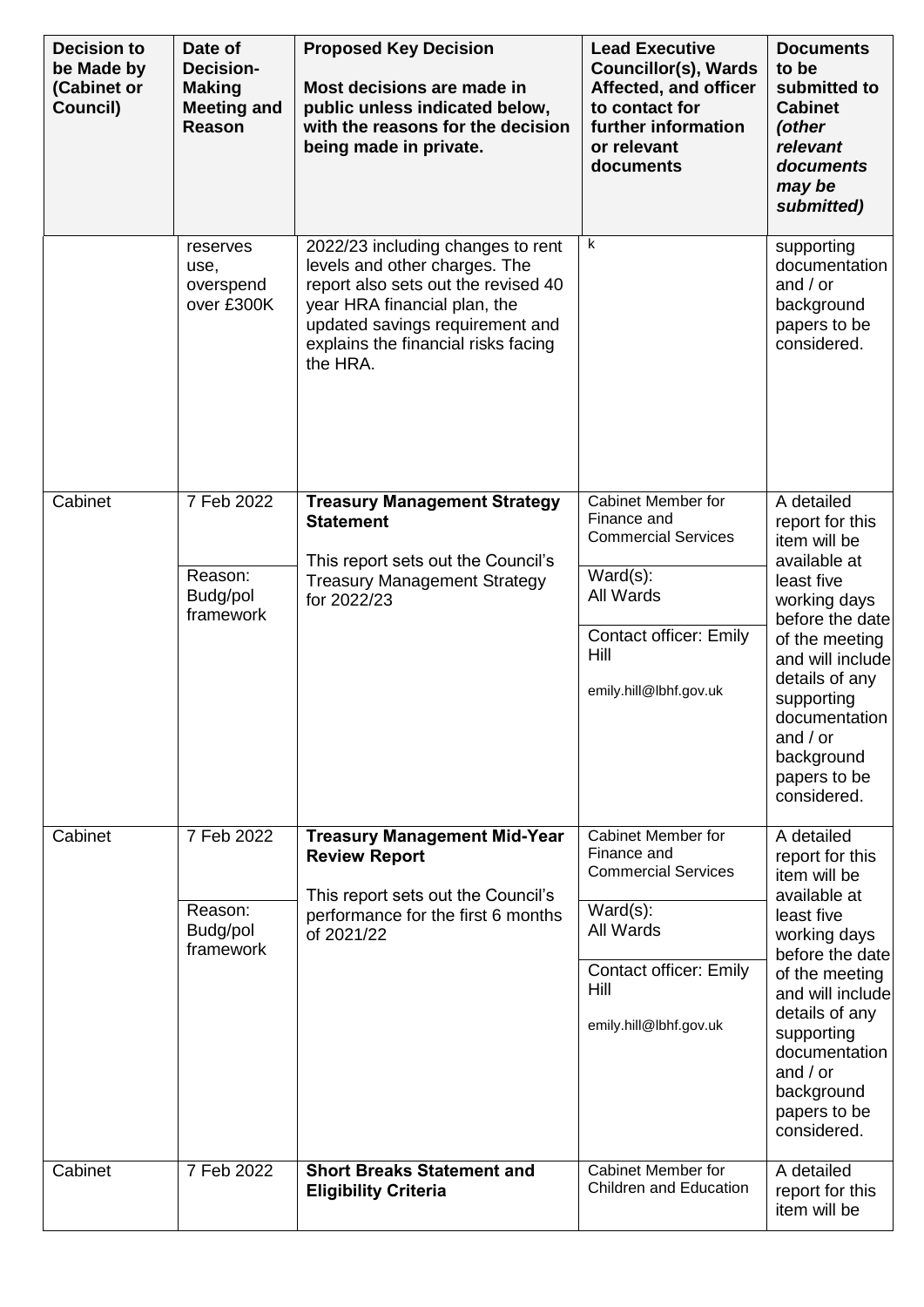| <b>Decision to</b><br>be Made by<br>(Cabinet or<br>Council) | Date of<br><b>Decision-</b><br><b>Making</b><br><b>Meeting and</b><br><b>Reason</b>                                                          | <b>Proposed Key Decision</b><br>Most decisions are made in<br>public unless indicated below,<br>with the reasons for the decision<br>being made in private.                                                                                                                                                                                                                                                                                                                                                                                                                                                                                                                                                                                                                                   | <b>Lead Executive</b><br><b>Councillor(s), Wards</b><br>Affected, and officer<br>to contact for<br>further information<br>or relevant<br>documents  | <b>Documents</b><br>to be<br>submitted to<br><b>Cabinet</b><br>(other<br>relevant<br>documents<br>may be<br>submitted)                                                                                                                                           |
|-------------------------------------------------------------|----------------------------------------------------------------------------------------------------------------------------------------------|-----------------------------------------------------------------------------------------------------------------------------------------------------------------------------------------------------------------------------------------------------------------------------------------------------------------------------------------------------------------------------------------------------------------------------------------------------------------------------------------------------------------------------------------------------------------------------------------------------------------------------------------------------------------------------------------------------------------------------------------------------------------------------------------------|-----------------------------------------------------------------------------------------------------------------------------------------------------|------------------------------------------------------------------------------------------------------------------------------------------------------------------------------------------------------------------------------------------------------------------|
|                                                             | Reason:<br>Budg/pol<br>framework                                                                                                             | Short Breaks Statement update<br>May 2021. This Statement is about<br>the offer of short breaks available<br>for children with disabilities and<br>their families in Hammersmith and<br>Fulham. It sets out how the<br>services are organised, and routes<br>to access them. This short break<br>statement is published as a<br>requirement of the Children and<br>Families Act 2014.                                                                                                                                                                                                                                                                                                                                                                                                         | $Ward(s)$ :<br>All Wards<br><b>Contact officer: Lesley</b><br>Bell, Hannah parrott<br>Lesley.Bell@lbhf.gov.uk,                                      | available at<br>least five<br>working days<br>before the date<br>of the meeting<br>and will include<br>details of any<br>supporting<br>documentation<br>and $/$ or<br>background<br>papers to be<br>considered.                                                  |
| <b>CABINET - 7 March 2022</b>                               |                                                                                                                                              |                                                                                                                                                                                                                                                                                                                                                                                                                                                                                                                                                                                                                                                                                                                                                                                               |                                                                                                                                                     |                                                                                                                                                                                                                                                                  |
| Cabinet                                                     | 7 Mar 2022<br>Reason:<br>Expenditure/I<br>ncome -<br>Revenue<br>between<br>£500,000<br>and £5m and<br>Capital<br>between<br>£1.5m and<br>£5m | <b>Hammersmith Bridge -</b><br><b>Essential Work Leading to</b><br><b>Strengthening and Restoration</b><br><b>Project</b><br>It is important that progress is<br>maintained for the full re-opening<br>of the Bridge to all motorised traffic<br>(in line with the Strategic Transport<br>aspirations of the Department of<br><b>Transport, Transport for London</b><br>and LBHF). In this regard, there<br>are essential works on the concept<br>design and technical ground<br>investigations that need to be<br>completed during the year whilst<br>the stabilisation works are<br>progressing. This will ensure that<br>the future project to strengthen<br>and restore the Bridge can be<br>undertaken with greater<br>expediency, effectiveness and<br>minimisation of technical risks. | Cabinet Member for the<br>Environment<br>$Ward(s)$ :<br>All Wards<br>Contact officer: Bram<br>Kainth<br>Tel: 07917790900<br>bram.kainth@lbhf.gov.uk | A detailed<br>report for this<br>item will be<br>available at<br>least five<br>working days<br>before the date<br>of the meeting<br>and will include<br>details of any<br>supporting<br>documentation<br>and $/$ or<br>background<br>papers to be<br>considered. |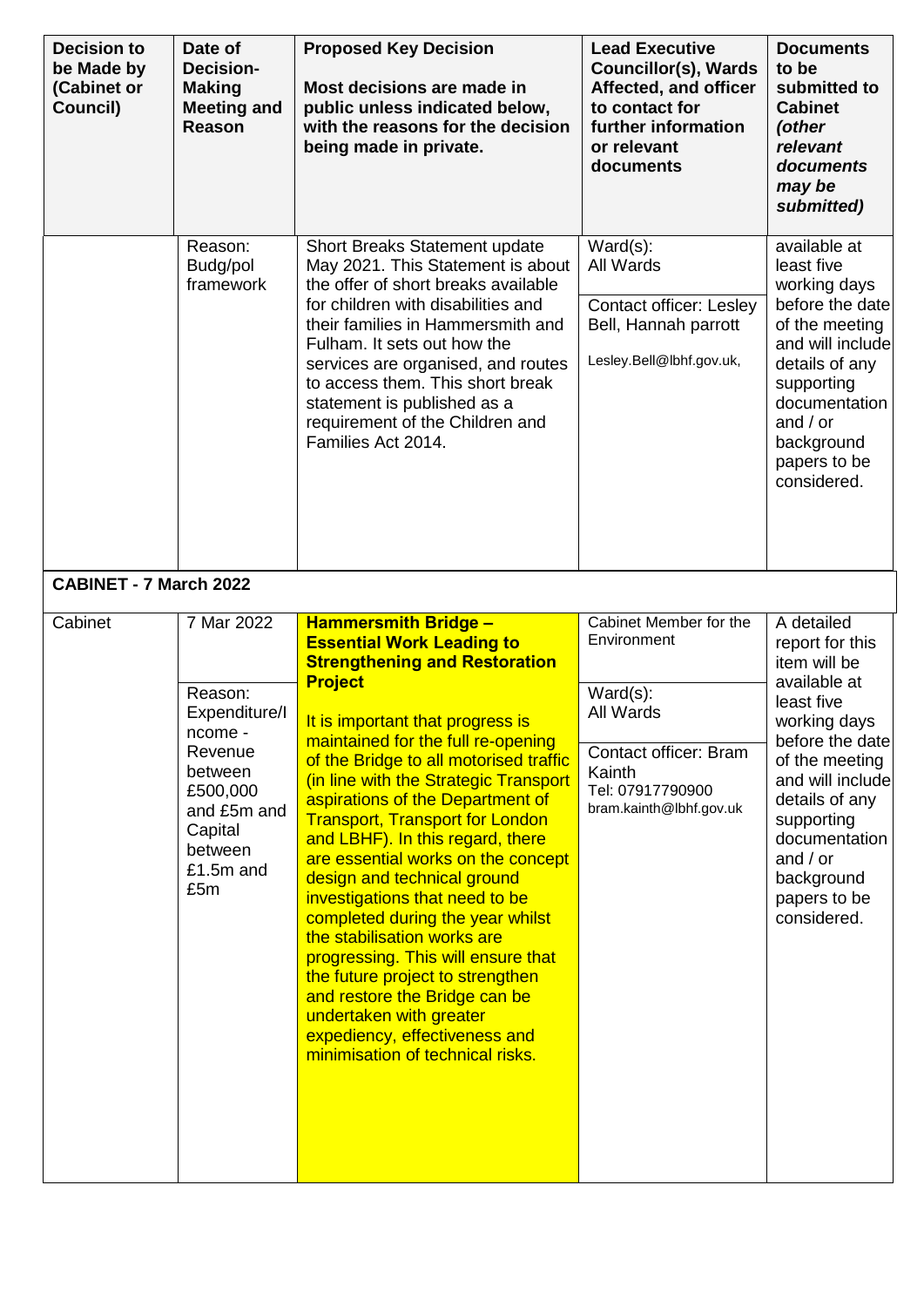| <b>Decision to</b><br>be Made by<br>(Cabinet or<br>Council) | Date of<br><b>Decision-</b><br><b>Making</b><br><b>Meeting and</b><br>Reason                                                               | <b>Proposed Key Decision</b><br>Most decisions are made in<br>public unless indicated below,<br>with the reasons for the decision<br>being made in private.                                                                                                                                                                                                                                                                                                                                                                                                                                                             | <b>Lead Executive</b><br><b>Councillor(s), Wards</b><br>Affected, and officer<br>to contact for<br>further information<br>or relevant<br>documents          | <b>Documents</b><br>to be<br>submitted to<br><b>Cabinet</b><br>(other<br>relevant<br>documents<br>may be<br>submitted)                                                                                                                                           |
|-------------------------------------------------------------|--------------------------------------------------------------------------------------------------------------------------------------------|-------------------------------------------------------------------------------------------------------------------------------------------------------------------------------------------------------------------------------------------------------------------------------------------------------------------------------------------------------------------------------------------------------------------------------------------------------------------------------------------------------------------------------------------------------------------------------------------------------------------------|-------------------------------------------------------------------------------------------------------------------------------------------------------------|------------------------------------------------------------------------------------------------------------------------------------------------------------------------------------------------------------------------------------------------------------------|
| Cabinet                                                     | 7 Mar 2022<br>Reason:<br>Expenditure/I<br>ncome over<br>£5m &<br>policies or<br>new income,<br>reserves<br>use,<br>overspend<br>over £300K | <b>CCTV Capital Investment</b><br><b>Strategy</b><br><b>Report requesting approval for</b><br>funding to undertake an upgrade<br>of H&F's CCTV network over four<br>years.                                                                                                                                                                                                                                                                                                                                                                                                                                              | Deputy Leader<br>$Ward(s)$ :<br>All Wards<br>Contact officer:<br><b>Matthew Hooper</b><br>Tel: 07450 964 681<br>Matthew.Hooper@lbhf.gov.u<br>k              | A detailed<br>report for this<br>item will be<br>available at<br>least five<br>working days<br>before the date<br>of the meeting<br>and will include<br>details of any<br>supporting<br>documentation<br>and $/$ or<br>background<br>papers to be<br>considered. |
| Cabinet                                                     | 7 Mar 2022<br>Reason:<br>Budg/pol<br>framework                                                                                             | <b>Schools Budget Shares -</b><br><b>Dedicated Schools Grant 2022-</b><br>23<br>Approval of the mainstream<br>schools budget shares for<br><b>Hammersmith and Fulham</b><br>Schools in the financial year<br>2022/23 (April 2022 to March<br>$2023$ ).<br><b>Budget proposals were developed</b><br>in Autumn 2021 in consultation<br>with schools and Schools Forum.<br>The Council approval of the<br>schools budget 2022/23 follows<br>approval by Schools Forum on<br>18th January 2022 and<br>submission of the Authority<br>Proforma Tool budget sheet to the<br>Department of Education on 21st<br>January 2022. | <b>Cabinet Member for</b><br>Children and Education<br>$Ward(s)$ :<br>All Wards<br><b>Contact officer: Tony</b><br><b>Burton</b><br>tony.burton@lbhf.gov.uk | A detailed<br>report for this<br>item will be<br>available at<br>least five<br>working days<br>before the date<br>of the meeting<br>and will include<br>details of any<br>supporting<br>documentation<br>and $/$ or<br>background<br>papers to be<br>considered. |
| Cabinet                                                     | 7 Mar 2022<br>Reason:<br>Expenditure/I                                                                                                     | <b>Investing in more New</b><br><b>Affordable Homes in the</b><br><b>Borough</b><br>development on 4 sites                                                                                                                                                                                                                                                                                                                                                                                                                                                                                                              | Cabinet Member for the<br>Economy<br>$Ward(s)$ :<br>Askew; Sands End;                                                                                       | A detailed<br>report for this<br>item will be<br>available at<br>least five<br>working days                                                                                                                                                                      |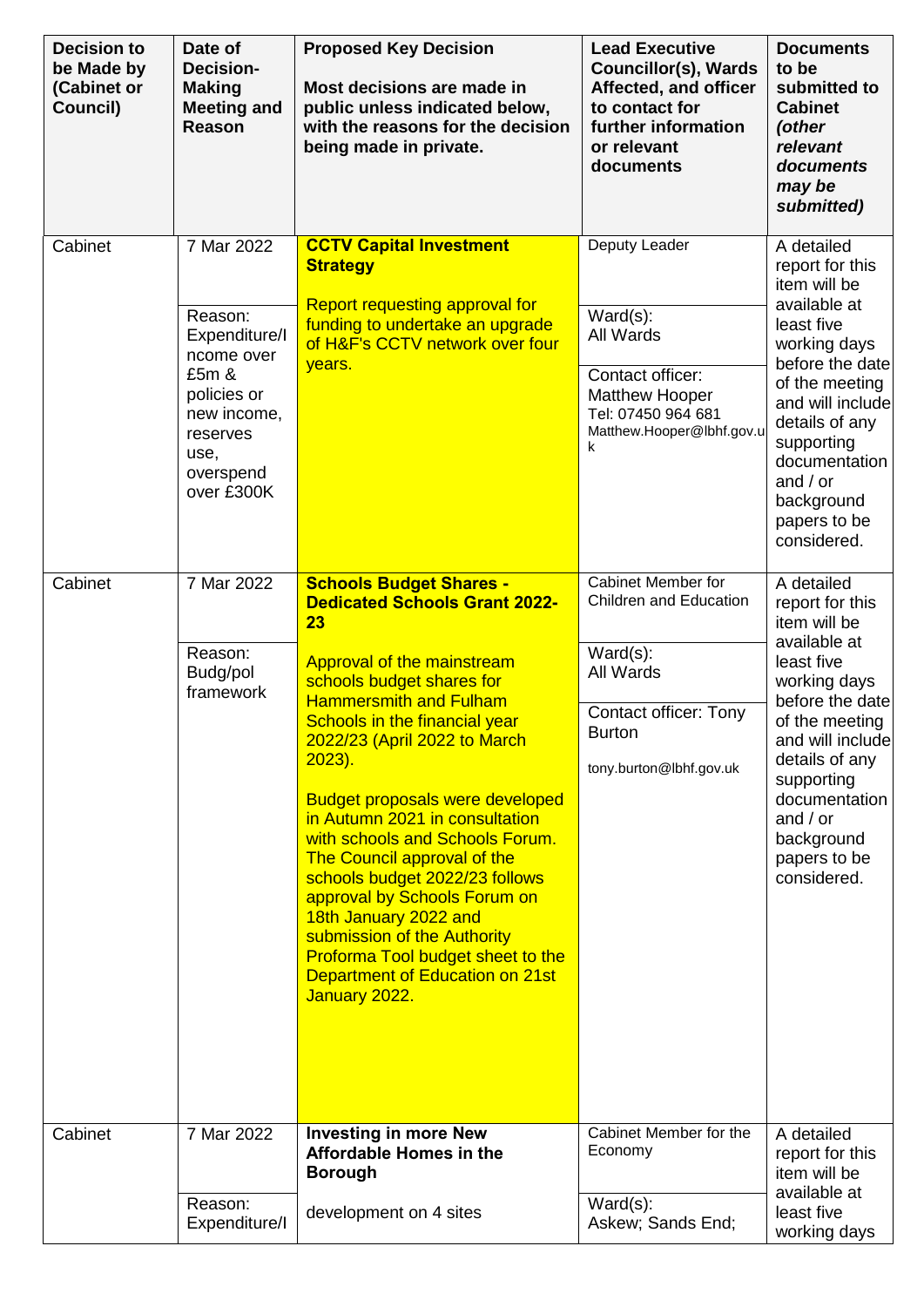| <b>Decision to</b><br>be Made by<br>(Cabinet or<br>Council) | Date of<br><b>Decision-</b><br><b>Making</b><br><b>Meeting and</b><br>Reason                     | <b>Proposed Key Decision</b><br>Most decisions are made in<br>public unless indicated below,<br>with the reasons for the decision<br>being made in private.                             | <b>Lead Executive</b><br><b>Councillor(s), Wards</b><br>Affected, and officer<br>to contact for<br>further information<br>or relevant<br>documents | <b>Documents</b><br>to be<br>submitted to<br><b>Cabinet</b><br>(other<br>relevant<br>documents<br>may be<br>submitted)                                                                                                                                           |
|-------------------------------------------------------------|--------------------------------------------------------------------------------------------------|-----------------------------------------------------------------------------------------------------------------------------------------------------------------------------------------|----------------------------------------------------------------------------------------------------------------------------------------------------|------------------------------------------------------------------------------------------------------------------------------------------------------------------------------------------------------------------------------------------------------------------|
|                                                             | ncome over<br>£5m &<br>policies or<br>new income,<br>reserves<br>use,<br>overspend<br>over £300K |                                                                                                                                                                                         | Town<br>Contact officer: Labab<br>Lubab<br>Tel: 020 8753 4203<br>Labab.Lubab@lbhf.gov.uk                                                           | before the date<br>of the meeting<br>and will include<br>details of any<br>supporting<br>documentation<br>and $/$ or<br>background<br>papers to be<br>considered.                                                                                                |
| Cabinet                                                     | 7 Mar 2022<br>Reason:<br>Affects 2 or<br>more wards                                              | <b>Affordable Workspace</b><br><b>Supplementary Planning</b><br><b>Document</b><br><b>Planning guidance document to</b><br>help deliver affordable workspace<br>on development schemes. | Cabinet Member for the<br>Economy<br>$Ward(s)$ :<br>All Wards<br>Contact officer: David<br>Gawthorpe<br>David.Gawthorpe@lbhf.gov.<br>uk            | A detailed<br>report for this<br>item will be<br>available at<br>least five<br>working days<br>before the date<br>of the meeting<br>and will include<br>details of any<br>supporting<br>documentation<br>and $/$ or<br>background<br>papers to be<br>considered. |
| Cabinet                                                     | 7 Mar 2022<br>Reason:<br>Affects 2 or<br>more wards                                              | <b>Railway Arches Supplementary</b><br><b>Planning Document</b><br>Development guidance document<br>for planning applications<br>associated with Railways Arches.                       | Cabinet Member for the<br>Economy<br>$Ward(s)$ :<br>All Wards<br><b>Contact officer: David</b><br>Gawthorpe<br>David.Gawthorpe@lbhf.gov.<br>uk     | A detailed<br>report for this<br>item will be<br>available at<br>least five<br>working days<br>before the date<br>of the meeting<br>and will include<br>details of any<br>supporting<br>documentation<br>and $/$ or<br>background<br>papers to be<br>considered. |
| Cabinet                                                     | 7 Mar 2022                                                                                       | <b>Adopting the WLA low-carbon</b><br>procurement policy                                                                                                                                | Cabinet Member for the<br>Environment                                                                                                              | A detailed<br>report for this<br>item will be                                                                                                                                                                                                                    |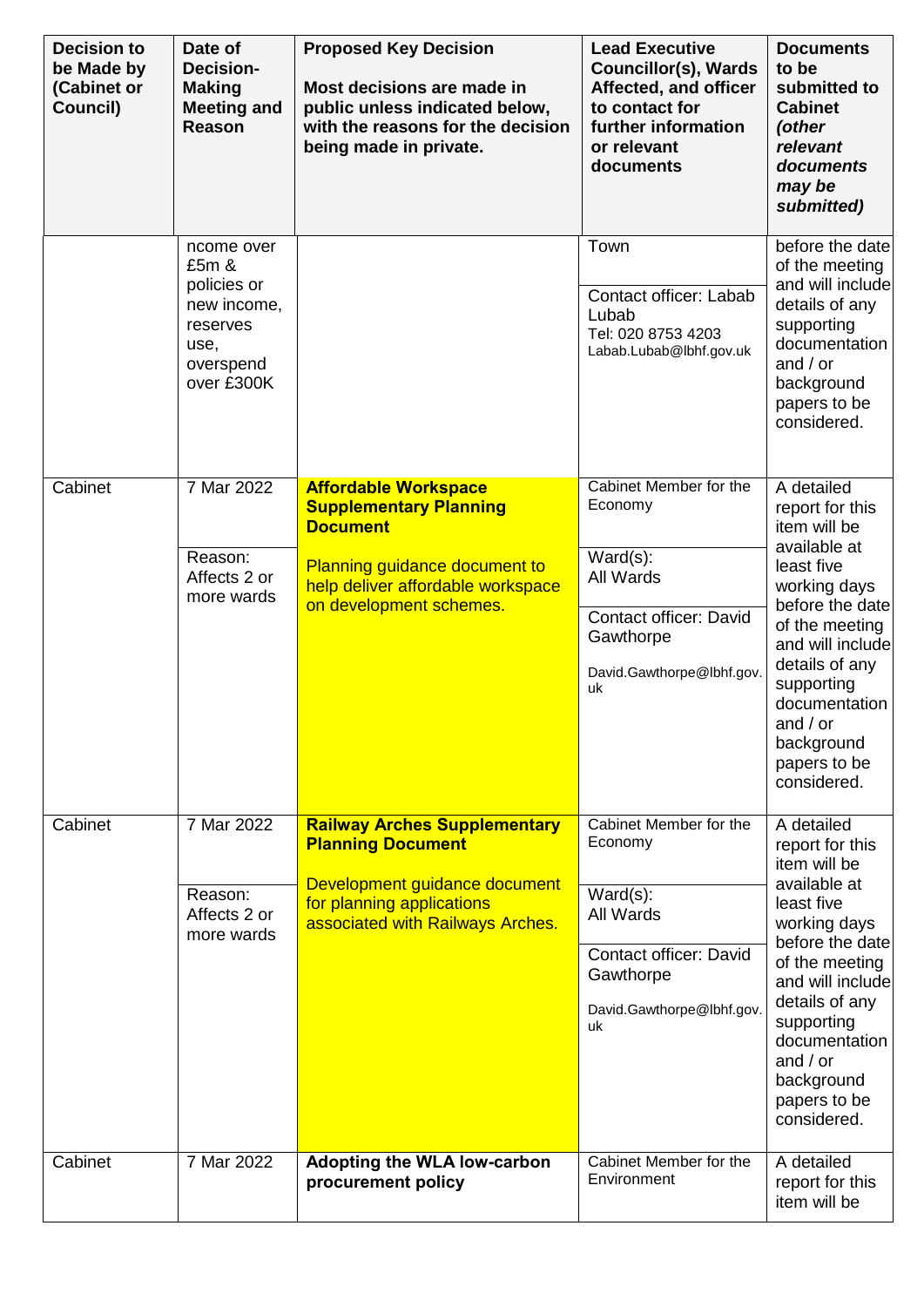| <b>Decision to</b><br>be Made by<br>(Cabinet or<br>Council) | Date of<br>Decision-<br><b>Making</b><br><b>Meeting and</b><br>Reason | <b>Proposed Key Decision</b><br>Most decisions are made in<br>public unless indicated below,<br>with the reasons for the decision<br>being made in private.                                                                                                                                                                                                                                                                                                                                                                                                                                                                                                                                                                                                                                                    | <b>Lead Executive</b><br><b>Councillor(s), Wards</b><br>Affected, and officer<br>to contact for<br>further information<br>or relevant<br>documents | <b>Documents</b><br>to be<br>submitted to<br><b>Cabinet</b><br>(other<br>relevant<br>documents<br>may be<br>submitted)                                                                                                                                           |
|-------------------------------------------------------------|-----------------------------------------------------------------------|----------------------------------------------------------------------------------------------------------------------------------------------------------------------------------------------------------------------------------------------------------------------------------------------------------------------------------------------------------------------------------------------------------------------------------------------------------------------------------------------------------------------------------------------------------------------------------------------------------------------------------------------------------------------------------------------------------------------------------------------------------------------------------------------------------------|----------------------------------------------------------------------------------------------------------------------------------------------------|------------------------------------------------------------------------------------------------------------------------------------------------------------------------------------------------------------------------------------------------------------------|
|                                                             | Reason:<br>Affects 2 or<br>more wards                                 | This paper seeks approval from<br>Cabinet to adopt the West London<br>Alliance (WLA) low carbon<br>procurement policy. This has been<br>developed collaboratively between<br>eight boroughs, and is intended to<br>present a unified, high-level<br>expectation of suppliers for council<br>contracts on tackling the climate<br>emergency across the subregion.<br>An accompanying low-carbon<br>charter ('the charter') with<br>suppliers has been developed for<br>inclusion in all new tenders, and<br>for circulation to existing suppliers<br>to encourage them to sign up to<br>the same principles. A low-carbon<br>procurement toolkit ('the toolkit')<br>has also been developed to<br>support commissioning and<br>procurement officers to adopt<br>climate considerations into all<br>procurement. | $Ward(s)$ :<br>All Wards<br>Contact officer: Jim<br>Cunningham<br>Tel: 07468 365829<br>Jim.Cunningham@lbhf.gov.<br>uk                              | available at<br>least five<br>working days<br>before the date<br>of the meeting<br>and will include<br>details of any<br>supporting<br>documentation<br>and $/$ or<br>background<br>papers to be<br>considered.                                                  |
| Cabinet<br>CABINET - 19 April 2021                          | 7 Mar 2022<br>Reason:<br>Affects 2 or<br>more wards                   | <b>Violence Against Women and</b><br><b>Girls (VAWG) Strategy</b><br>H&F's Violence Against Women<br>and Girls Strategy for approval                                                                                                                                                                                                                                                                                                                                                                                                                                                                                                                                                                                                                                                                           | Deputy Leader<br>$Ward(s)$ :<br>All Wards<br><b>Contact officer: Beth</b><br>Morgan<br>Tel: 020 8753 3102<br>beth.morgan@lbhf.gov.uk               | A detailed<br>report for this<br>item will be<br>available at<br>least five<br>working days<br>before the date<br>of the meeting<br>and will include<br>details of any<br>supporting<br>documentation<br>and $/$ or<br>background<br>papers to be<br>considered. |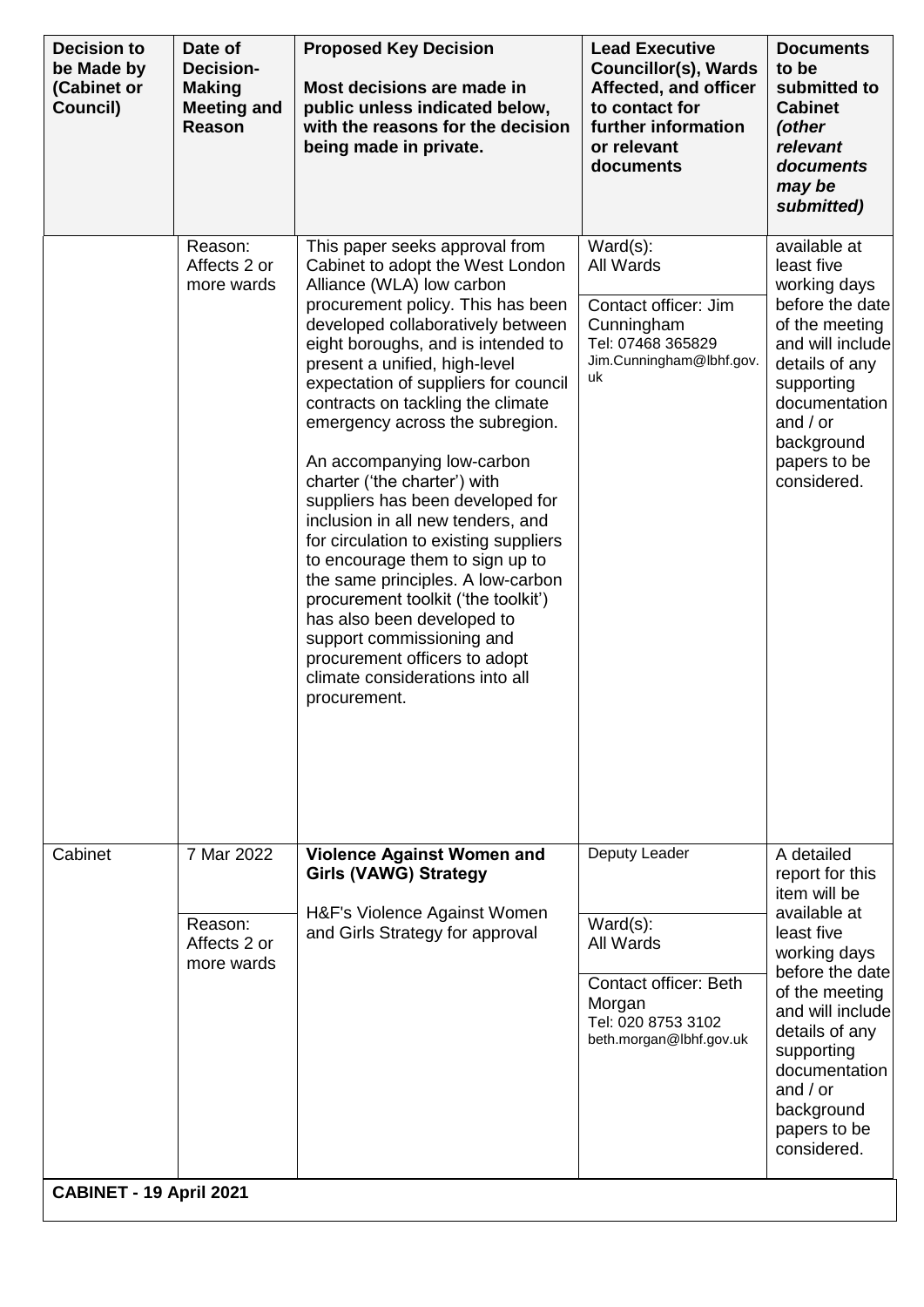| <b>Decision to</b><br>be Made by<br>(Cabinet or<br>Council) | Date of<br>Decision-<br><b>Making</b><br><b>Meeting and</b><br>Reason | <b>Proposed Key Decision</b><br>Most decisions are made in<br>public unless indicated below,<br>with the reasons for the decision<br>being made in private. | <b>Lead Executive</b><br><b>Councillor(s), Wards</b><br>Affected, and officer<br>to contact for<br>further information<br>or relevant<br>documents | <b>Documents</b><br>to be<br>submitted to<br><b>Cabinet</b><br>(other<br>relevant<br>documents<br>may be<br>submitted)                                            |
|-------------------------------------------------------------|-----------------------------------------------------------------------|-------------------------------------------------------------------------------------------------------------------------------------------------------------|----------------------------------------------------------------------------------------------------------------------------------------------------|-------------------------------------------------------------------------------------------------------------------------------------------------------------------|
| Cabinet                                                     | 19 Apr 2022                                                           | 2021/22 Corporate Revenue<br><b>Monitor - Month 9 (December</b><br>2021)                                                                                    | <b>Cabinet Member for</b><br>Finance and<br><b>Commercial Services</b>                                                                             | A detailed<br>report for this<br>item will be                                                                                                                     |
|                                                             | Reason:<br>Affects 2 or<br>more wards                                 | Update of 2021-22 financial<br>forecast                                                                                                                     | $Ward(s)$ :<br>All Wards                                                                                                                           | available at<br>least five<br>working days<br>before the date                                                                                                     |
|                                                             |                                                                       |                                                                                                                                                             | Contact officer: Gary<br>Ironmonger<br>Tel: 020 8753 2109<br>Gary.Ironmonger@lbhf.gov.<br>uk                                                       | of the meeting<br>and will include<br>details of any<br>supporting<br>documentation<br>and $/$ or<br>background<br>papers to be<br>considered.                    |
| Cabinet                                                     | 19 Apr 2022                                                           | <b>Fixed Penalty Notices to be</b><br>issued by LET team                                                                                                    | Cabinet Member for the<br>Environment                                                                                                              | A detailed<br>report for this<br>item will be                                                                                                                     |
|                                                             | Reason:<br>Affects 2 or<br>more wards                                 | Update to several of the existing<br>amounts                                                                                                                | $Ward(s)$ :<br>All Wards                                                                                                                           | available at<br>least five<br>working days                                                                                                                        |
|                                                             |                                                                       |                                                                                                                                                             | Contact officer:<br>Mohammed Basith,<br><b>Beth Morgan</b><br>Tel: 020 8753 3102<br>Mohammed.Basith@lbhf.go<br>v.uk,<br>beth.morgan@lbhf.gov.uk    | before the date<br>of the meeting<br>and will include<br>details of any<br>supporting<br>documentation<br>and $/$ or<br>background<br>papers to be<br>considered. |
| CABINET - 6 June 2022                                       |                                                                       |                                                                                                                                                             |                                                                                                                                                    |                                                                                                                                                                   |
| Cabinet                                                     | <b>June 2022</b>                                                      | <b>Procurement Strategy for</b><br><b>Mental Health Supported</b><br><b>Housing</b>                                                                         | Cabinet Member for<br><b>Health and Adult Social</b><br>Care                                                                                       | A detailed<br>report for this<br>item will be<br>available at                                                                                                     |
|                                                             | Reason:<br>Expenditure/I<br>ncome over<br>£5m &                       | Procurement strategy for our<br>mental health supported housing<br>in borough contracts.                                                                    | $Ward(s)$ :<br>All Wards<br>Contact officer:                                                                                                       | least five<br>working days<br>before the date<br>of the meeting                                                                                                   |
|                                                             | policies or<br>new income,<br>reserves                                | <b>PART OPEN</b>                                                                                                                                            | Joanna Mccormick,<br>Michele Roberts,<br>Rebecca Richardson                                                                                        | and will include<br>details of any<br>supporting                                                                                                                  |
|                                                             | use,<br>overspend                                                     | <b>PART PRIVATE</b><br>Part of this report is exempt from                                                                                                   | Tel: 0741207694, Tel:<br>020 8834 4734, Tel:                                                                                                       | documentation<br>and $/$ or                                                                                                                                       |